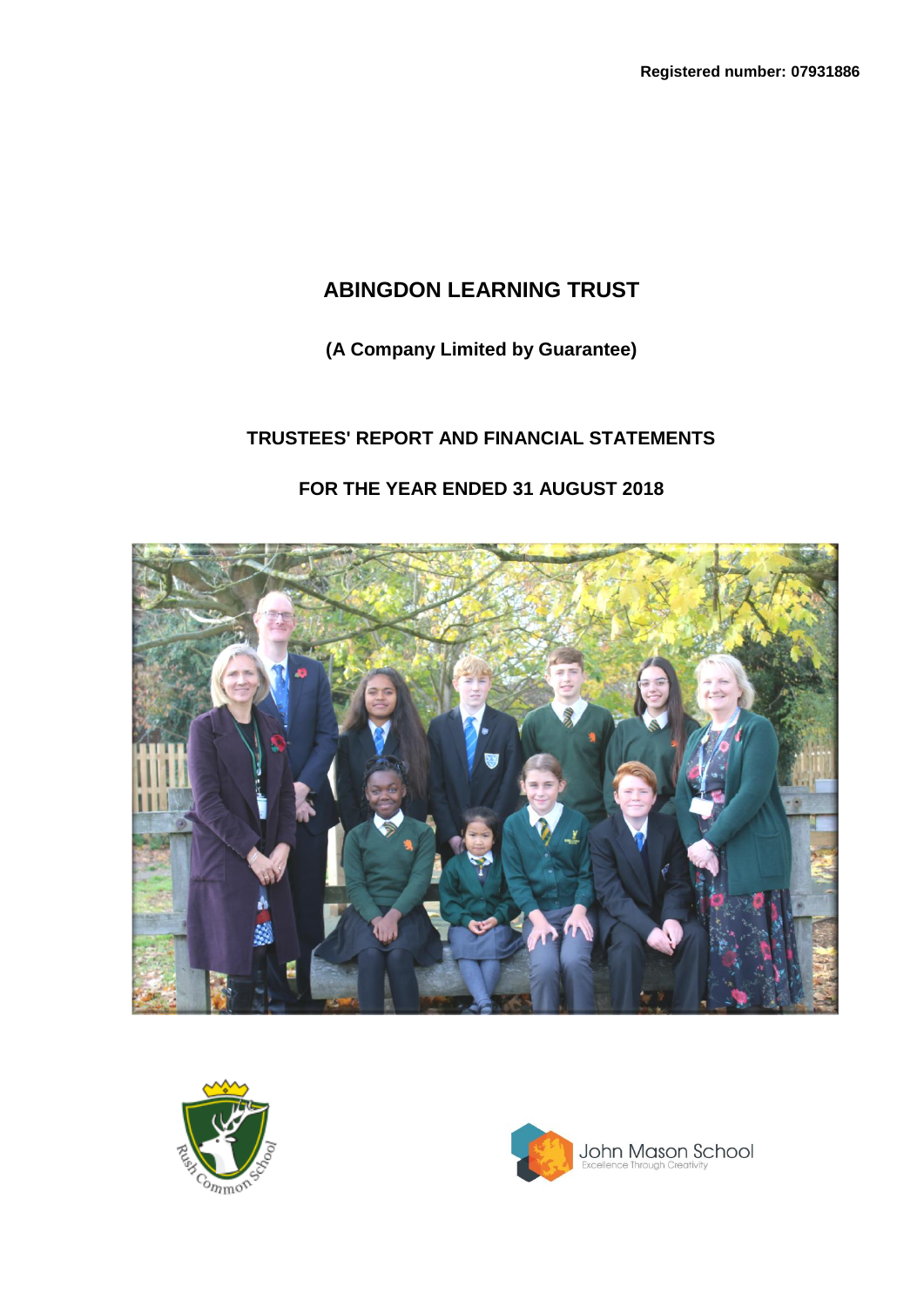# **(A Company Limited by Guarantee)**

#### **CONTENTS**

|                                                                                | Page      |
|--------------------------------------------------------------------------------|-----------|
| Reference and administrative details                                           | $1 - 2$   |
| <b>Trustees' report</b>                                                        | $3 - 12$  |
| <b>Governance statement</b>                                                    | $13 - 17$ |
| Statement on regularity, propriety and compliance                              | 18        |
| <b>Statement of trustees' responsibilities</b>                                 | 19        |
| Independent auditor's report on the financial statements                       | $20 - 22$ |
| Independent reporting accountant's report on regularity                        | $23 - 24$ |
| Statement of financial activities incorporating income and expenditure account | 25        |
| <b>Balance sheet</b>                                                           | $26 - 27$ |
| <b>Statement of cash flows</b>                                                 | 28        |
| Notes to the financial statements                                              | $29 - 55$ |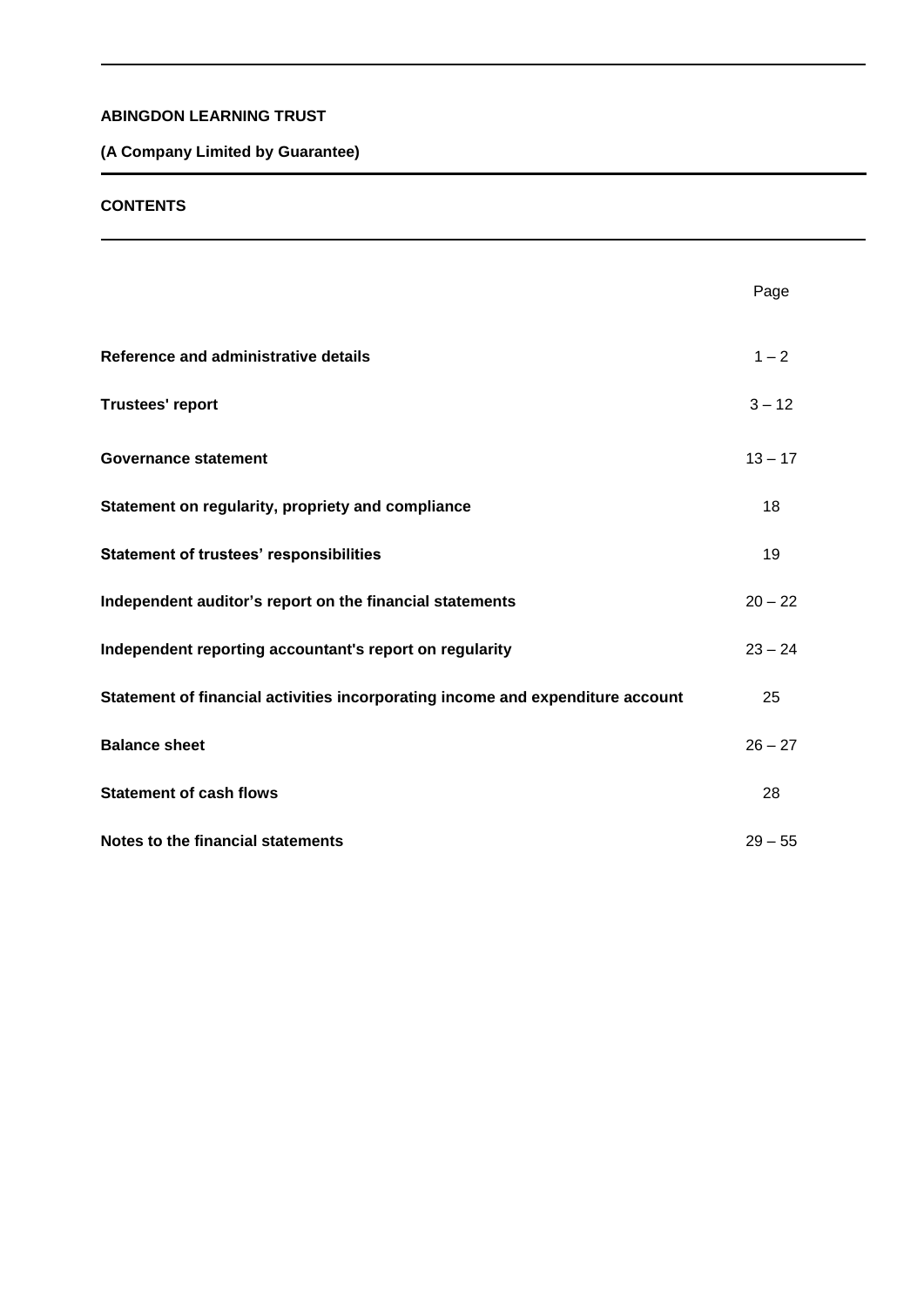#### **REFERENCE AND ADMINISTRATIVE DETAILS FOR THE YEAR ENDED 31 AUGUST 2018**

#### **Members**

| 03/01/2017                                  |
|---------------------------------------------|
| 03/01/2017                                  |
| Moved to Trustee status 26/06/18            |
| 03/01/2017 moved to Trustee Status 16/11/18 |
| 21/01/2015                                  |
|                                             |

### **Trustees**

| J Browning   | Commenced 01/06/18                   |
|--------------|--------------------------------------|
| J Duffy      | Commenced 26/06/18                   |
| M Evans      | Commenced 15/02/18 Resigned 30/07/18 |
| L Fathers    | Commenced 16/11/18                   |
| R Hawkins    | Commenced 13/09/13                   |
| J Hopkins    | Commenced 19/07/17                   |
| M Lay        | Commenced 12/02/18                   |
| D Lymn       | Commenced 23/10/13 Resigned 31/08/18 |
| I Middleton  | Commenced 15/02/18                   |
| M Nga        | Commenced 20/11/13                   |
| C Wilmshurst | Commenced 01/02/12                   |

#### **Company Secretary**

Blake Morgan Secretarial Services, New Kings Court, Tollgate, Chandlers Ford, Eastleigh, Hampshire, SO53 3LG

# **Management Team**

| Acting Chief Executive Officer: Mr Jonathan Dennett resigned 31/10/18 |
|-----------------------------------------------------------------------|
| Chief Executive Officer: Dr Fiona Hammans appointed 01/11/18          |
| Chief Financial Officer: Mrs Zoe Bratt commenced 01/03/12             |

| Headteacher                       |
|-----------------------------------|
| Assistant Headteacher             |
| Acting Assistant Headteacher      |
| Head of Pupil Support and Welfare |
| Head of Business and Finance      |
| Head of Foundation Stage          |
| <b>Head of Lower School</b>       |
|                                   |

John Mason School

| S Brinkley  | Headteacher             |
|-------------|-------------------------|
| V Munro     | Deputy Headteacher      |
| L Foster    | Assistant Headteacher   |
| M Davies    | Assistant Headteacher   |
| K Rogers    | Assistant Headteacher   |
| L Wiltshire | <b>Business Manager</b> |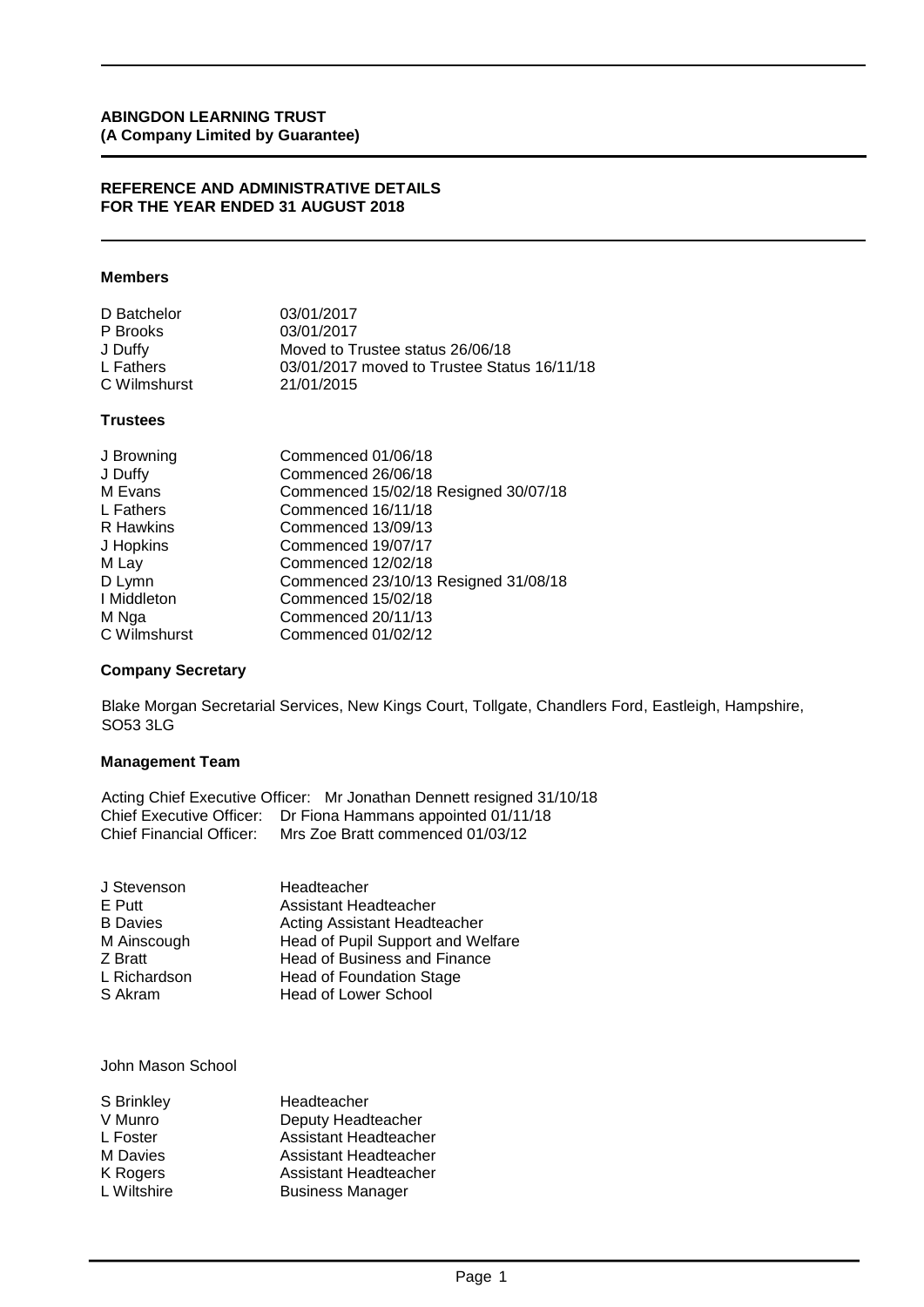#### **REFERENCE AND ADMINISTRATIVE DETAILS FOR THE YEAR ENDED 31 AUGUST 2018**

### **Company Name**

Abingdon Learning Trust

# **Principal and Registered Office**

Rush Common School, Hendred Way, Abingdon, OX14 2AW

### **Company Registered Number**

07931886 (England & Wales)

### **Independent Auditor**

MHA MacIntyre Hudson, Abbey Place, 24 - 28 Easton Street, High Wycombe, Buckinghamshire, HP11 1NT

### **Bankers**

Lloyds Bank plc, 8 Ock Street, Abingdon, OX14 5AP

#### **Solicitors**

Blake Morgan, Seacourt Tower, West Way, Oxford, OX2 0FB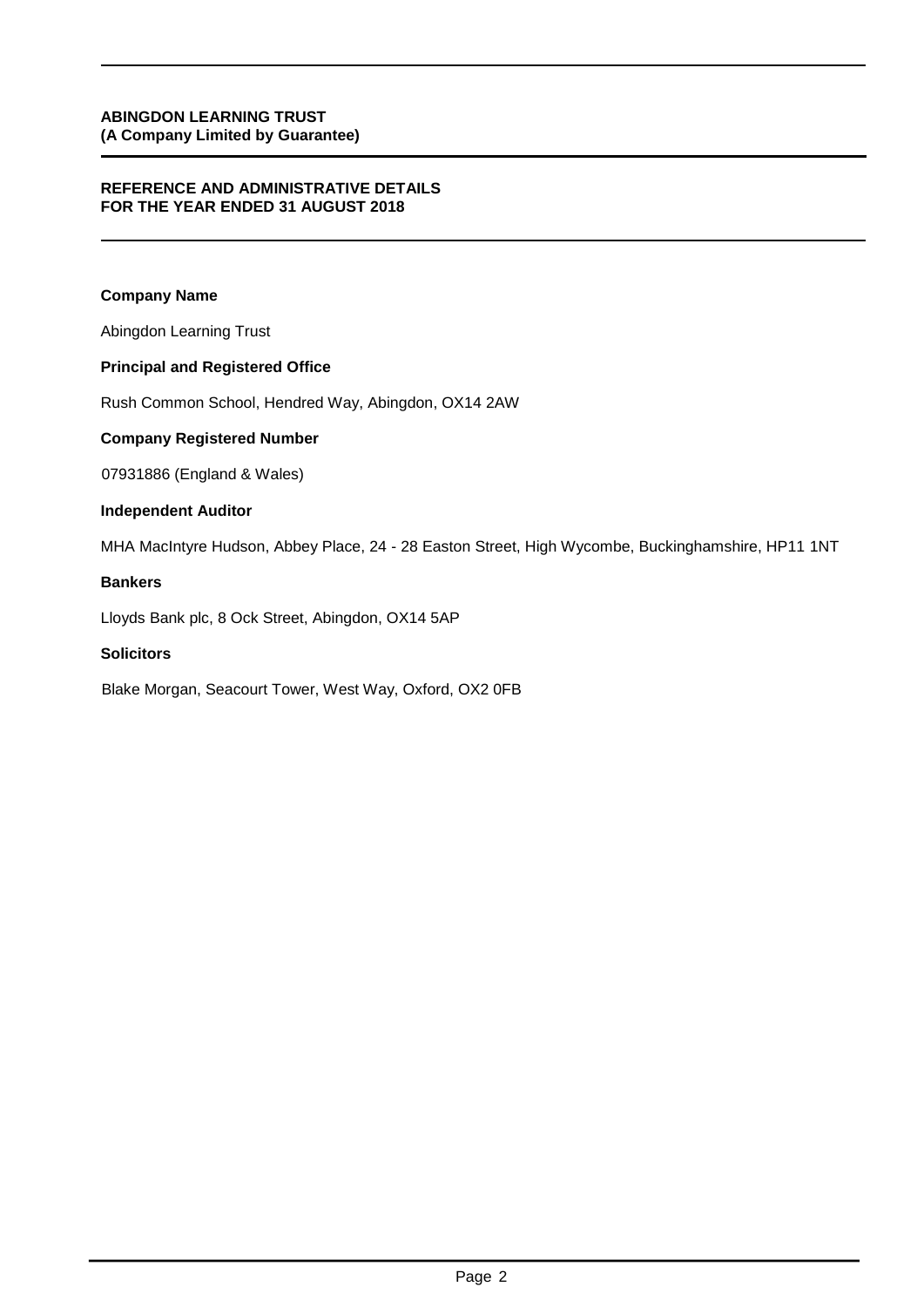#### **TRUSTEES' REPORT (continued) FOR THE YEAR ENDED 31 AUGUST 2018**

The trustees present their annual report together with the financial statements and auditor's report of the charitable company for the 1 September 2017 to 31 August 2018. The annual report serves the purposes of both a trustees' report, and a directors' report under company law.

The Academy Trust operates 1 primary and 1 secondary school in Oxfordshire. Its academies have a combined pupil capacity of 1300 and had a roll of 1240 in the school census on 18 January 2018.

#### **STRUCTURE, GOVERNANCE AND MANAGEMENT**

#### **Constitution**

The Academy Trust is a company limited by guarantee and an exempt charity. The charitable company's memorandum and articles of association are the primary governing documents of the Academy Trust. The trustees of Abingdon Learning Trust are also the directors of the charitable company for the purposes of company law. The charitable company operates as Abingdon Learning Trust.

Details of the trustees who served during the year, and to the date these accounts are approved are included in the Reference and Administrative Details on pages 1 and 2.

#### **Members' Liability**

Each member of the charitable company undertakes to contribute to the assets of the charitable company in the event of it being wound up while they are a member, or within one year after they cease to be a member, such amount as may be required, not exceeding £10, for the debts and liabilities contracted before they ceased to be a member.

#### **Trustees' Indemnities**

Trustees benefit from indemnity insurance to cover the liability of the Trustees which by virtue of any rule of law would otherwise attach to them in respect of any negligence, default or breach of trust or breach of duty of which they may be guilty in relation to the Academy Trust. The cost of this insurance in the year was £84.14.

#### **Method of Recruitment and Appointment or Election of Trustees**

The Members may appoint by ordinary resolution up to 18 Trustees. The total number of Trustees, including the Chief Executive Officer if they so choose to act as Trustee under Article 57, who are employees of the Academy Trust, shall not exceed one third of the total number of Trustees.

Parent Trustees and Parent Local Governors shall be elected or, if the number of parents, or individuals exercising parental responsibility, standing for election is less than the number of vacancies, appointed (in accordance with the terms of reference determined by the Trustees from time to time). The elected or appointed Parent Trustees must be a parent, or an individual exercising parental responsibility, of a registered pupil at one or more of the Academies at the time when he is elected or appointed.

The term of office for any Trustee shall be four years, save that this time limit shall not apply to any post which is held ex officio. Subject to remaining eligible to be a particular type of Trustee, any Trustee may be re-appointed or re-elected at a General Meeting or at an Annual General Meeting.

#### **Policies and Procedures Adopted for the Induction and Training of Trustees**

All trustees, and associate trustees were offered training on Governance to understand the roles and responsibilities of being a trustee in preparation for the new ALT board of trustees, which was established in January 2017. Trustees are provided with access to policies, procedures, minutes, accounts, budgets, plans and other documentation required to fulfil their role. Where necessary, induction will include training on charity and educational legal and financial matters, including safeguarding training. The induction process is seen as an investment, leading to more effective governance and retention of Trustees.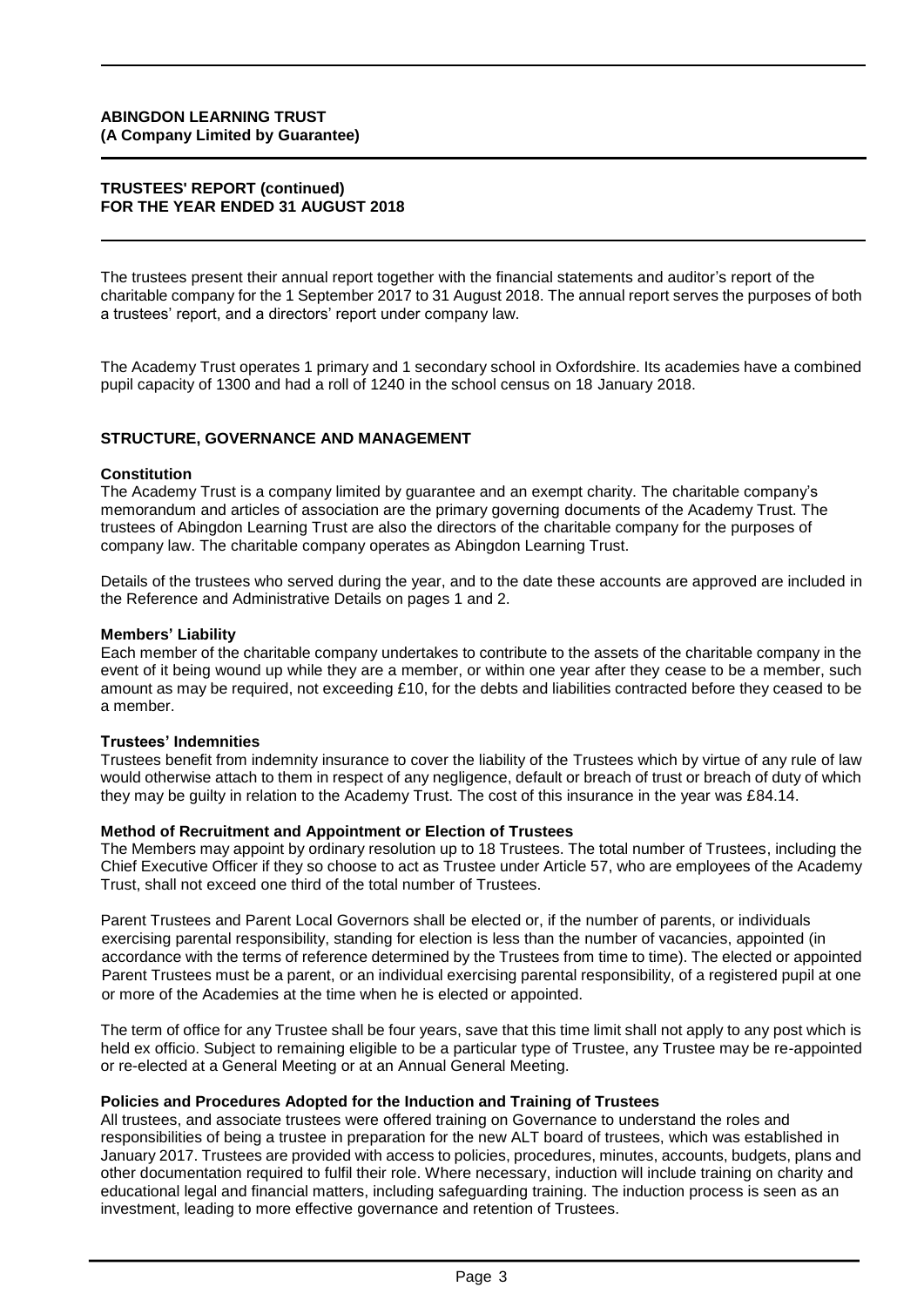#### **TRUSTEES' REPORT (continued) FOR THE YEAR ENDED 31 AUGUST 2018**

An annual skills audit will be carried out to identify training needs. The Trust also subscribes to the NGA for support and guidance including newsletters.

Trustees are encouraged to attend additional courses linked to their areas of interest, development and responsibility.

#### **Organisational Structure**

Abingdon Learning Trust currently has two schools in the Trust, this has an executive structure which consists of the Members, Board of Trustees, two Local Governing Bodies and a Leadership Team in each school. The aim of the leadership structure is to delegate and devolve responsibility and engage involvement in decision making at all levels. The Chief Executive Officer is the Accounting Officer. The scheme of delegation has been reviewed by an external consultant during the year and is developing as schools join the Trust.

The trustees are responsible for setting overall policy, adopting an annual plan and budget, monitoring the schools by the use of budgets and other data and making major decisions about the direction of the schools, capital expenditure and staff appointments. The local governing body has been assigned powers through the scheme of delegation.

The Terms of Reference allow associate trustees to work with current Trustees to manage Abingdon Learning Trust's committees; each having its own Terms of Reference outlining specific responsibilities.

#### **Arrangements for setting pay and remuneration of key management personnel**

Key management personnel, who are teaching staff including Chief Executive Officer, Headteachers are currently engaged and reviewed and under Teachers Pay and Conditions guidelines, with oversight from the Trust Finance Committee. The Chief Financial Officer is engaged and reviewed under the Green Book regulations, and the salary is benchmarked against the Kreston Report.

#### **Trade union facility time**

#### **Relevant union officials**

Number of employees who were relevant union Full-time equivalent employee number officials during the relevant period

# **Percentage of time spent on facility time**

| Percentage of time | Number of employees |
|--------------------|---------------------|
| $0\%$              | 45                  |
| 1%-50%             |                     |
| 51%-99%            |                     |
| 100%               |                     |

 $3 \hspace{2.5cm} 3$ 

#### **Percentage of pay bill spent on facility time**

| Provide the total cost of facility time                                                                                                             | $0$ (£369.24)       |
|-----------------------------------------------------------------------------------------------------------------------------------------------------|---------------------|
| Provide the total pay bill                                                                                                                          | 0 (£4,009,481       |
| Provide the percentage of the total pay bill<br>spent on facility time, calculated as:<br>(total cost of facility time $\div$ total pay bill) x 100 |                     |
| Paid trade union activities                                                                                                                         |                     |
| Time spent on paid trade union activities such<br>as a percentage of total paid facility time hours                                                 | $0(2 \text{ days})$ |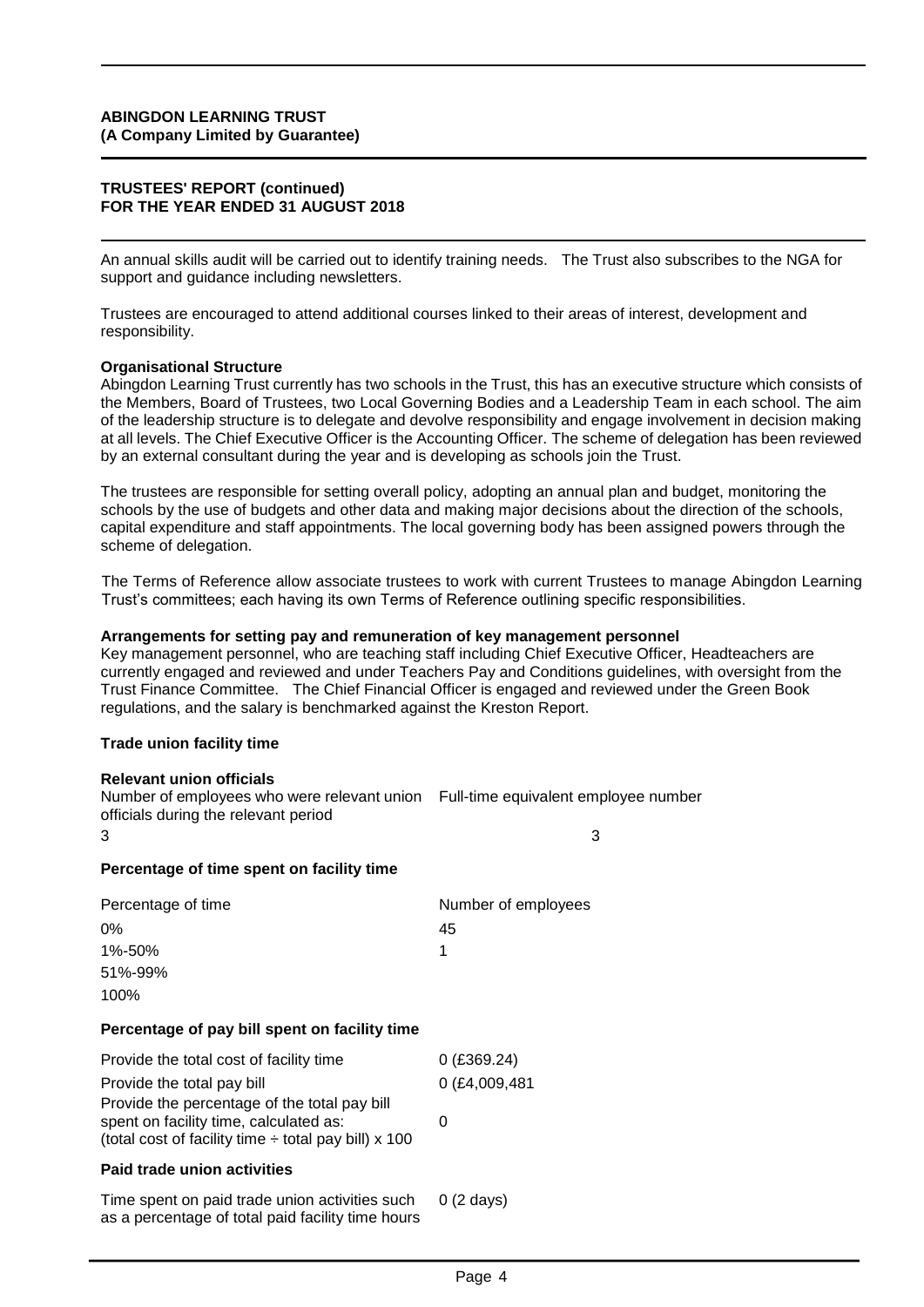#### **TRUSTEES' REPORT (continued) FOR THE YEAR ENDED 31 AUGUST 2018**

calculated as:

(total hours spent on paid trade union activities by relevant union officials during the relevant period  $\div$  total paid facility time hours) x 100

#### **Related Parties and other Connected Charities and Organisations**

Abingdon Learning Trust does not have any connected organisations or related party relationships.

#### **OBJECTIVES AND ACTIVITIES**

#### **Objects and Aims**

The main objective of Abingdon Learning Trust is specifically restricted to:

a) the advancement, for public benefit, of education in the United Kingdom, in particular but without prejudice to the generality of the foregoing by establishing, maintaining, managing and developing schools offering a broad and balanced curriculum; and

b) to promote, for the benefit of the inhabitants of Oxfordshire and the surrounding area the provision of facilities for recreation or other leisure time occupation of individuals who have need of such facilities by reason of their youth, age, infirmity or disablement, financial hardship or social and economic circumstances or for the public at large in the interests of social welfare and with the objective of improving the condition of life of those inhabitants.

The principal aim of Abingdon Learning Trust is to provide high quality learning that supports all pupils to fulfil their intellectual potential and become emotionally well-balanced, and inspires individuals to meet the challenges of the future.

#### **Objectives, Strategies and Activities**

Abingdon Learning Trust aims to provide a safe, continually improving and inspirational educational environment, making innovative and appropriate use of technologies, so that pupils, staff and the community develop as confident, independent learners with high aspirations. Rush Common School and John Mason School provide an environment where a learner's capacity to be resourceful and adaptable, embrace change and challenge and foster the qualities of resilience and self-confidence, is developed.

The schools are at the centre of a flourishing and supportive learning community, where on-going high quality professional training and development plus mutually beneficial relationships with wide ranging agencies and organisations enhance the opportunities and experiences for all learners. Partnerships encompass the local community and connect with wider learning communities nationally and internationally.

All members of the schools' communities should:

- be self-respecting individuals who take personal responsibility for their own learning;
- work hard and achieve their very best;
- show respect for, and tolerance of, others and the world in which we live;
- be sensitive to the needs of others with the capacity to empathise with the experiences of people from diverse communities and backgrounds;
- display determination, self-discipline and perseverance and to be confident to take 'risks'; and
- be able to respond positively to the challenges they will encounter in the changing learning, work and social environments they will encounter in the 21st century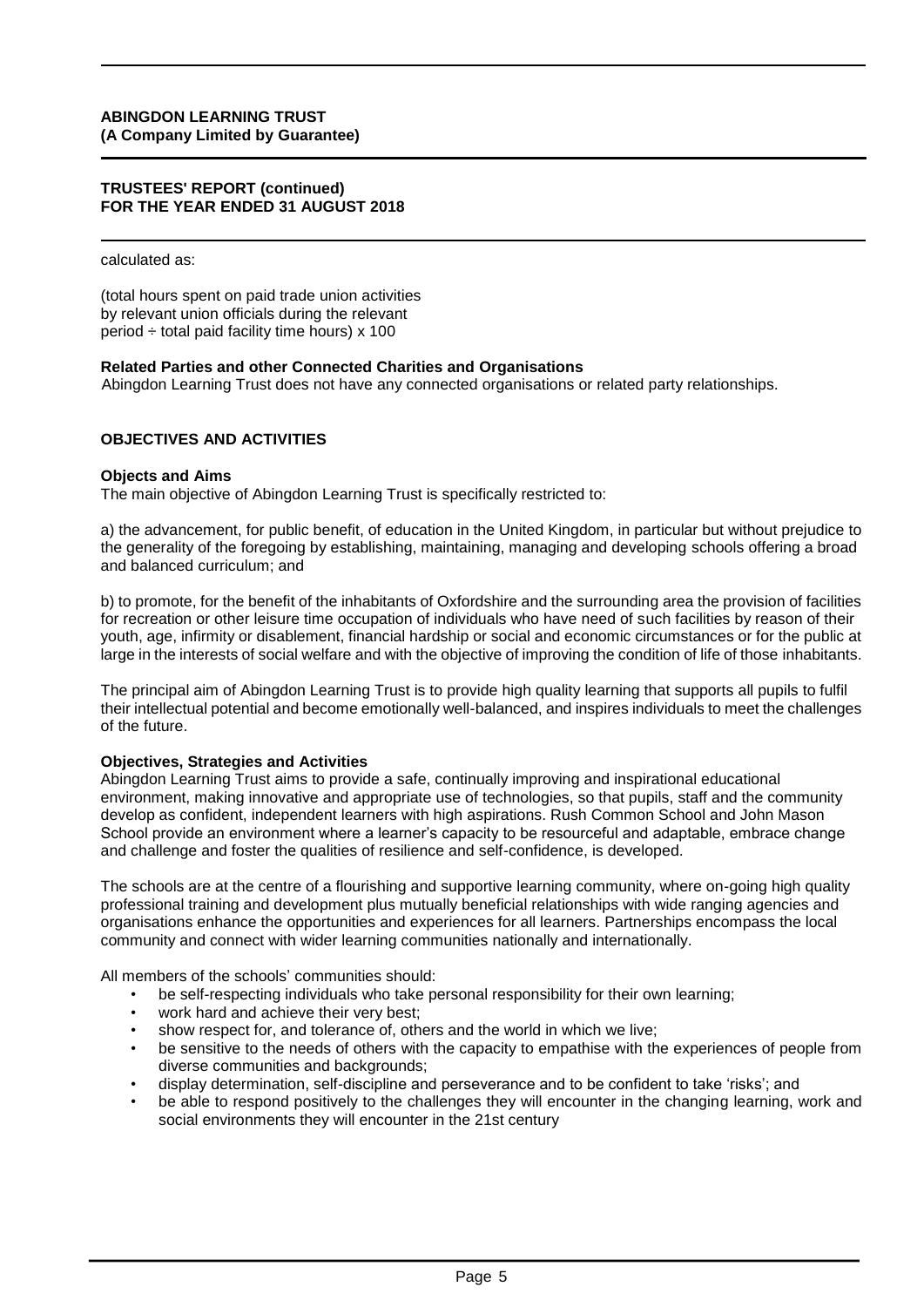#### **TRUSTEES' REPORT (continued) FOR THE YEAR ENDED 31 AUGUST 2018**

#### **Public Benefit**

The trustees of Abingdon Learning Trust have complied with their duty to have due regard to the guidance on Public Benefit published by the Charity Commission in exercising their powers and duties. The activities undertaken to further the Abingdon Learning Trust's purpose for the Public Benefit include:

Providing an education that:

- is broad and balanced:
- promotes equality and celebrates British Values and the spiritual, moral, cultural, mental and physical development of pupils at the school and of society;
- prepares pupils at the school for the opportunities, responsibilities and experiences of later life;
- promotes, sustains and increases individual and collective knowledge and understanding of specific areas of study, skills and expertise;

Abingdon Learning Trust provides additional support to other local schools and schools within Oxfordshire through a variety of formal and informal ways. The schools also actively provide placements for trainee teachers, SCITT students and work experience students.

Abingdon Learning Trust hires its facilities to local sports clubs offering courses which are advertised in the local community. Members of the local community may also hire facilities for one-off events, performances or activities. This is part of the extended schools provision.

Abingdon Learning Trust actively engages in charity work at a local and national level, through a range of themed activities, events and special days throughout the year.

The activities undertaken to further the Trust's purpose for the Public Benefit included:

- Providing facilities for the local community
- Letting the sports hall and playing field to local groups; and
- Hosting music school sessions at weekends

Other activities undertaken during 2017/18 included:

- **Family Learning Events**
- Community service with Age UK, primary schools and local residents through our Duke of Edinburgh Bronze, Silver and Gold Award programme and KS3 Passport
- Cultural Capital project for disadvantaged families
- Work with British Legion around Remembrance
- Charter Day project to enable the students to better understand the community in which they live
- Community Music Concert with local primary schools
- Sports Leaders Programme supporting primary schools with sports development and leadership
- Learning to Lead initiative providing over 100 student leaders to work with community and younger students
- Parenting workshops with school health nurse and locality services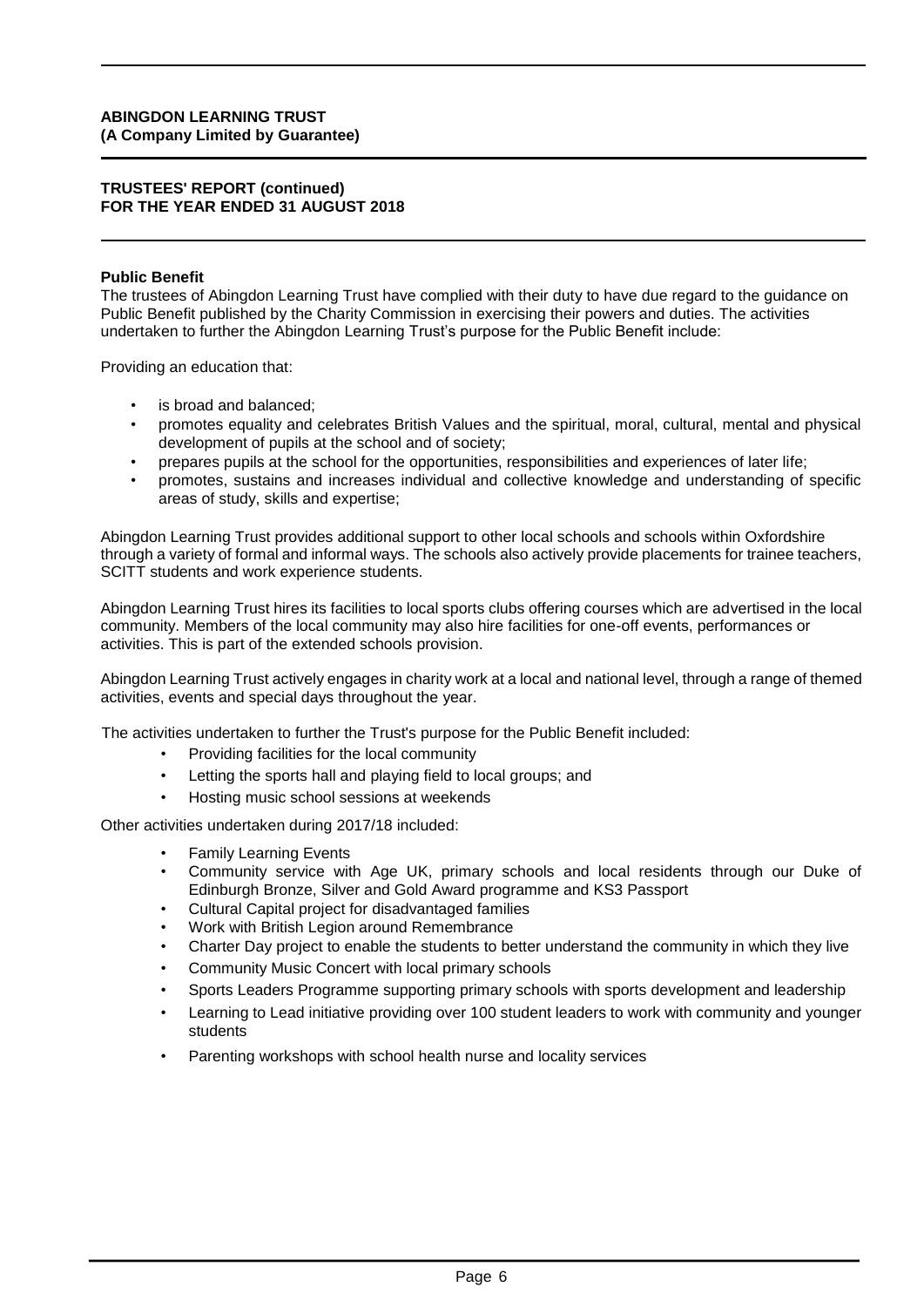#### **TRUSTEES' REPORT (continued) FOR THE YEAR ENDED 31 AUGUST 2018**

#### **STRATEGIC REPORT**

#### **Achievements and Performance**

During the year the Trust received income of £3,883,951 in government and local authority grants most of it in the form of recurrent grants, the use of which has been restricted. The grant received in the form of the General Annual Grant ('GAG') from the ESFA and associated expenditure is shown in the restricted funds in the statement of financial activities. A further £476,748 was received in other income excluding the transfer of assets from John Mason School which is treated as a donation of £8,083,340.

During 2017 – 2018 the Trust has grown from one to two schools.

Rush Common School was inspected by Ofsted on 11/12 January 2017, with a full Section 5 inspection, and received a judgement of 'Good'. The report summary identified:

- The acting headteacher, members of the trust and other leaders know the school's strengths and weaknesses well. They are adept at tackling any dips in performance quickly and robustly. Consequently, standards remain high.
- Teaching is consistently good so pupils achieve well. Teachers plan engaging activities that capture pupils' interest and meet their learning needs well.
- Pupils, particularly the most able, make good progress in mathematics. However, in 2016, some average-ability pupils did not achieve their full potential by the end of key stage 2. Progress of current pupils is accelerating.
- The teaching of reading is highly effective. Pupils benefit from wide-ranging reading activities and make good progress. Pupils are highly enthused by reading and achieve well.
- All pupils, including those who have special educational needs and/or disabilities make good progress in reading, writing and mathematics. However, some disadvantaged pupils are not catching up quickly enough in order to achieve the standards expected for their age.
- The curriculum and provision for pupils' social, moral, spiritual and cultural development are excellent. Pupils talk animatedly about the opportunities afforded to them.
- Pupils' attendance is excellent. Pupils enjoy school and speak highly of the opportunities and responsibilities afforded to them.
- Children get off to a good start in the Reception classes. The classrooms are a hubbub of activity. Children make good progress and are ready to start key stage 1 with age-appropriate skills and understanding.
- Pupils are well prepared for life in modern Britain. Pupils talk competently about a range of current affairs and demonstrate a comprehensive understanding of modern-day British values.
- Pupils' behaviour is excellent and has improved in recent times. A whole host of responsibilities encourage pupils to use their skills to influence one another positively. They develop a strong moral compass. Relationships are strong with adults and peers alike.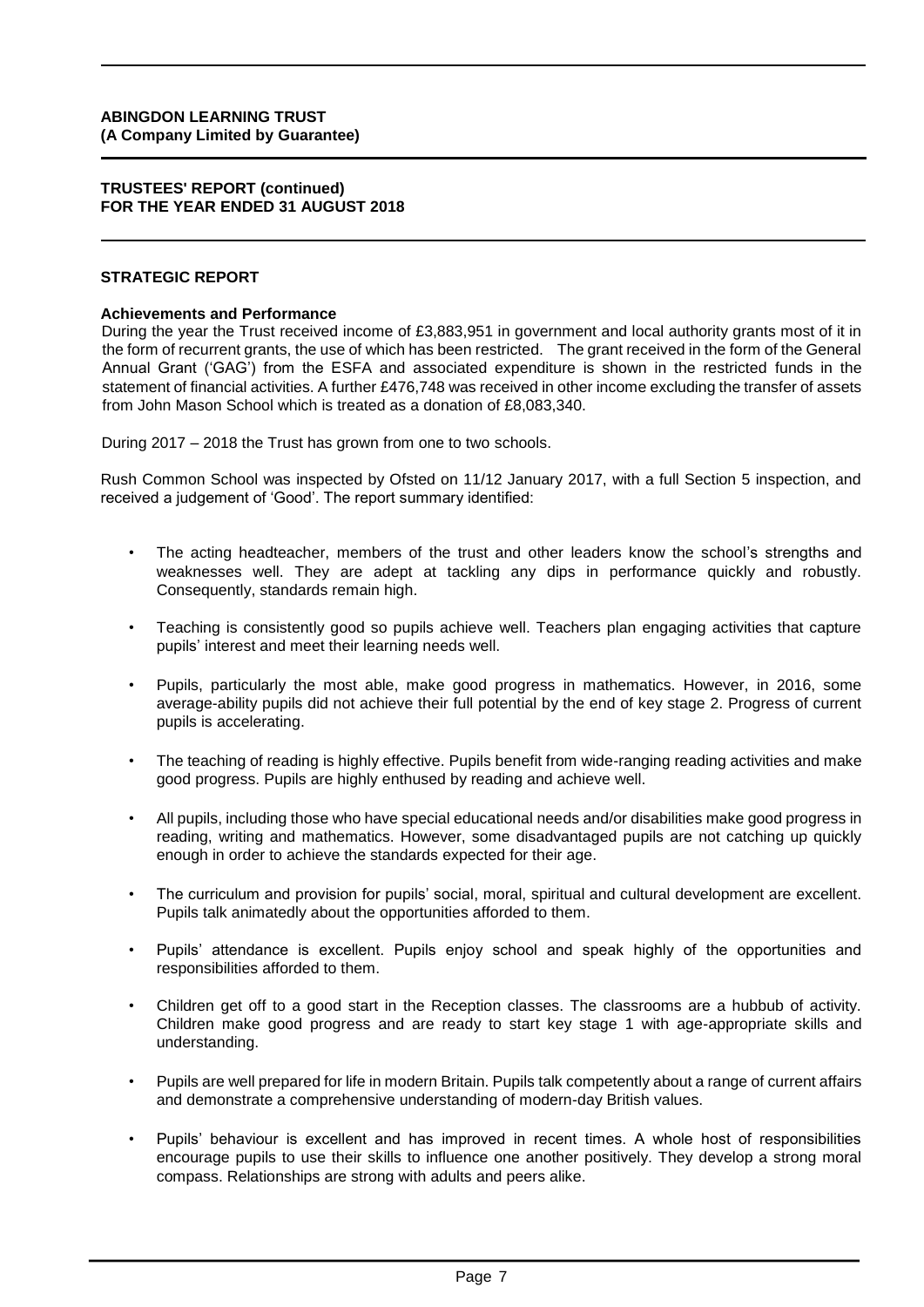#### **TRUSTEES' REPORT (continued) FOR THE YEAR ENDED 31 AUGUST 2018**

#### **Achievements and Performance (continued)**

John Mason School was inspected by Ofsted on 31 January 2017, who carried out a full section 5 inspection.

- The school was judged as 'Requires Improvement' overall, but with good judgements for Leadership and Management, Personal Development, Behaviour and Welfare and 16 – 19 provision.
- This inspection recognised the 'clear vision' for the school and improving standards, because 'senior leaders have tackled weaknesses.' This built on the very positive DFE visit in December 2016, which commented on 'a culture of ambition and high expectations, with a relentless focus on teaching and learning to enable the students to achieve the best outcomes.'
- A follow-up letter from Ofsted in June 2017 recognised, 'the clarity of vision' of the headteacher and how pleasing it was that the inspection had secured a 'good' judgement for leadership and management'.
- Following a summer of much improved results with great reductions in gaps for disadvantaged children, this confirmed that the improvement strategy was having an impact.
- The school is no longer a 'coasting' school with standards from below national (P8 of -0.33) to in line with national (-0.11) in 2018 and this trend is predicted to continue.
- Outcomes at post 16 remain good with a 3 year T score of 5 overall. Attendance has remained in line with national at 94.6%, but with a significant reduction in persistent absenteeism to well below national.
- The school continues to recruit high calibre staff and turnover has continued to be vastly reduced from previous years. The school remains the first choice in Abingdon out of the three comprehensive schools available to parents, as its reputation remains strong. Part of this is due to the development of Duke of Edinburgh Award, and John Mason has the highest completion rate at bronze and gold of any school in the South.
- In addition John Mason work in developing STEM with appointment of a Lead Practitioner, has seen a significant shift in the quality of learning in science and the interest in these subjects at GCSE and A Level.

#### **Key Performance Indicators**

The majority of the Abingdon Learning Trust's income is obtained from the Education and Skills Funding Agency (ESFA) in the form of recurrent grants, the use of which is restricted to particular purposes. The grants received from the ESFA during the twelve months ended 31 August 2018 and the associated expenditure is shown as restricted funds in the statement of financial activities.

In accordance with the Charities Statement for Recommended Practice 'Accounting and Reporting by Charities' (SORP 2015), such grants are shown in the Statement of Financial Activities as restricted income in the fixed asset fund. The restricted fixed asset fund balance is reduced by annual depreciation charges over the expected useful life of the assets concerned.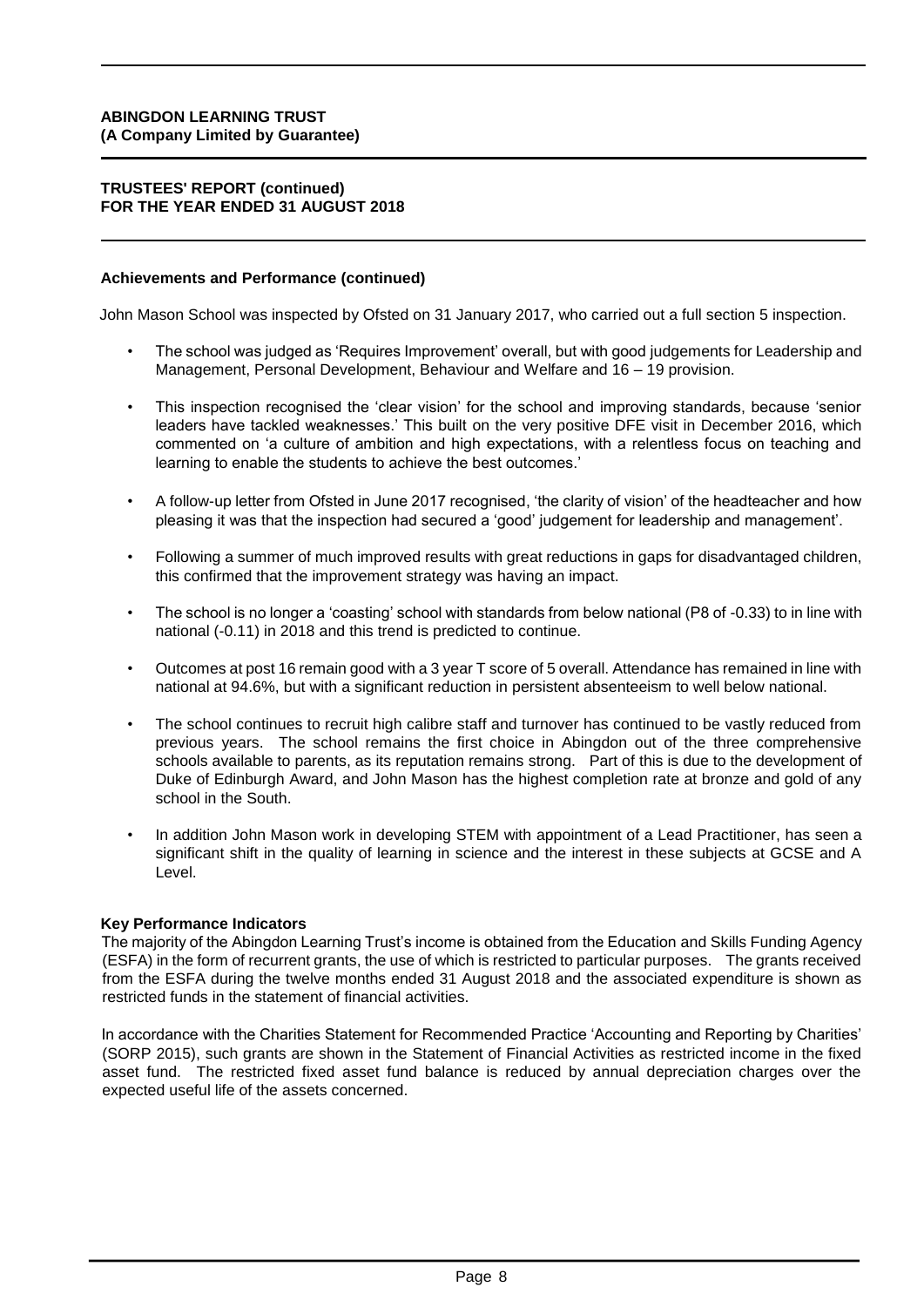#### **TRUSTEES' REPORT (continued) FOR THE YEAR ENDED 31 AUGUST 2018**

#### **Key Performance Indicators (continued)**

The Trust consisted on Rush Common School until 31 March 2018, with John Mason School joining the Trust on 1 April 2018.

During the twelve months ended 31 August 2018, total expenditure of £4,497,018 (including deprecation of £209,491) was more than recurrent grant funding from the ESFA together with other incoming resources of £4,360,699. The excess of expenditure over income for the year (excluding restricted fixed asset funds) was £45,520 before pension scheme unrealised gains and additional pension charges.

As at 31 August 2018 the net book value of fixed assets was £12,964,070 and movements in tangible fixed assets are shown in note 15 to the Financial Statements. The assets were used exclusively for providing education and the associated support services to the pupils of Abingdon Learning Trust.

The Local Government Pension Scheme as at 31 August 2018 held a deficit of £2,334,000, the breakdown of which is detailed within note 23 to the Financial Statements.

#### **Going Concern**

After making appropriate enquiries, the board of trustees has a reasonable expectation that the Academy Trust has adequate resources to continue in operational existence for the foreseeable future. For this reason, it continues to adopt the going concern basis in preparing the financial statements. Further details regarding the adoption of the going concern basis can be found in the Statement of Accounting Policies.

#### **FINANCIAL REVIEW**

Abingdon Learning Trust practices through its Board, namely the Board of Trustees and the constituted sub-committees, risk management principles. Any major risks highlighted at any sub-committee are brought to the attention of the main Board with proposed mitigating actions and they continue to be reported until the risk is adequately mitigated.

The Board of Trustees accepts managed risk as an inevitable part of its operations but maintains an objective not to run unacceptable levels of risk in any area. The subjective nature of this process requires major risks to be resolved by the Board of Trustees collectively, whilst more minor risks are dealt with by the Leadership Team. A Risk Register is maintained and reviewed at regular intervals.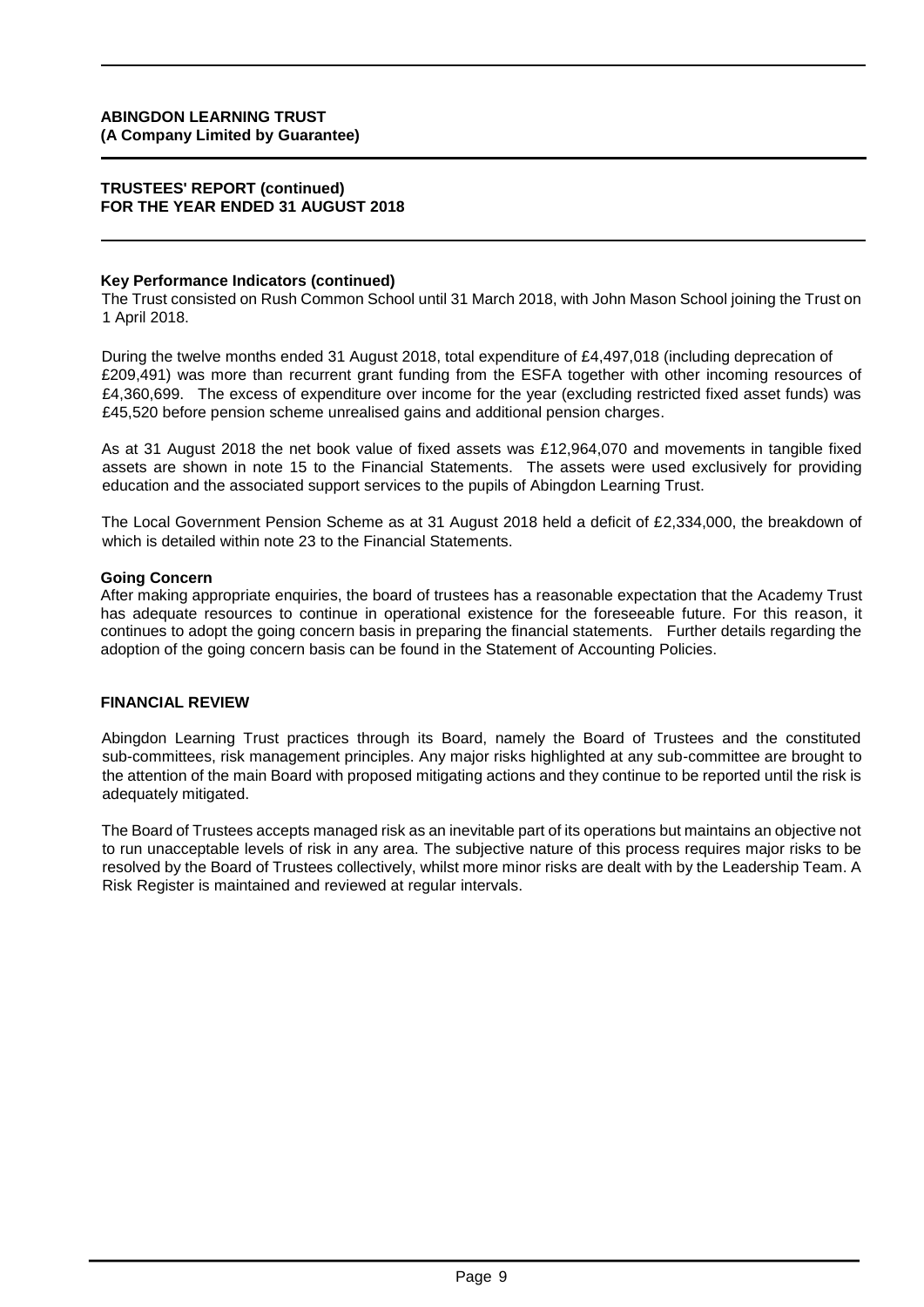#### **TRUSTEES' REPORT (continued) FOR THE YEAR ENDED 31 AUGUST 2018**

#### **Reserves Policy**

The policy of Abingdon Learning Trust is to maintain a sufficient surplus to uphold the following year's budget against financial uncertainty and then to transfer recognised surpluses to reserves for investment

At 31 August 2018 the total funds comprised:

| Unrestricted |                      | 129,082     |
|--------------|----------------------|-------------|
| Restricted:  | Fixed asset funds    | 13,873,409  |
|              | GAG                  | 112,575     |
|              | Pension reserve      | (2,334,000) |
|              | (including)<br>Other |             |
|              | SALIX loan)          | (12, 511)   |
|              |                      | £11,768,555 |
|              |                      |             |

The deficit on the pension reserve relates to the non- teaching staff pension scheme where, unlike the teachers' scheme, separate assets are held to fund future liabilities as discussed in note 23. The deficit can be met in the longer term from any combination of increased employer or employee contributions, increased government funding or changes to scheme benefits. The restricted funds will be spent in accordance with the terms of the particular funds. Unrestricted funds are for use on the general purposes of the Academy, at the discretion of the Trustees, and represent one week's worth of Academy expenditure. The aim of the Trustees is to increase this reserve to meet future working capital requirements.

#### **Investment Policy**

Abingdon Learning Trust seeks to invest surplus funds in a manner to obtain the best possible return consistent with prudent minimisation of risk and with strategic plan of the Trust for deployment of resources. The Trust is committed to investment with reputable and ethical investors.

#### **Principal Risks and Uncertainties**

There are a number of factors which might affect the principal risks and uncertainties that the Trust faces and how the Board intends to resolve them.

- Change in government policy with a change in government or change in government policy, the funding of the school might change and might in the future reduce funding. This is mitigated by building healthy unrestricted reserves which may be used in times where funding is reduced.
- The overall performance of the students this is a continuing risk to the schools since both funding, student numbers and positioning of the schools is affected if performance of the pupils declines. To ensure that this is limited as much as possible, as the schools intend to retain the teaching staff, focus on training and development of all staff to improve teaching and learning and to continuously monitor pupil performance at an early stage of their educational development and ensure that they are nurtured to achieve the best possible standard that each individual can achieve.

Operate the schools within the budget – there is always the risk of operating above budget constraints. However, with a strong Finance and Audit Committee and effective internal reporting such as budgeting and forecasting, this risk will be minimised.

During Due Diligence, the Trustees assessed the major risks to which John Mason School is exposed, in particular those relating to the specific teaching, provision of facilities and other operational areas of the Academy and its finances. It was identified that the Trustees at John Mason Academy Trust (prior to conversion) had introduced robust systems, including operational procedures (e.g. vetting of new staff (DBS checks) and visitors, supervision of school grounds) and internal financial controls to manage and minimise risk. Where significant financial risk remained they ensured they had adequate insurance cover.

A risk register was created identifying potential risks to the school and steps taken to minimise these risks. The risk register was reviewed regularly and updated as appropriate. The Trustees at Abingdon Learning Trust were satisfied that the addition of John Mason School to the Trust was a risk that could be managed.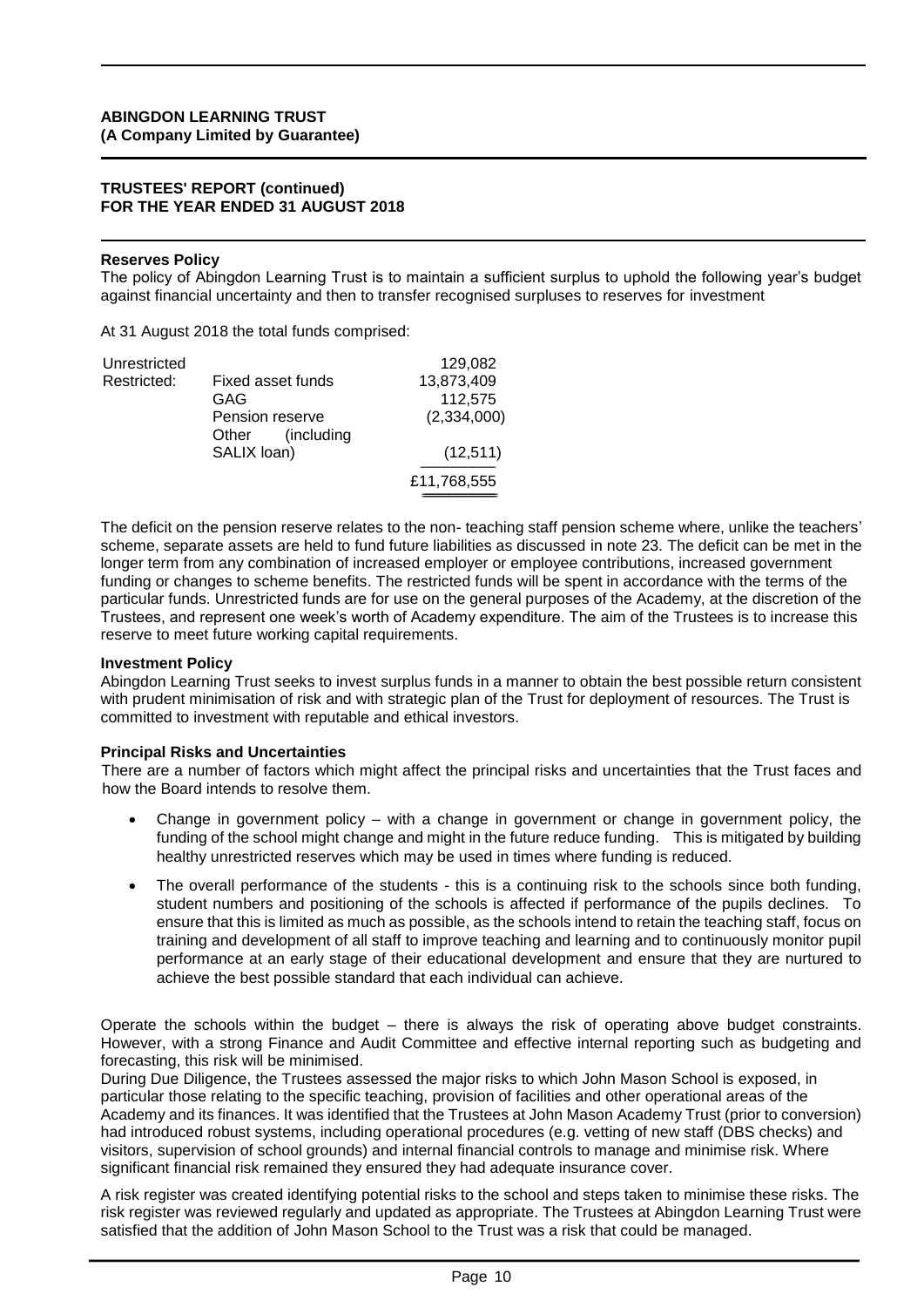#### **TRUSTEES' REPORT (continued) FOR THE YEAR ENDED 31 AUGUST 2018**

#### **FUNDRAISING**

Fundraising is linked to the Trust's underpinning values of kindness, compassion and responsibility. Pupils raise money for a variety of local and national causes. The School Parliament decide annually which charities the school will support. The children raise money in a variety of ways, e.g. sponsored events, cake sales, bring and buy sales etc.

### **PLANS FOR FUTURE PERIODS**

Abingdon Learning Trust will create an educational hub for excellence alongside the leadership and governance to raise standards and improve outcomes for all. Aiming to provide a world class education, the benefits of Abingdon Learning Trust mean we will:

- Ensure Fitzharrys School joins the Trust
- Create a central team
- Develop a school improvement team
- Ensure the shared responsibility and moral purpose
- Lead a self-improving school system, growing capacity to ensure great practice.
- Champion primary and secondary education in Abingdon
- Extend leadership opportunities
- Embed coherent admissions and transition
- Tackle disadvantage & promote social inclusion
- Promote and facilitate true vocational experiences
- Sustain improvement through efficient use of resources
- Work in partnership with existing and planned primary and secondary schools
- Provide a clear point of investment and communication
- Invest in facilities
- Sharing specialist facilities, resources and teaching
- Opportunities for joint CPD for teaching and support staff across primary and secondary partners
- Collaboration on significant projects
- Research and development opportunities

Abingdon Learning Trust will support the 'whole person', providing high quality opportunities for learning. Abingdon Learning Trust will become the employer of choice, attracting and retaining high quality teachers and support staff who are valued, make a difference and thrive in their professional development. Abingdon Learning Trust will provide consistency and continuity for our students, nurturing all members of our wider school community.

#### **FUNDS HELD AS CUSTODIAN TRUSTEE ON BEHALF OF OTHERS**

Neither Abingdon Learning Trust nor its Trustees are acting as custodian Trustees.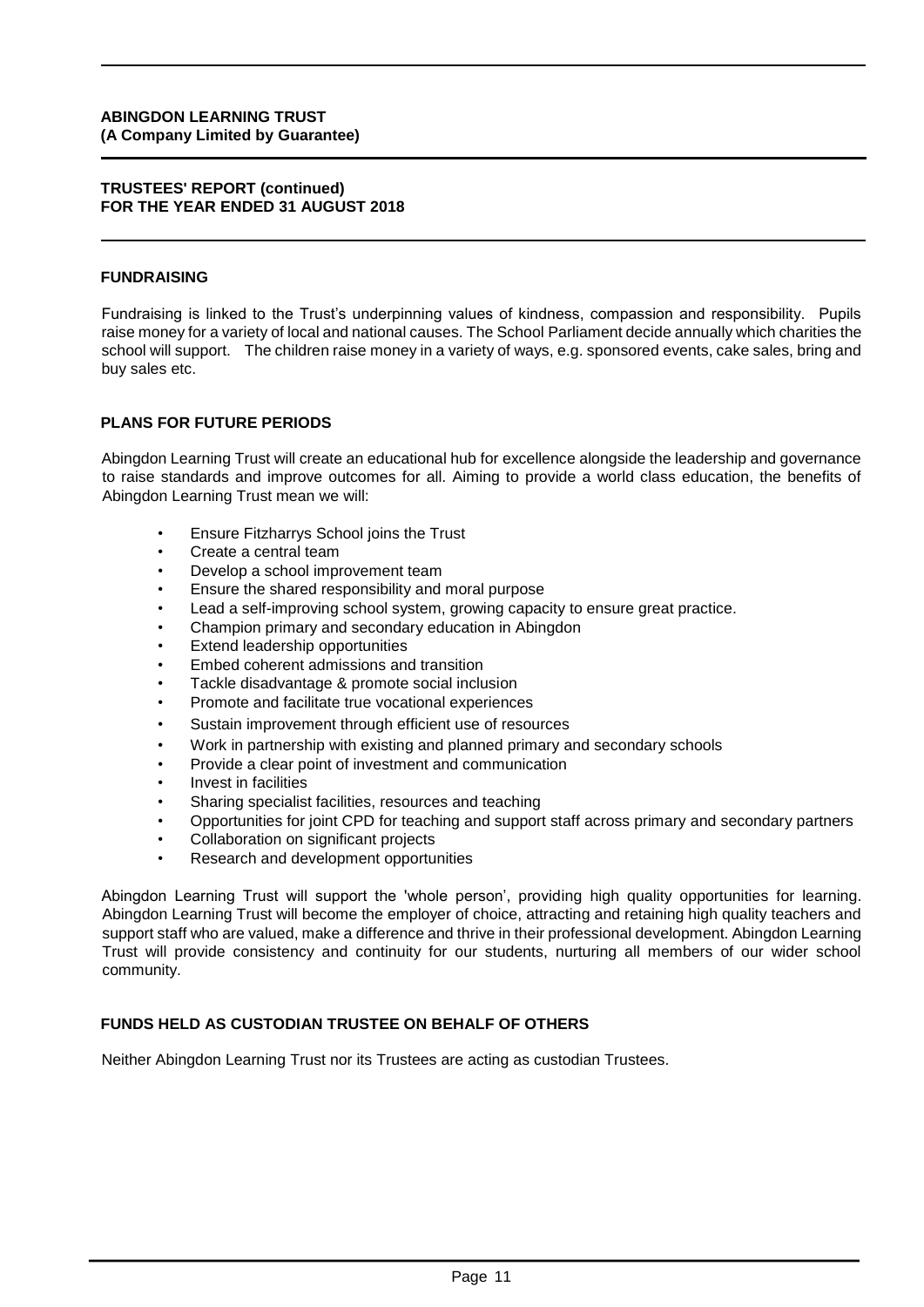#### **TRUSTEES' REPORT (continued) FOR THE YEAR ENDED 31 AUGUST 2018**

# **AUDITOR**

In so far as the trustees are aware:

- there is no relevant audit information of which the charitable company's auditor is unaware
- the trustees have taken all steps that they ought to have taken to make themselves aware of any relevant audit information and to establish that the auditor is aware of that information.

This Trustees' report, incorporating a strategic report, was approved by order of the board of trustees, as the company directors, on 7 December 2018 and signed on the board's behalf by:

…………………………………………… **Jonathan Hopkins**

Chair of Trustees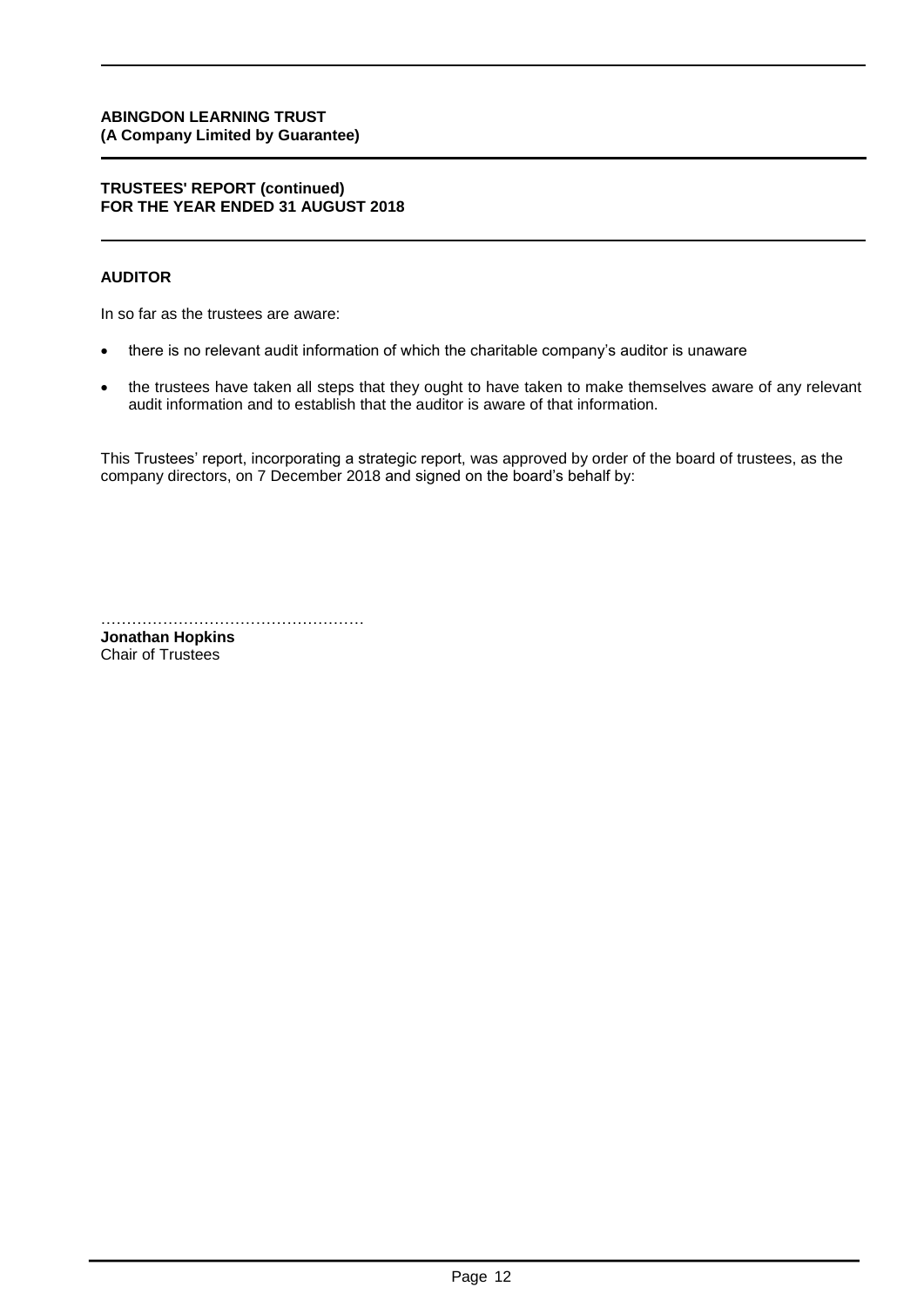#### **GOVERNANCE STATEMENT FOR THE YEAR ENDED 31 AUGUST 2018**

#### **SCOPE OF RESPONSIBILITY**

As trustees we acknowledge we have overall responsibility for ensuring that Abingdon Learning Trust has an effective and appropriate system of control, financial and otherwise. However, such a system is designed to manage rather than eliminate the risk of failure to achieve business objectives, and can provide only reasonable and not absolute assurance against material misstatement or loss.

The Board of Trustees has delegated the day-to-day responsibility to the Chief Executive Officer as accounting officer, for ensuring financial controls conform with the requirements of both propriety and good financial management and in accordance with the requirements and responsibilities assigned to it in the funding agreement between Abingdon Learning Trust and the Secretary of State for Education. They are also responsible for reporting to the board of trustees any material weaknesses or breakdowns in internal control.

#### **GOVERNANCE**

The information on governance included here supplements that described in the Trustees' Report and in the Statement of Trustees' Responsibilities. The board of trustees has formally met 7 times during the year. Attendance during the year at meetings of the board of trustees was as follows:

| <b>Trustee</b> |                                      | <b>Meetings attended</b> | Out of a possible |
|----------------|--------------------------------------|--------------------------|-------------------|
| J Hopkins      | (Chair of Trustees)                  |                          |                   |
| R Hawkins      |                                      | 5                        |                   |
| C Wilmshurst   |                                      | 5                        |                   |
| M Evans        |                                      |                          |                   |
| I Middleton    |                                      | 5                        |                   |
| M Nga          |                                      | 6                        |                   |
| D Lymn         |                                      |                          |                   |
| M Lay          |                                      |                          | 4                 |
| J Browning     |                                      |                          |                   |
| J Dennett      | (Accounting Officer ceased 31/10/18) |                          |                   |

The Trust Board recognised the need to change the structure in preparation for expansion of the Trust and engaged the support of an external consultant to assist with the development of a new Governance Structure and Terms of Reference. To support this development a skills based Board of Trustees has been identified and work is ongoing with other schools to make the long term necessary changes. The scheme of delegation is currently under review and being updated to reflect changes required to make governance effective as the Trust expands.

The finance and audit committee is a sub-committee of the main board of trustees. Its purpose is to:

1. The purpose of the Committee was to assist the decision making of the Board of Trustees by enabling more detailed consideration to be given to the best means of fulfilling the Board of Trustees' responsibility to ensure sound governance and management of the Trust's finances, premises and human resources, including proper planning, monitoring and probity.

2. The Committee would make appropriate comments and recommendations on such matters to the Board of Trustees on a regular basis.

3. Major issues would be referred to the full Board of Trustees for ratification.

During the year 1 September 2017 to 31 August 2018 the finance and audit function formed part of the role of the full board of trustees, due to the expansion of the Trust.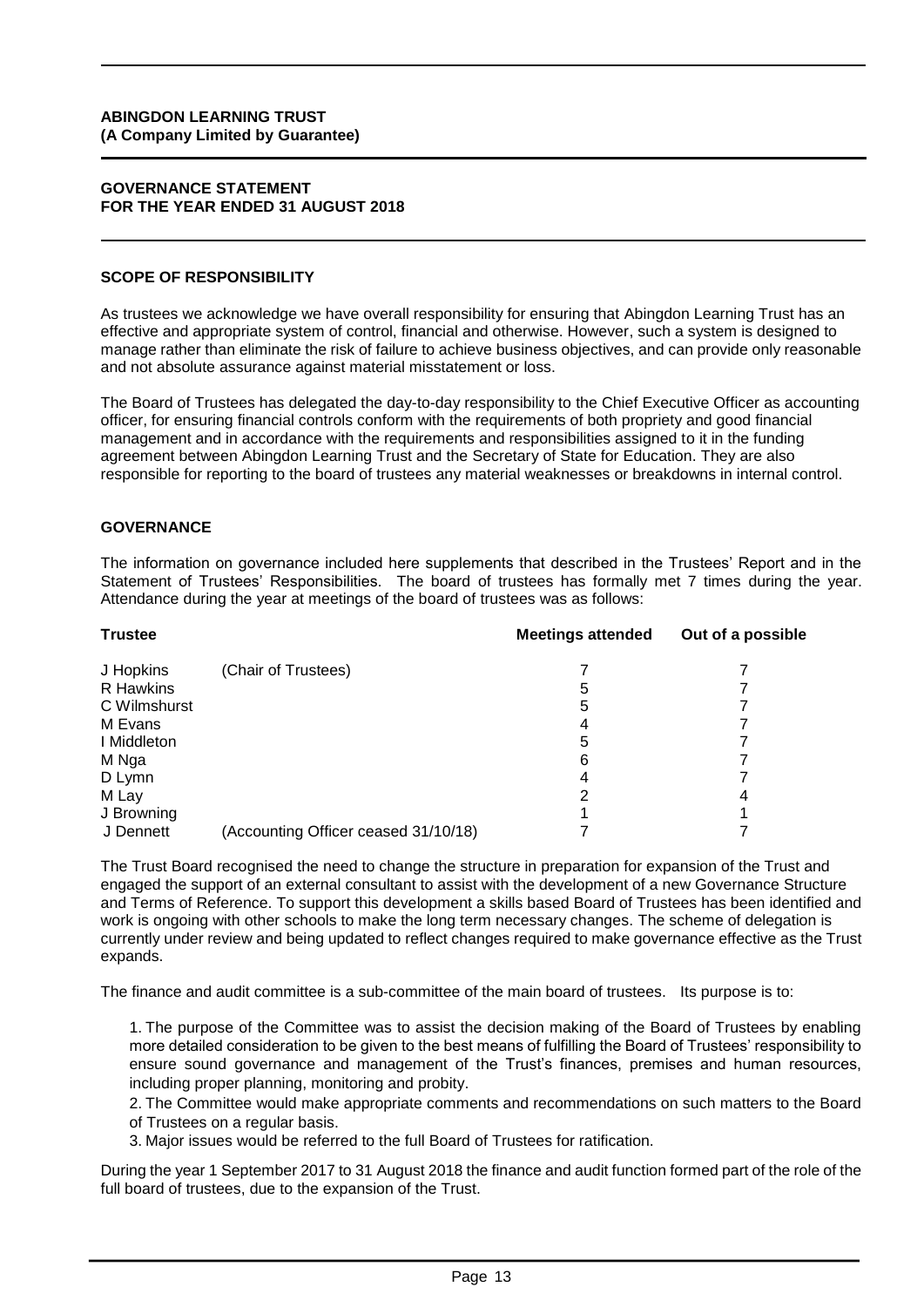#### **GOVERNANCE STATEMENT (continued) FOR THE YEAR ENDED 31 AUGUST 2018**

#### **REVIEW OF VALUE FOR MONEY**

As Accounting Officer the Chief Executive has responsibility for ensuring that the Academy Trust delivers good value in the use of public resources. The Accounting Officer understands that value for money refers to the educational and wider societal outcomes achieved in return for the taxpayer resources received.

The Accounting Officer considers how the Academy Trust use of its resources has provided good value for money during each academic year, and reports to the board of trustees where value for money can be improved, including the use of benchmarking data where appropriate. The Accounting Officer for the Academy Trust has delivered improved value for money during the year by:

Improving Educational Results:

We have ensured that resources are directed where they are most needed and most effective in targeting educational resources and individual School Improvement Plans.

#### At Rush Common School

- Targeting resources in line with the School Improvement Plan (SIP) priorities, including:
- Implementing initiatives to ensure pupils learning is meaningful, underpinned by competencies and is challenging enough to meet individual needs.
- Professional development for Early Years Foundation Stage staff to improve outcomes for children in this area of the school
- Initiatives to accelerate the progress of all groups of children
- Developing the use of an assessment, tracking and monitoring system for 'assessment without levels' to ensure that data is used to inform planning, target interventions and support differentiation, including regular internal and Leadership Team meetings to review progress and impact of interventions for different groups of pupils.

The effectiveness of these strategies can be seen in improved pupil outcomes in areas of focus across the school; monitoring of Teaching and Learning; successful development of an assessment system and external reports from the School's Improvement Advisor.

At John Mason School:

- A focus on English and mathematics has led to improved exam results, with both subjects securing a positive Progress 8 score; this has been facilitated by the recruitment of high quality staff. We have also seen an improvement with our overall progress 8 score.
- A targeted Pupil Premium spend has had an impact and reduced the gap by 27% in Basics.
- We have changed our curriculum model, this includes larger class sizes, fewer options offered and a three-stage KS4 model to provide a cost effective curriculum.
- Introduced a more focused wellbeing team, the impact of this has reduced staff absence and cover costs.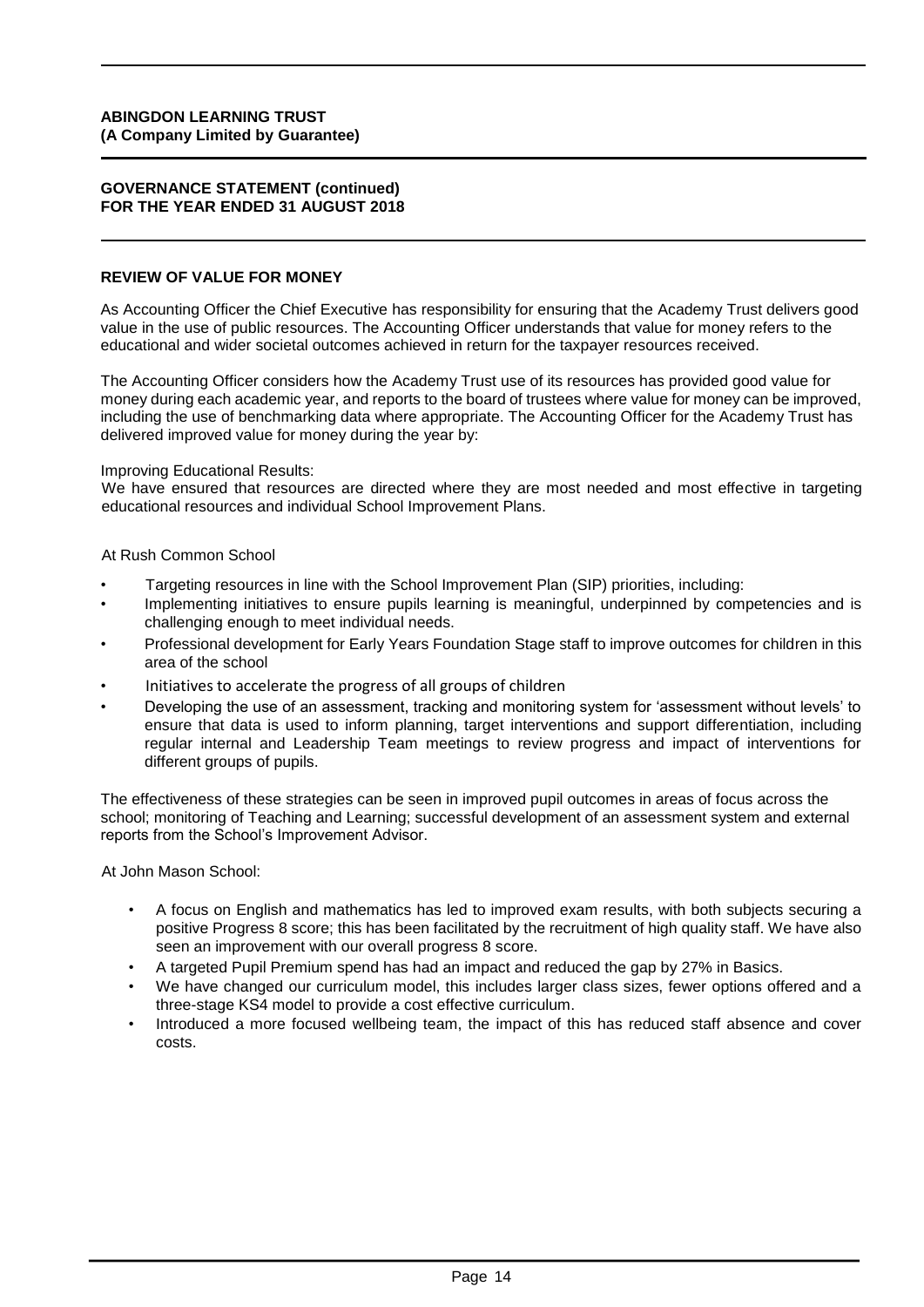#### **GOVERNANCE STATEMENT (continued) FOR THE YEAR ENDED 31 AUGUST 2018**

#### **REVIEW OF VALUE FOR MONEY (continued)**

Financial Governance and Oversight:

Our governance arrangements traditionally include regular monitoring by the Board of Trustees and its committees, including the Finance and Audit Committee. They receive regular financial reports and ask relevant questions as evidenced in the minutes. During the financial year 2017-2018 the full Board of Trustees have reviewed financial issues and financial due diligence for the new schools joining the Trust.

The financial review is further informed by regular Internal Audit reports from MHA MacIntyre Hudson, Accountants.

Better Purchasing:

Examples of steps taken to ensure value for money when purchasing include:

• Exploring alternative purchasing options both on-line and direct through suppliers to find the best value. • Working with other local academies/schools in partnership to identify products and services that can be procured across a number of schools in order to drive down cost and/or negotiate favourable rates e.g. assessment data systems, energy contracts, HR Services.

Better Income Generation:

Examples of steps to maximize income include:

- A range of school staff providing consultancy services to other local schools and the Local Authority.
- Hosting trainee and aspiring teachers, including SCITT placements.

#### Reviewing Controls and Managing Risks:

The Board of Trustees, Headteachers, Chief Financial Officer, Local Academy Boards and the Leadership Teams have reviewed regular budget reports, including future recommendations. This has ensured that spending is within budget and forward plans are agreed and implemented when there has been any variance.

Actions taken to manage risk include the purchase of an appropriate level of insurance cover, following consultation with the school's broker. Professional advice (for example from the HR and legal service providers) has also been sought when needed.

Future Objectives:

We recognize the need to continue developing relationships with other academies and/or local schools, in order to benefit from economies of scale in procuring products and services, developing staff and sharing knowledge, skill and expertise. This is achieved currently through the purchasing power of the Oxfordshire Business Managers Group, there are plans to expand the Trust further and through a central services team enhance efficient purchasing.

The creation of a Trust central team will allow the centralisation of some services. The Executive team are focussing on identifying areas of shared resources including staffing, including the development of a central School Improvement Team for sharing good practice, driving up standards and providing career development opportunities to both promote recruitment and retention.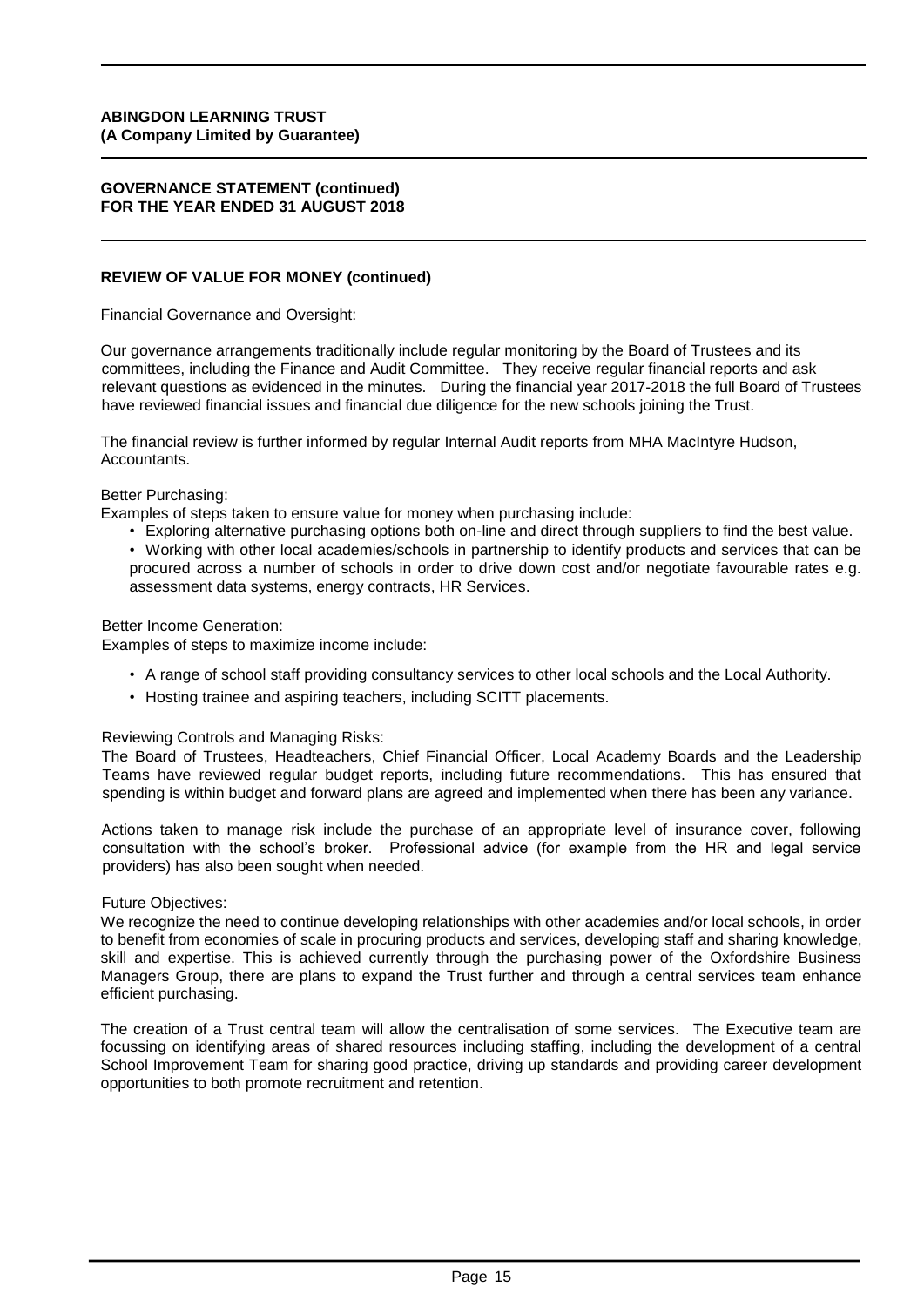#### **GOVERNANCE STATEMENT (continued) FOR THE YEAR ENDED 31 AUGUST 2018**

#### **THE PURPOSE OF THE SYSTEM OF INTERNAL CONTROL**

The system of internal control is designed to manage risk to a reasonable level rather than to eliminate all risk of failure to achieve policies, aims and objectives. It can, therefore, only provide reasonable and not absolute assurance of effectiveness. The system of internal control is based on an on-going process designed to identify and prioritise the risks to the achievement of Academy Trust policies, aims and objectives, to evaluate the likelihood of those risks being realised and the impact should they be realised, and to manage them efficiently, effectively and economically. The system of internal control has been in place in Abingdon Learning Trust for the period 1 September 2017 to 31 August 2018 and up to the date of approval of the annual report and financial statements.

### **CAPACITY TO HANDLE RISK**

The Board of Trustees has reviewed the key risks to which the Academy Trust is exposed together with the operating, financial and compliance controls that have been implemented to mitigate those risks. The Board of Trustees is of the view that there is a formal on-going process for identifying, evaluating and managing the academy trust's significant risks that has been in place for the period 1 September 2017 to 31 August 2018 and up to the date of approval of the annual report and financial statements. This process is regularly reviewed by the Board of Trustees.

# **THE RISK AND CONTROL FRAMEWORK**

The Academy Trust's system of internal financial control is based on a framework of regular management information and administrative procedures including the segregation of duties and a system of delegation and accountability. In particular it includes:

- comprehensive budgeting and monitoring systems with an annual budget and periodic financial reports which are reviewed and agreed by the board of trustees
- regular reviews by the finance and general purposes committee of reports which indicate financial performance against the forecasts and of major purchase plans, capital works and expenditure programmes
- setting targets to measure financial and other performance
- clearly defined purchasing (asset purchase or capital investment) guidelines
- delegation of authority and segregation of duties
- identification and management of risks

The Board of Trustees has considered the need for a specific internal audit function and has decided:

• not to appoint an internal auditor. However, the directors have appointed MHA MacIntyre Hudson**,** to perform these additional checks.

The Internal Auditor's role includes giving advice on financial matters and performing a range of checks on the academy trust's financial systems. In particular the checks carried out in the current period included:

- testing of payroll systems
- testing of purchase systems
- testing of control account/bank reconciliations
- review of budget preparation
- review of management accounts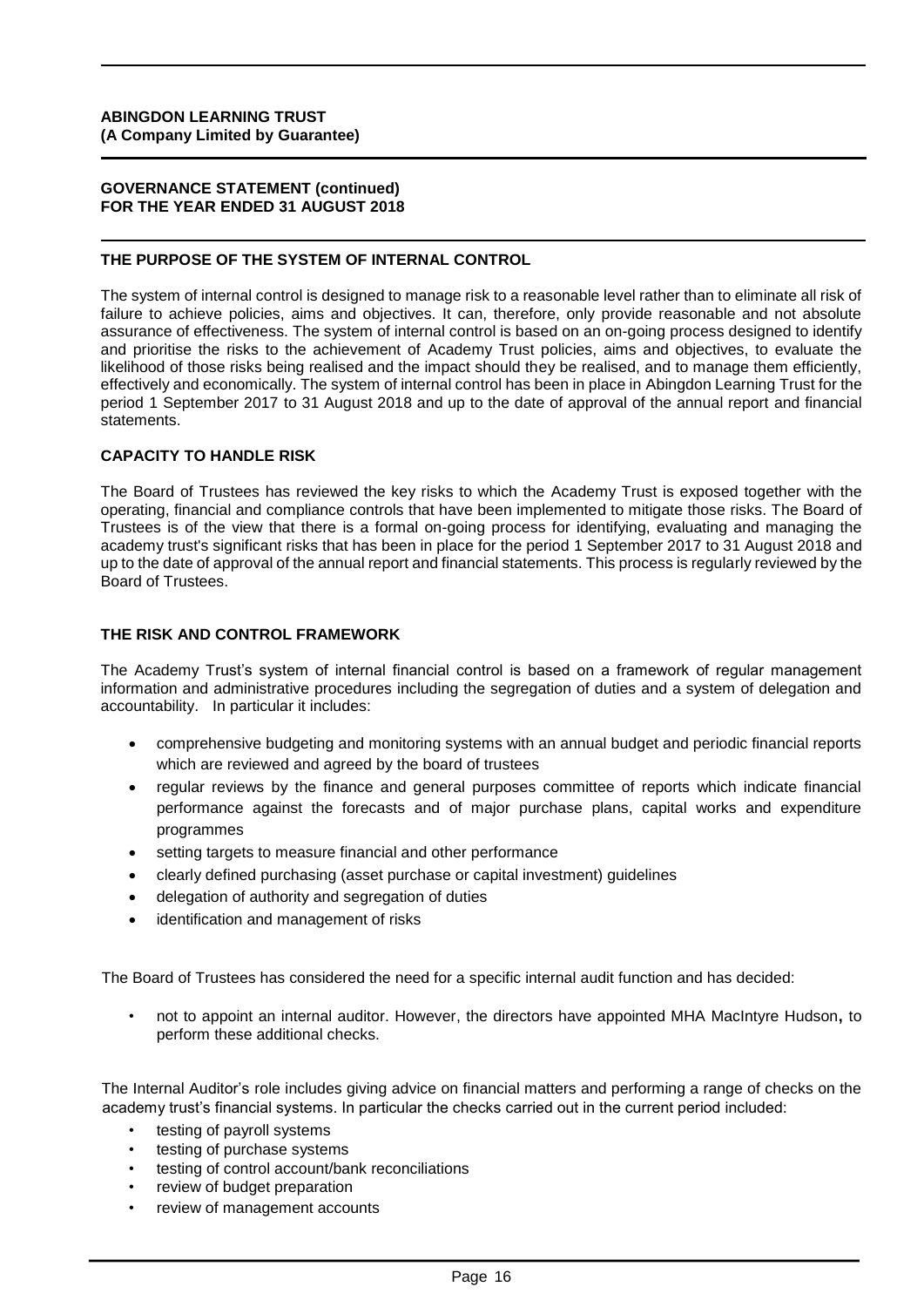#### **GOVERNANCE STATEMENT (continued) FOR THE YEAR ENDED 31 AUGUST 2018**

On a regular basis MHA MacIntyre Hudson reports to the Board of Trustees, through a report to the finance and audit committee on the operation of the systems of control and on the discharge of the Board of Trustees' financial responsibilities. These reviews were carried out and no material control issues were identified.

### **REVIEW OF EFFECTIVENESS**

The Accounting Officer has responsibility for reviewing the effectiveness of the system of internal control. During the year in question the review has been informed by:

- the work of the internal Auditor (through MHA)
- the work of the external auditor
- the work of the executive managers within the academy trust who have responsibility for the development and maintenance of the internal control framework

The Accounting Officer has been advised of the implications of the result of their review of the system of internal control and a plan to ensure continuous improvement of the system is in place.

Approved by order of the members of the Board of Trustees on 7 December 2018 and signed on its behalf by:

**Jonathan Hopkins**<br>Chair of Trustees

……………………………………… ……………………………………… **Accounting Officer**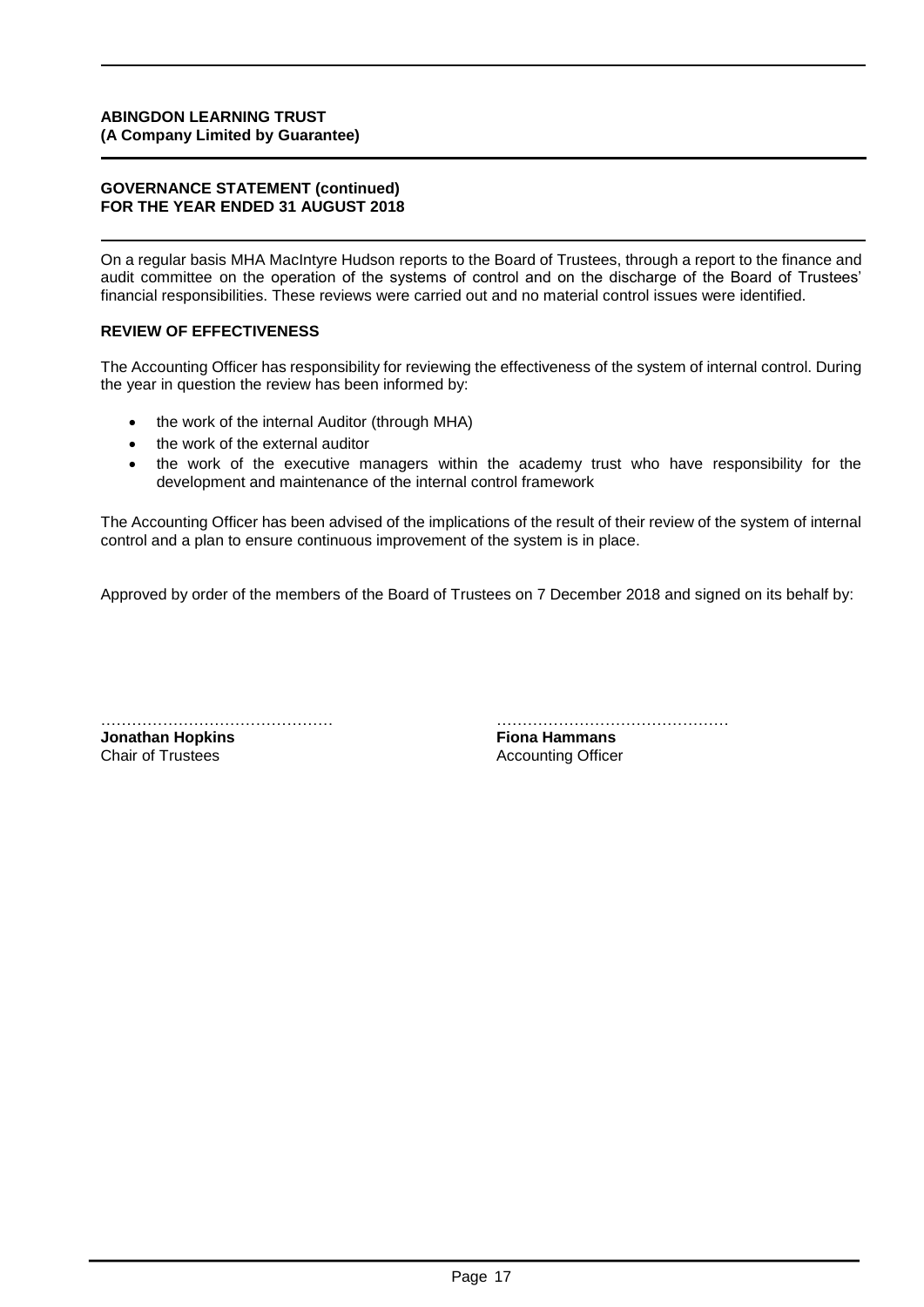#### **STATEMENT ON REGULARITY, PROPRIETY AND COMPLIANCE FOR THE YEAR ENDED 31 AUGUST 2018**

As Accounting Officer of Abingdon Learning Trust, I have considered my responsibility to notify the Academy Trust board of trustees and the Education and Skills Funding Agency (ESFA) of material irregularity, impropriety and non-compliance with terms and conditions of funding received by the Academy Trust, under the funding agreement in place between the Academy Trust and the Secretary of State for Education. As part of my consideration I have had due regard to the requirements of the Academies Financial Handbook 2017.

I confirm that I and the Academy Trust Board of Trustees are able to identify any material irregular or improper use of all funds by the Academy Trust, or material non-compliance with the terms and conditions of funding under the Academy Trust's funding agreement and the Academies Financial Handbook 2017.

I confirm that no instances of material irregularity, impropriety or funding non-compliance have been discovered to date. If any instances are identified after the date of this statement, these will be notified to the Board of Trustees and ESFA.

……………………………………………………………

**Fiona Hammans** Accounting Officer

7 December 2018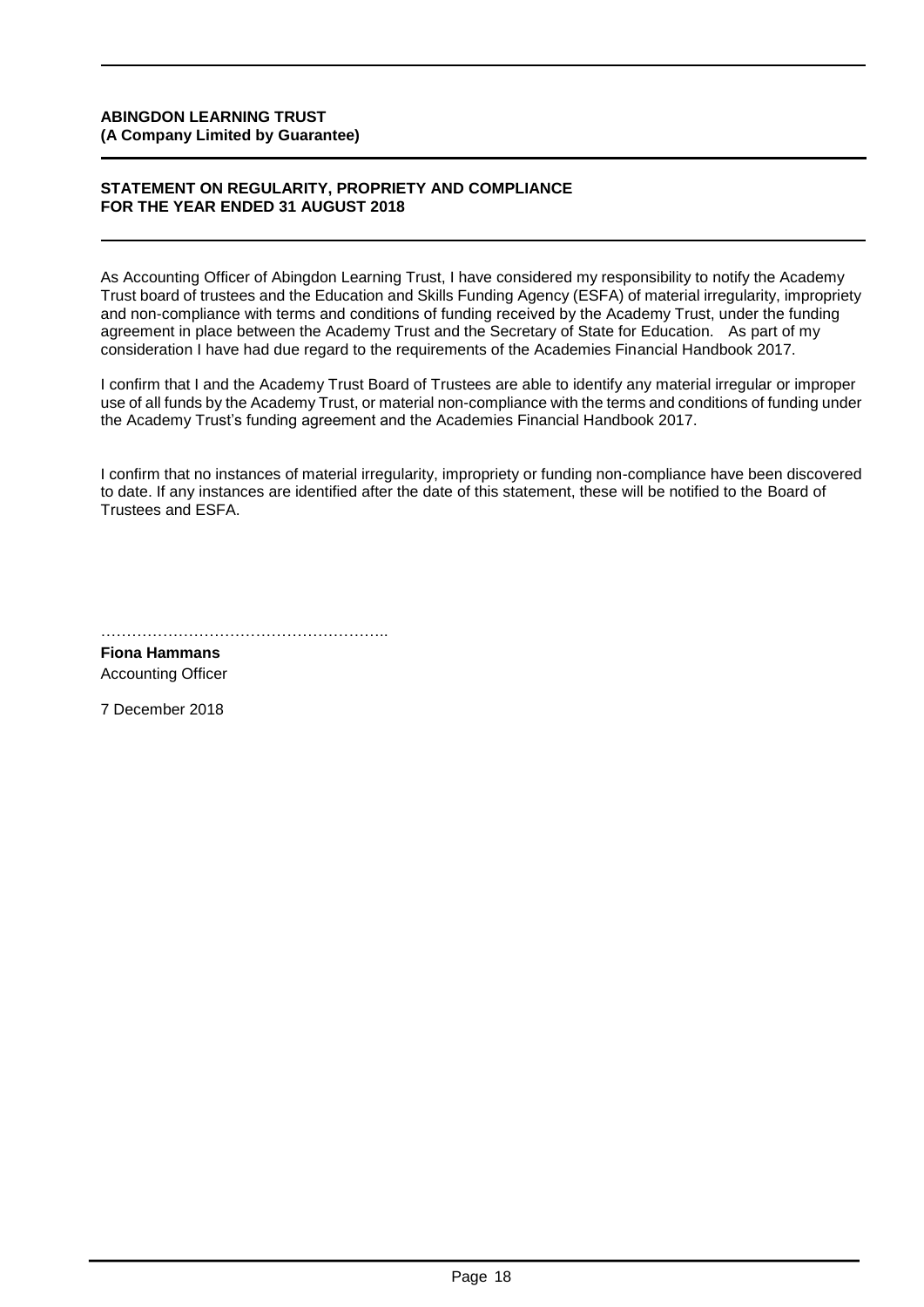**(A Company Limited by Guarantee)**

#### **STATEMENT OF TRUSTEES' RESPONSIBILITIES FOR THE YEAR ENDED 31 AUGUST 2018**

The Trustees (who are also the directors of the charitable company for the purposes of company law) are responsible for preparing the Trustees' Report (including Strategic Report) and the financial statements in accordance with the Academies Accounts Direction issued by the Education & Skills Funding Agency, United Kingdom Accounting Standards (United Kingdom Generally Accepted Accounting Practice) and applicable law and regulations.

Company law requires the Trustees to prepare financial statements for each financial year. Under company law the Trustees must not approve the financial statements unless they are satisfied that they give a true and fair view of the state of affairs of the charitable company and of its incoming resources and application of resources, including its income and expenditure, for that period. In preparing these financial statements, the Trustees are required to:

- select suitable accounting policies and then apply them consistently;
- observe the methods and principles of the Charities SORP 2015 and the Academies Accounts Direction 2017 to 2018;
- make judgments and accounting estimates that are reasonable and prudent;
- state whether applicable UK Accounting Standards have been followed, subject to any material departures disclosed and explained in the financial statements;
- prepare the financial statements on the going concern basis unless it is inappropriate to presume that the charitable company will continue in business.

The Trustees are responsible for keeping adequate accounting records that are sufficient to show and explain the charitable company's transactions and disclose with reasonable accuracy at any time the financial position of the charitable company and enable them to ensure that the financial statements comply with the Companies Act 2006. They are also responsible for safeguarding the assets of the charitable company and hence for taking reasonable steps for the prevention and detection of fraud and other irregularities.

The Trustees are responsible for ensuring that in its conduct and operation the charitable company applies financial and other controls, which conform with the requirements both of propriety and of good financial management. They are also responsible for ensuring grants received from ESFA/DfE have been applied for the purposes intended.

The Trustees are responsible for the maintenance and integrity of the corporate and financial information included on the charitable company's website. Legislation in the United Kingdom governing the preparation and dissemination of financial statements may differ from legislation in other jurisdictions.

Approved by order of the members of the Board of Trustees and signed on its behalf by:

................................................ **Jonathan Hopkins** Chair of Trustees

Date: 7 December 2018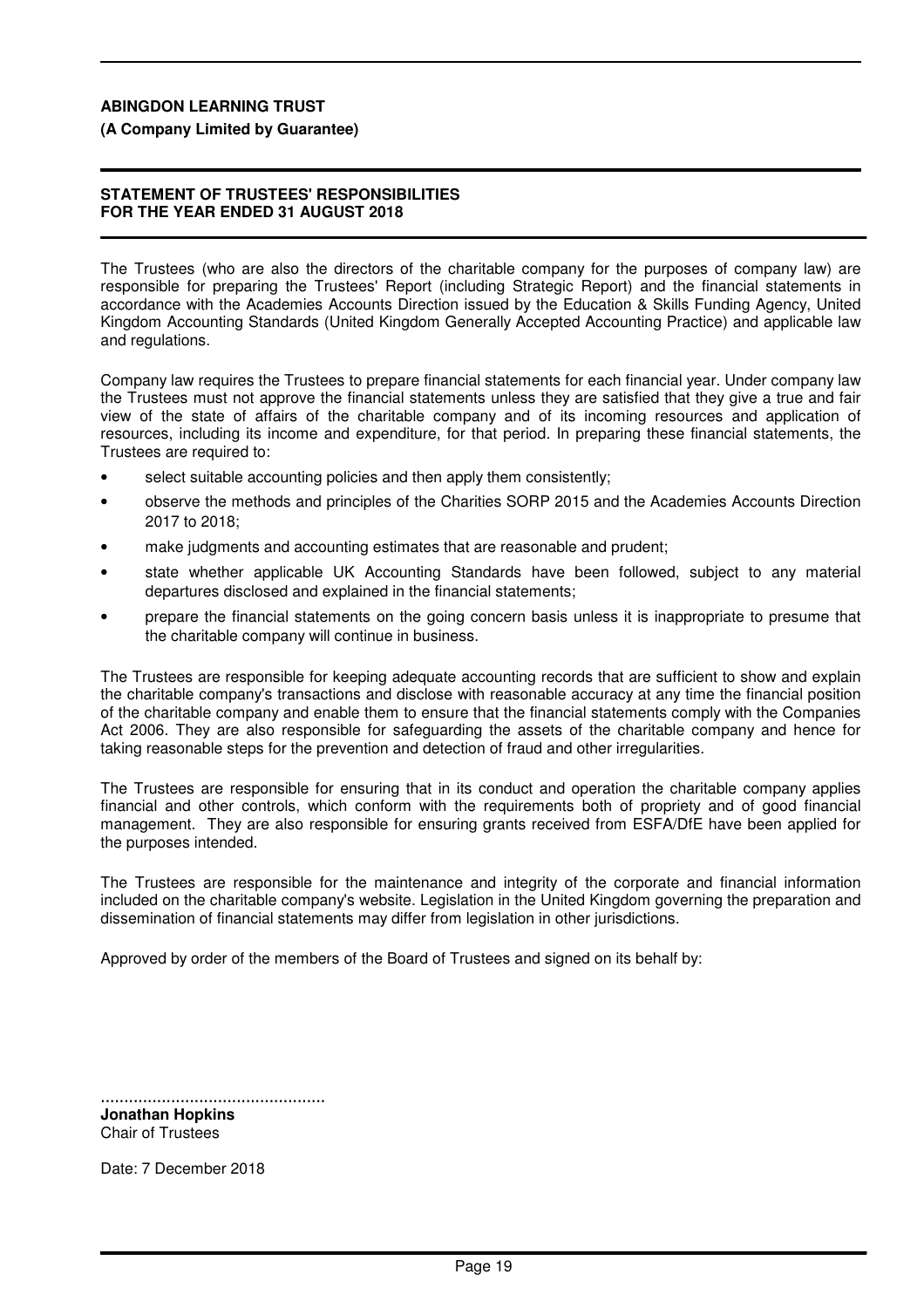### **(A Company Limited by Guarantee)**

#### **INDEPENDENT AUDITORS' REPORT ON THE FINANCIAL STATEMENTS TO THE MEMBERS OF ABINGDON LEARNING TRUST**

### **OPINION**

We have audited the financial statements of Abingdon Learning Trust (the 'Academy') for the year ended 31 August 2018 which comprise the Statement of Financial Activities incorporating Income and Expenditure Account, the Balance Sheet, the Statement of Cash Flows and the related notes, including a summary of significant accounting policies. The financial reporting framework that has been applied in their preparation is applicable law, United Kingdom Accounting Standards (United Kingdom Generally Accepted Accounting Practice), including Financial Reporting Standard 102 'The Financial Reporting Standard applicable in the UK and Republic of Ireland', the Charities SORP 2015 and the Academies Accounts Direction 2017 to 2018 issued by the Education & Skills Funding Agency.

In our opinion the financial statements:

- give a true and fair view of the state of the Academy's affairs as at 31 August 2018 and of its incoming resources and application of resources, including its income and expenditure for the year then ended;
- have been properly prepared in accordance with United Kingdom Generally Accepted Accounting Practice; and
- have been prepared in accordance with the requirements of the Companies Act 2006, the Charities SORP 2015 and the Academies Accounts Direction 2017 to 2018 issued by the Education & Skills Funding Agency.

#### **BASIS FOR OPINION**

We conducted our audit in accordance with International Standards on Auditing (UK) (ISAs (UK)) and applicable law. Our responsibilities under those standards are further described in the Auditors' responsibilities for the audit of the financial statements section of our report. We are independent of the Academy in accordance with the ethical requirements that are relevant to our audit of the financial statements in the United Kingdom, including the Financial Reporting Council's Ethical Standard, and we have fulfilled our other ethical responsibilities in accordance with these requirements. We believe that the audit evidence we have obtained is sufficient and appropriate to provide a basis for our opinion.

#### **CONCLUSIONS RELATING TO GOING CONCERN**

We have nothing to report in respect of the following matters in relation to which the ISAs (UK) require us to report to you where:

- the Trustees' use of the going concern basis of accounting in the preparation of the financial statements is not appropriate; or
- the Trustees have not disclosed in the financial statements any identified material uncertainties that may cast significant doubt about the Academy ability to continue to adopt the going concern basis of accounting for a period of at least twelve months from the date when the financial statements are authorised for issue.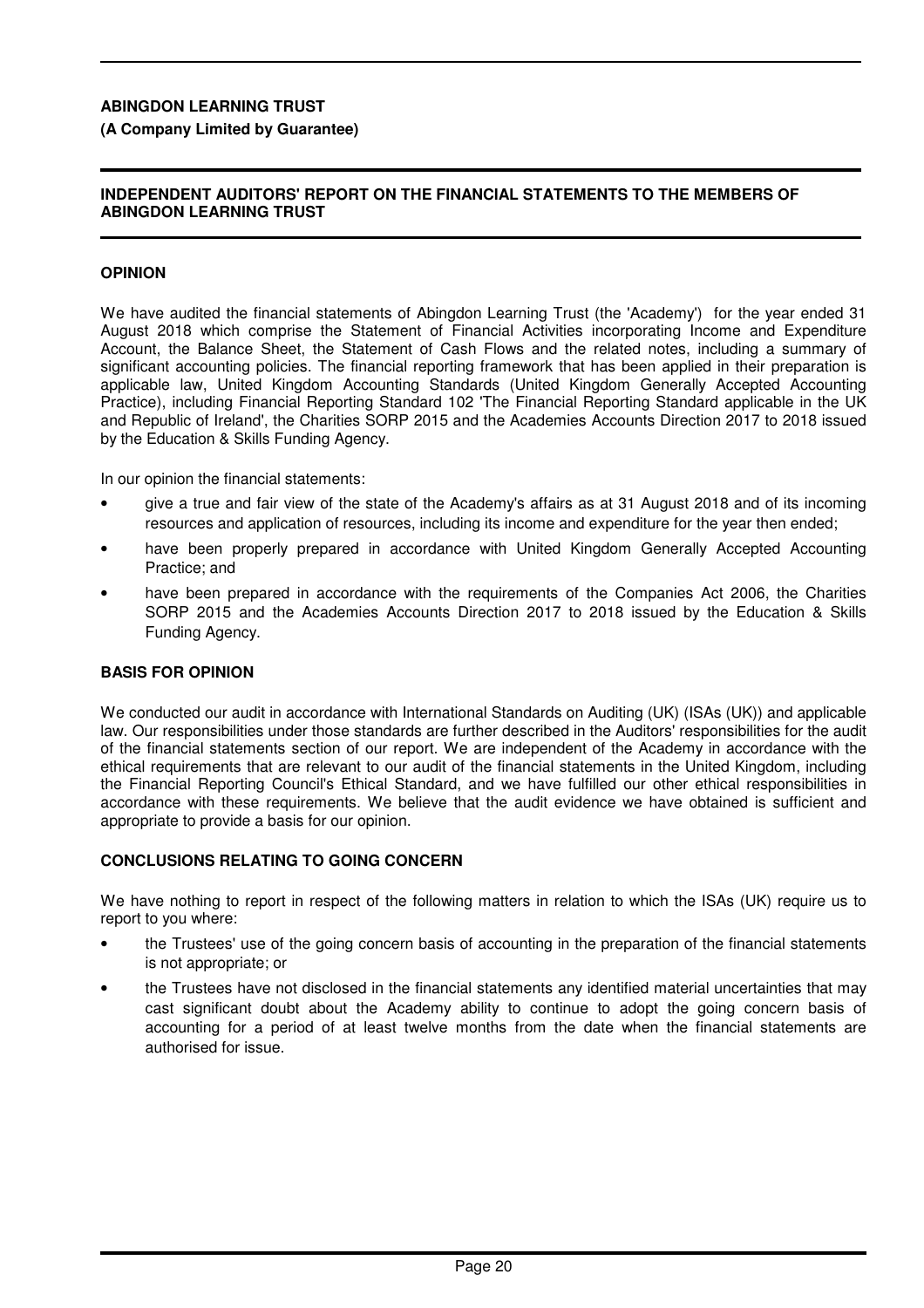#### **(A Company Limited by Guarantee)**

#### **INDEPENDENT AUDITORS' REPORT ON THE FINANCIAL STATEMENTS TO THE MEMBERS OF ABINGDON LEARNING TRUST**

#### **OTHER INFORMATION**

The Trustees are responsible for the other information. The other information comprises the information included in the Annual Report, other than the financial statements and our Auditors' Report thereon. Our opinion on the financial statements does not cover the other information and, except to the extent otherwise explicitly stated in our report, we do not express any form of assurance conclusion thereon.

In connection with our audit of the financial statements, our responsibility is to read the other information and, in doing so, consider whether the other information is materially inconsistent with the financial statements or our knowledge obtained in the audit or otherwise appears to be materially misstated. If we identify such material inconsistencies or apparent material misstatements, we are required to determine whether there is a material misstatement in the financial statements or a material misstatement of the other information. If, based on the work we have performed, we conclude that there is a material misstatement of this other information, we are required to report that fact.

We have nothing to report in this regard.

#### **OPINION ON OTHER MATTERS PRESCRIBED BY THE COMPANIES ACT 2006**

In our opinion, based on the work undertaken in the course of the audit:

- the information given in the Trustees' Report for the financial year for which the financial statements are prepared is consistent with the financial statements.
- the Trustees' Report including the Strategic Report has been prepared in accordance with applicable legal requirements.

#### **MATTERS ON WHICH WE ARE REQUIRED TO REPORT BY EXCEPTION**

In the light of our knowledge and understanding of the Academy and its environment obtained in the course of the audit, we have not identified material misstatements in the Trustees' Report.

We have nothing to report in respect of the following matters in relation to which the Companies Act 2006 requires us to report to you if, in our opinion:

- adequate accounting records have not been kept, or returns adequate for our audit have not been received from branches not visited by us; or
- the financial statements are not in agreement with the accounting records and returns; or
- certain disclosures of Trustees' remuneration specified by law are not made; or
- we have not received all the information and explanations we require for our audit.

#### **RESPONSIBILITIES OF TRUSTEES**

As explained more fully in the Statement of Trustees' Responsibilities, the Trustees (who are also the directors of the Academy for the purposes of company law) are responsible for the preparation of the financial statements and for being satisfied that they give a true and fair view, and for such internal control as the Trustees determine is necessary to enable the preparation of financial statements that are free from material misstatement, whether due to fraud or error.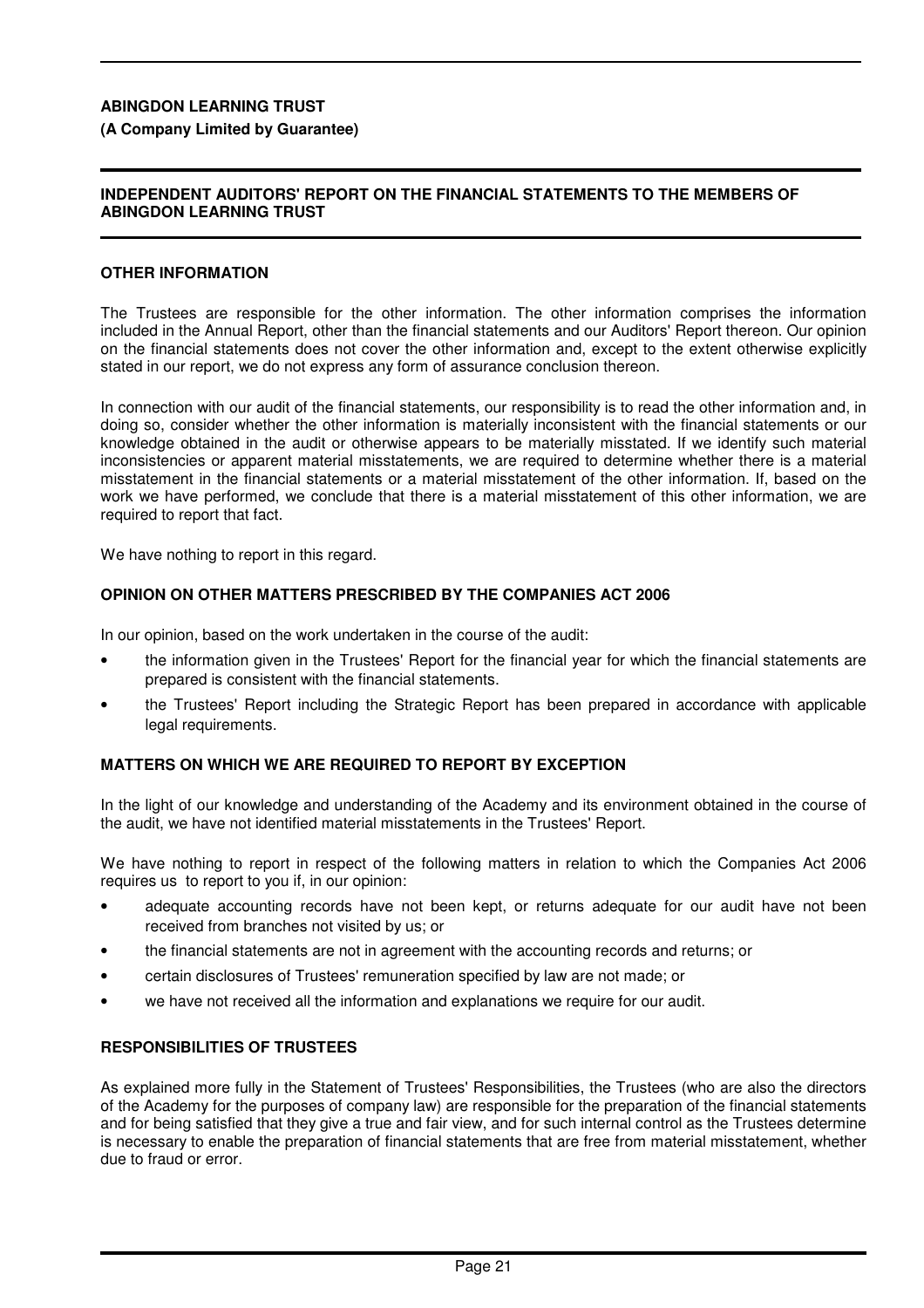#### **(A Company Limited by Guarantee)**

#### **INDEPENDENT AUDITORS' REPORT ON THE FINANCIAL STATEMENTS TO THE MEMBERS OF ABINGDON LEARNING TRUST**

In preparing the financial statements, the Trustees are responsible for assessing the Academy's ability to continue as a going concern, disclosing, as applicable, matters related to going concern and using the going concern basis of accounting unless the Trustees either intend to liquidate the Academy or to cease operations, or have no realistic alternative but to do so.

#### **AUDITORS' RESPONSIBILITIES FOR THE AUDIT OF THE FINANCIAL STATEMENTS**

Our objectives are to obtain reasonable assurance about whether the financial statements as a whole are free from material misstatement, whether due to fraud or error, and to issue an Auditors' Report that includes our opinion. Reasonable assurance is a high level of assurance, but is not a guarantee that an audit conducted in accordance with ISAs (UK) will always detect a material misstatement when it exists. Misstatements can arise from fraud or error and are considered material if, individually or in the aggregate, they could reasonably be expected to influence the economic decisions of users taken on the basis of these financial statements.

A further description of our responsibilities for the audit of the financial statements is located on the Financial Reporting Council's website at: www.frc.org.uk/auditorsresponsibilities. This description forms part of our Auditors' Report.

#### **USE OF OUR REPORT**

This report is made solely to the Academy's members, as a body, in accordance with Chapter 3 of Part 16 of the Companies Act 2006. Our audit work has been undertaken so that we might state to the Academy's members those matters we are required to state to them in an Auditors' Report and for no other purpose. To the fullest extent permitted by law, we do not accept or assume responsibility to anyone other than the Academy and its members, as a body, for our audit work, for this report, or for the opinions we have formed.

BIANCA SILVA BA ACA DChA (Senior Statutory Auditor)

for and on behalf of

#### **MHA MacIntyre Hudson**

Chartered Accountants Statutory Auditors

Abbey Place 24-28 Easton Street High Wycombe **Buckinghamshire** HP11 1NT

19 December 2018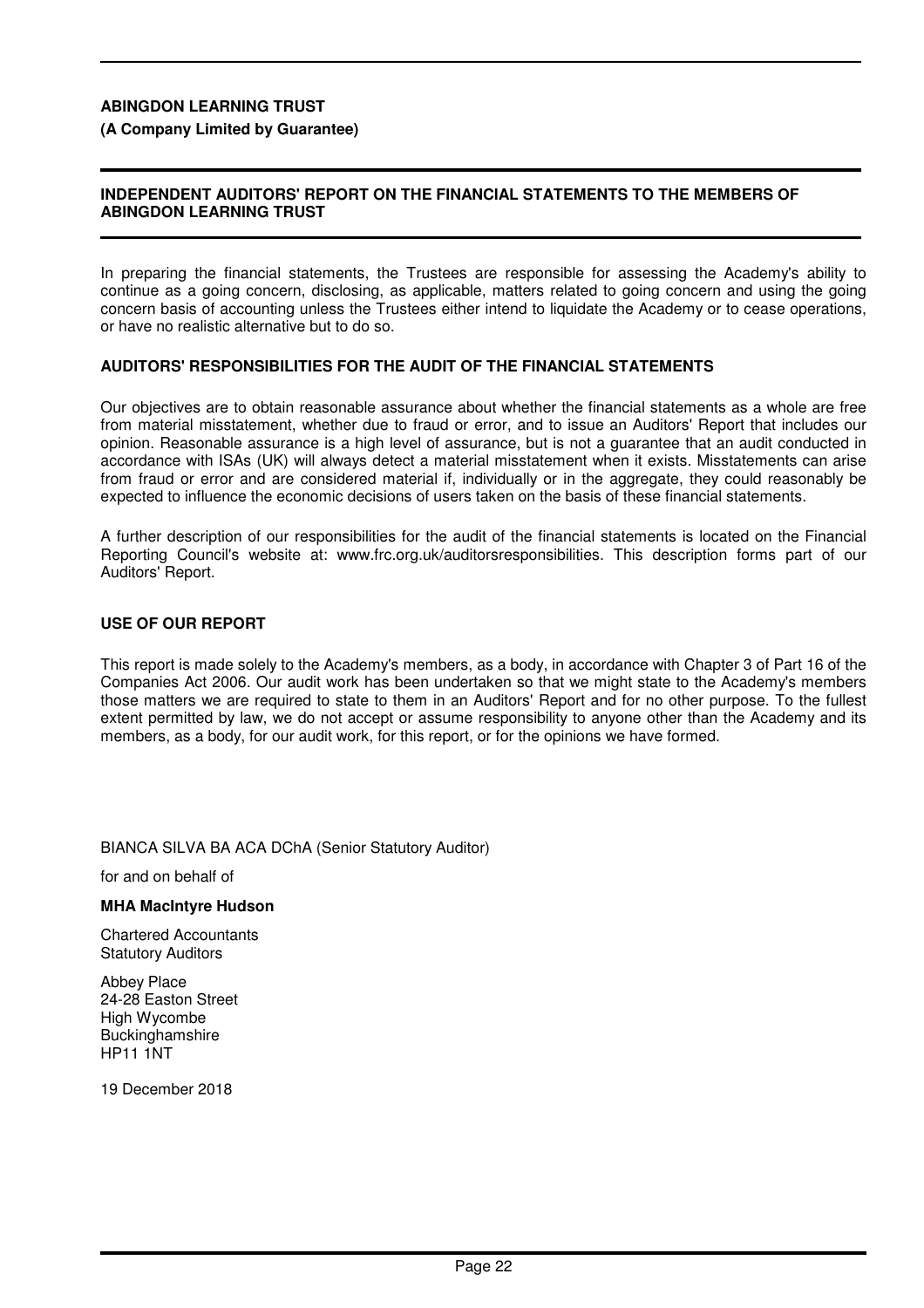**(A Company Limited by Guarantee)**

### **INDEPENDENT REPORTING ACCOUNTANT'S ASSURANCE REPORT ON REGULARITY TO ABINGDON LEARNING TRUST AND THE EDUCATION AND SKILLS FUNDING AGENCY**

In accordance with the terms of our engagement letter dated 13 July 2018 and further to the requirements of the Education & Skills Funding Agency (ESFA) as included in the Academies Accounts Direction 2017 to 2018, we have carried out an engagement to obtain limited assurance about whether the expenditure disbursed and income received by Abingdon Learning Trust during the year 1 September 2017 to 31 August 2018 have been applied to the purposes identified by Parliament and the financial transactions conform to the authorities which govern them.

This report is made solely to Abingdon Learning Trust and the ESFA in accordance with the terms of our engagement letter. Our work has been undertaken so that we might state to Abingdon Learning Trust and the ESFA those matters we are required to state in a report and for no other purpose. To the fullest extent permitted by law, we do not accept or assume responsibility to anyone other than Abingdon Learning Trust and the ESFA, for our work, for this report, or for the conclusion we have formed.

#### **RESPECTIVE RESPONSIBILITIES OF ABINGDON LEARNING TRUST'S ACCOUNTING OFFICER AND THE REPORTING ACCOUNTANT**

The Accounting Officer is responsible, under the requirements of Abingdon Learning Trust's funding agreement with the Secretary of State for Education dated 1 September 2014, and the Academies Financial Handbook extant from 1 September 2017, for ensuring that expenditure disbursed and income received is applied for the purposes intended by Parliament and the financial transactions conform to the authorities which govern them.

Our responsibilities for this engagement are established in the United Kingdom by our profession's ethical guidance and are to obtain limited assurance and report in accordance with our engagement letter and the requirements of the Academies Accounts Direction 2017 to 2018. We report to you whether anything has come to our attention in carrying out our work which suggests that in all material respects, expenditure disbursed and income received during the year 1 September 2017 to 31 August 2018 have not been applied to purposes intended by Parliament or that the financial transactions do not conform to the authorities which govern them.

# **APPROACH**

We conducted our engagement in accordance with the Academies Accounts Direction 2017 to 2018 issued by the ESFA. We performed a limited assurance engagement as defined in our engagement letter.

The objective of a limited assurance engagement is to perform such procedures as to obtain information and explanations in order to provide us with sufficient appropriate evidence to express a negative conclusion on regularity.

A limited assurance engagement is more limited in scope than a reasonable assurance engagement and consequently does not enable us to obtain assurance that we would become aware of all significant matters that might be identified in a reasonable assurance engagement. Accordingly, we do not express a positive opinion.

Our engagement includes examination, on a test basis, of evidence relevant to the regularity and propriety of the Academy's income and expenditure.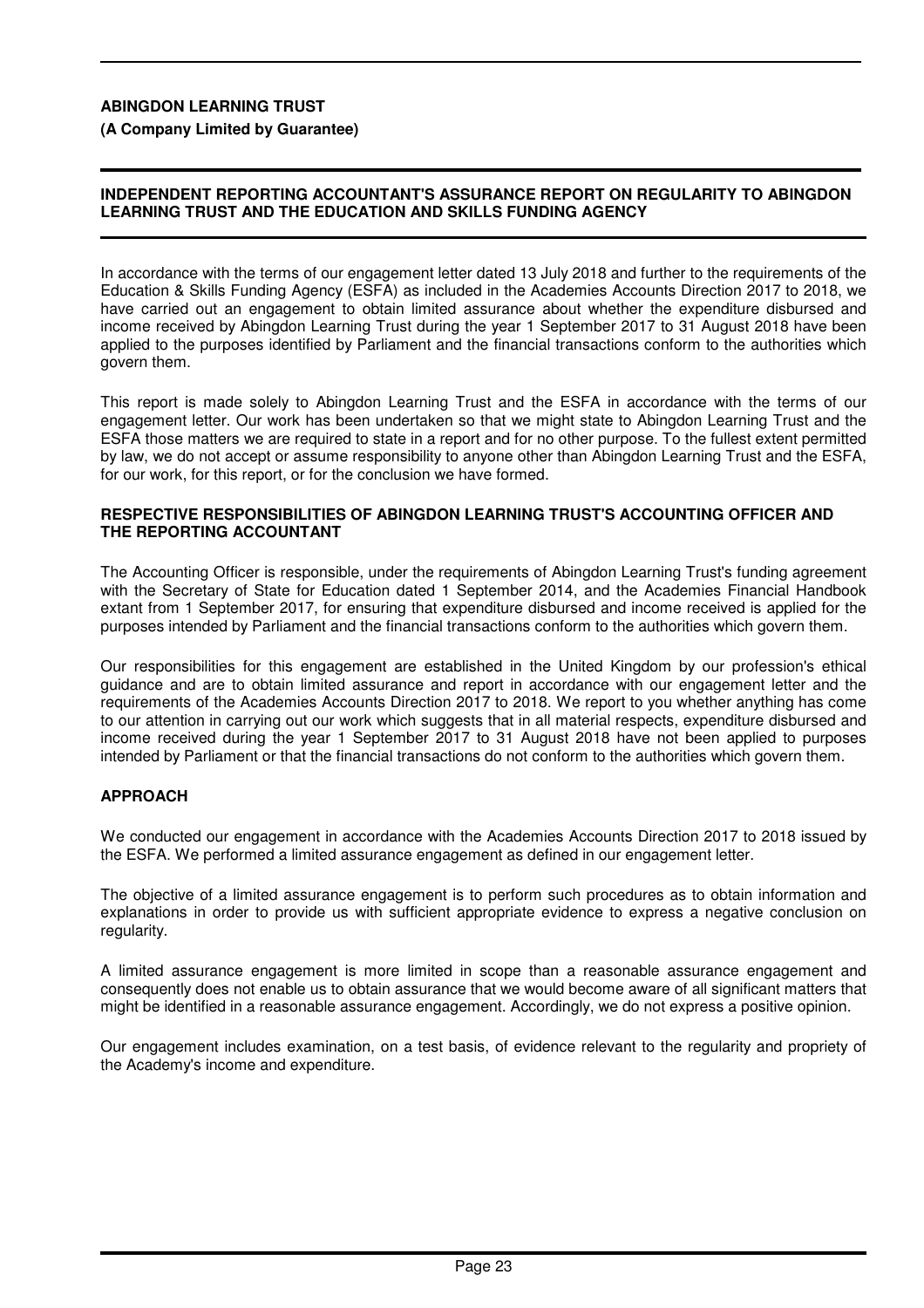#### **(A Company Limited by Guarantee)**

#### **INDEPENDENT REPORTING ACCOUNTANT'S ASSURANCE REPORT ON REGULARITY TO ABINGDON LEARNING TRUST AND THE EDUCATION AND SKILLS FUNDING AGENCY (continued)**

The work undertaken to draw to our conclusion includes:

- reviewing the minutes of the meetings of the Board of Trustees and other evidence made available to us, relevant to our consideration of regularity;
- a review of the objectives and activities of the Academy, with reference to the income streams and other information available to us as auditors of the Academy;
- testing a sample of payroll payments to staff;
- testing a sample of payments to suppliers and other third parties;
- testing a sample of grants received and other income streams;
- evaluating the internal control procedures and reporting lines, and testing as appropriate; and
- making appropriate enquires of the Accounting Officer.

#### **CONCLUSION**

In the course of our work, nothing has come to our attention which suggests that in all material respects the expenditure disbursed and income received during the year 1 September 2017 to 31 August 2018 have not been applied to purposes intended by Parliament and the financial transactions do not conform to the authorities which govern them.

Reporting Accountant

#### **MHA MacIntyre Hudson**

Chartered Accountants

Abbey Place 24-28 Easton Street High Wycombe Buckinghamshire HP11 1NT

19 December 2018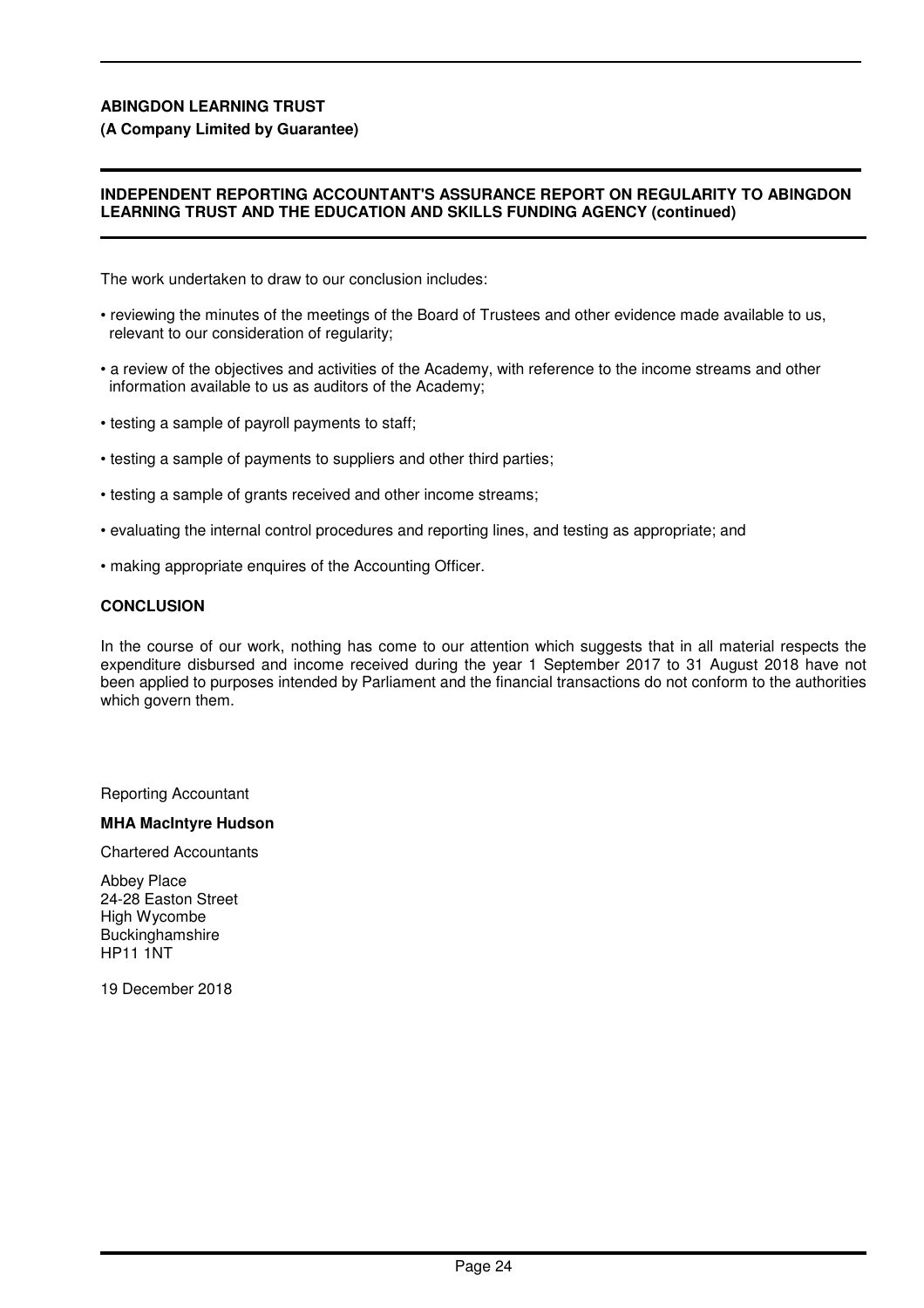# **(A Company Limited by Guarantee)**

#### **STATEMENT OF FINANCIAL ACTIVITIES INCORPORATING INCOME AND EXPENDITURE ACCOUNT FOR THE YEAR ENDED 31 AUGUST 2018**

|                                                                                                                                                                                          | <b>Note</b>                                     | <b>Unrestricted</b><br>funds<br>2018<br>£ | funds<br>2018<br>£                                   | <b>Restricted</b><br><b>Restricted fixed assets</b><br>funds<br>2018<br>£ | Total<br>funds<br>2018<br>£                           | Total<br>funds<br>2017<br>£           |
|------------------------------------------------------------------------------------------------------------------------------------------------------------------------------------------|-------------------------------------------------|-------------------------------------------|------------------------------------------------------|---------------------------------------------------------------------------|-------------------------------------------------------|---------------------------------------|
| <b>INCOME FROM:</b>                                                                                                                                                                      |                                                 |                                           |                                                      |                                                                           |                                                       |                                       |
| Donations & capital grants:<br>Transfer of Academy into the<br><b>Trust</b><br>Other donations and capital<br>grants<br>Charitable activities<br>Other trading activities<br>Investments | $\overline{c}$<br>$\overline{c}$<br>5<br>3<br>4 | 4,186<br>234,109<br>190,942               | (1,558,118)<br>20,606<br>3,587,871<br>2,797<br>(504) | 9,641,458<br>320,692                                                      | 8,083,340<br>345,484<br>3,821,980<br>193,739<br>(504) | 22,850<br>1,659,459<br>145,857<br>249 |
| <b>TOTAL INCOME</b>                                                                                                                                                                      |                                                 | 429,237                                   | 2,052,652                                            | 9,962,150                                                                 | 12,444,039                                            | 1,828,415                             |
| <b>EXPENDITURE ON:</b>                                                                                                                                                                   |                                                 |                                           |                                                      |                                                                           |                                                       |                                       |
| Charitable activities                                                                                                                                                                    | 8                                               | 379,766                                   | 3,907,761                                            | 209,491                                                                   | 4,497,018                                             | 2,043,694                             |
| <b>TOTAL EXPENDITURE</b>                                                                                                                                                                 | 6                                               | 379,766                                   | 3,907,761                                            | 209,491                                                                   | 4,497,018                                             | 2,043,694                             |
| <b>NET INCOME /</b><br>(EXPENDITURE) BEFORE<br><b>TRANSFERS</b><br><b>Transfers between Funds</b>                                                                                        | 19                                              | 49,471                                    | (1,855,109)<br>(55, 326)                             | 9,752,659<br>55,326                                                       | 7,947,021                                             | (215, 279)                            |
| <b>NET INCOME /</b><br>(EXPENDITURE) BEFORE<br><b>OTHER RECOGNISED</b><br><b>GAINS AND LOSSES</b>                                                                                        |                                                 | 49,471                                    | (1,910,435)                                          | 9,807,985                                                                 | 7,947,021                                             | (215, 279)                            |
| Actuarial gains on defined<br>benefit pension schemes                                                                                                                                    | 23                                              |                                           | 704,000                                              |                                                                           | 704,000                                               | 33,000                                |
| <b>NET MOVEMENT IN FUNDS</b>                                                                                                                                                             |                                                 | 49,471                                    | (1, 206, 435)                                        | 9,807,985                                                                 | 8,651,021                                             | (182, 279)                            |
| <b>RECONCILIATION OF FUNDS:</b>                                                                                                                                                          |                                                 |                                           |                                                      |                                                                           |                                                       |                                       |
| Total funds brought forward                                                                                                                                                              | 19                                              | 79,611                                    | (1,027,501)                                          | 4,065,424                                                                 | 3,117,534                                             | 3,299,813                             |
| <b>TOTAL FUNDS CARRIED</b><br><b>FORWARD</b>                                                                                                                                             |                                                 | 129,082                                   | (2, 233, 936)                                        | 13,873,409                                                                | 11,768,555                                            | 3,117,534                             |
|                                                                                                                                                                                          |                                                 |                                           |                                                      |                                                                           |                                                       |                                       |

The notes on pages 29 to 56 form part of these financial statements.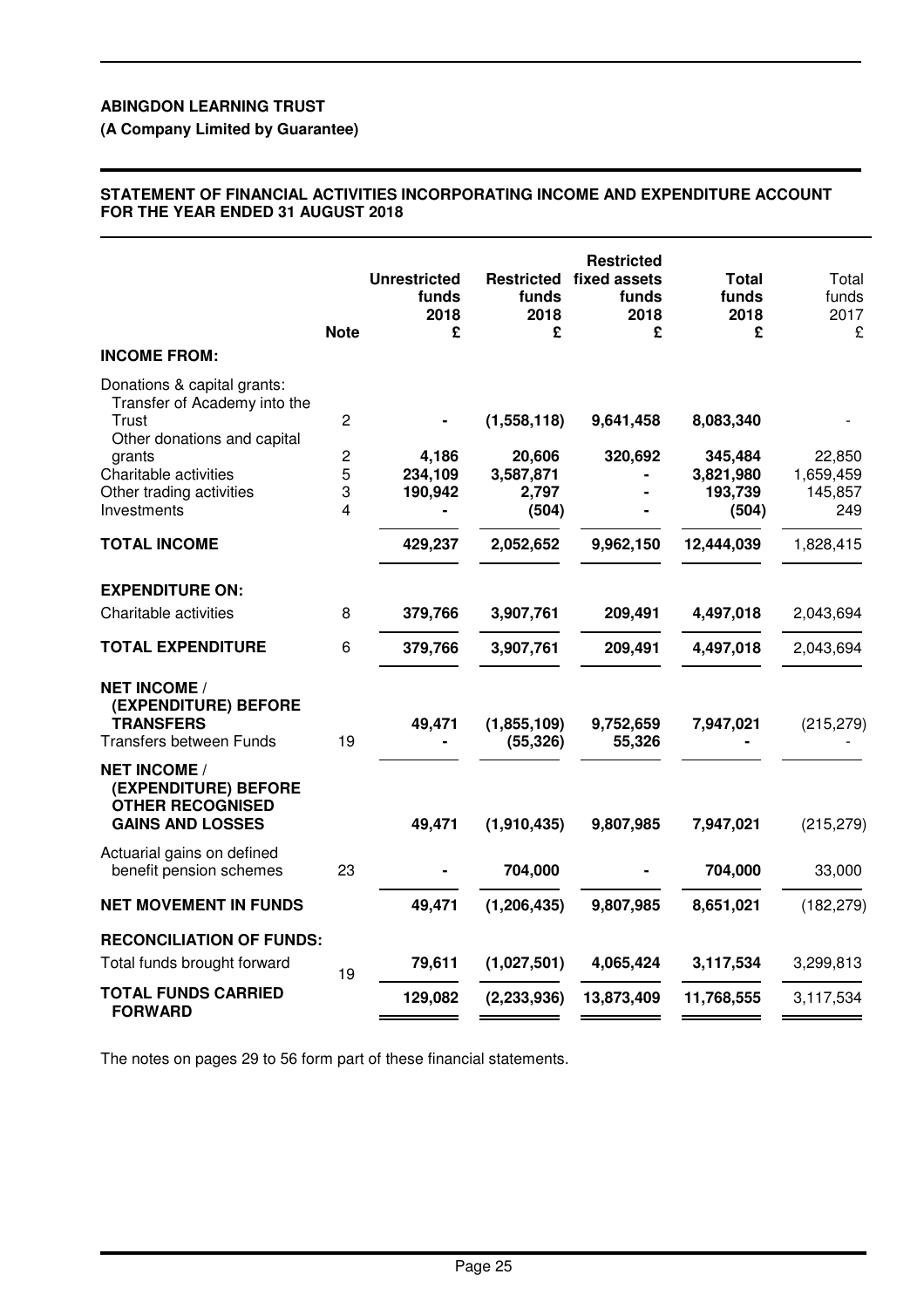#### **(A Company Limited by Guarantee) REGISTERED NUMBER: 07931886**

#### **BALANCE SHEET AS AT 31 AUGUST 2018**

|                                                                   | <b>Note</b> | £             | 2018<br>£     | £             | 2017<br>£     |
|-------------------------------------------------------------------|-------------|---------------|---------------|---------------|---------------|
| <b>FIXED ASSETS</b>                                               |             |               |               |               |               |
| Intangible assets                                                 | 14          |               | 2,845         |               |               |
| Tangible assets                                                   | 15          |               | 12,961,225    |               | 4,031,934     |
|                                                                   |             |               | 12,964,070    |               | 4,031,934     |
| <b>CURRENT ASSETS</b>                                             |             |               |               |               |               |
| Debtors                                                           | 16          | 621,398       |               | 54,918        |               |
| Cash at bank and in hand                                          | 22          | 1,095,112     |               | 322,010       |               |
|                                                                   |             | 1,716,510     |               | 376,928       |               |
| <b>CREDITORS: amounts falling due within</b><br>one year          | 17          | (557, 667)    |               | (165, 342)    |               |
| <b>NET CURRENT ASSETS</b>                                         |             |               | 1,158,843     |               | 211,586       |
| TOTAL ASSETS LESS CURRENT LIABILITIES                             |             |               | 14,122,913    |               | 4,243,520     |
| <b>CREDITORS: amounts falling due after</b><br>more than one year | 18          |               | (20, 358)     |               | (12,986)      |
| <b>NET ASSETS EXCLUDING PENSION</b><br><b>SCHEME LIABILITIES</b>  |             |               | 14,102,555    |               | 4,230,534     |
| Defined benefit pension scheme liability                          | 23          |               | (2, 334, 000) |               | (1, 113, 000) |
| <b>NET ASSETS INCLUDING PENSION</b><br><b>SCHEME LIABILITIES</b>  |             |               | 11,768,555    |               | 3,117,534     |
| <b>FUNDS OF THE ACADEMY</b>                                       |             |               |               |               |               |
| Restricted income funds:                                          |             |               |               |               |               |
| Restricted income funds                                           | 19          | 100,064       |               | 85,499        |               |
| Restricted fixed assets funds                                     | 19          | 13,873,409    |               | 4,065,424     |               |
| Restricted income funds excluding pension<br>liability            |             | 13,973,473    |               | 4,150,923     |               |
| Pension reserve                                                   | 19          | (2, 334, 000) |               | (1, 113, 000) |               |
| Total restricted income funds                                     |             |               | 11,639,473    |               | 3,037,923     |
| Unrestricted income funds                                         | 19          |               | 129,082       |               | 79,611        |
| <b>TOTAL FUNDS</b>                                                |             |               | 11,768,555    |               | 3,117,534     |
|                                                                   |             |               |               |               |               |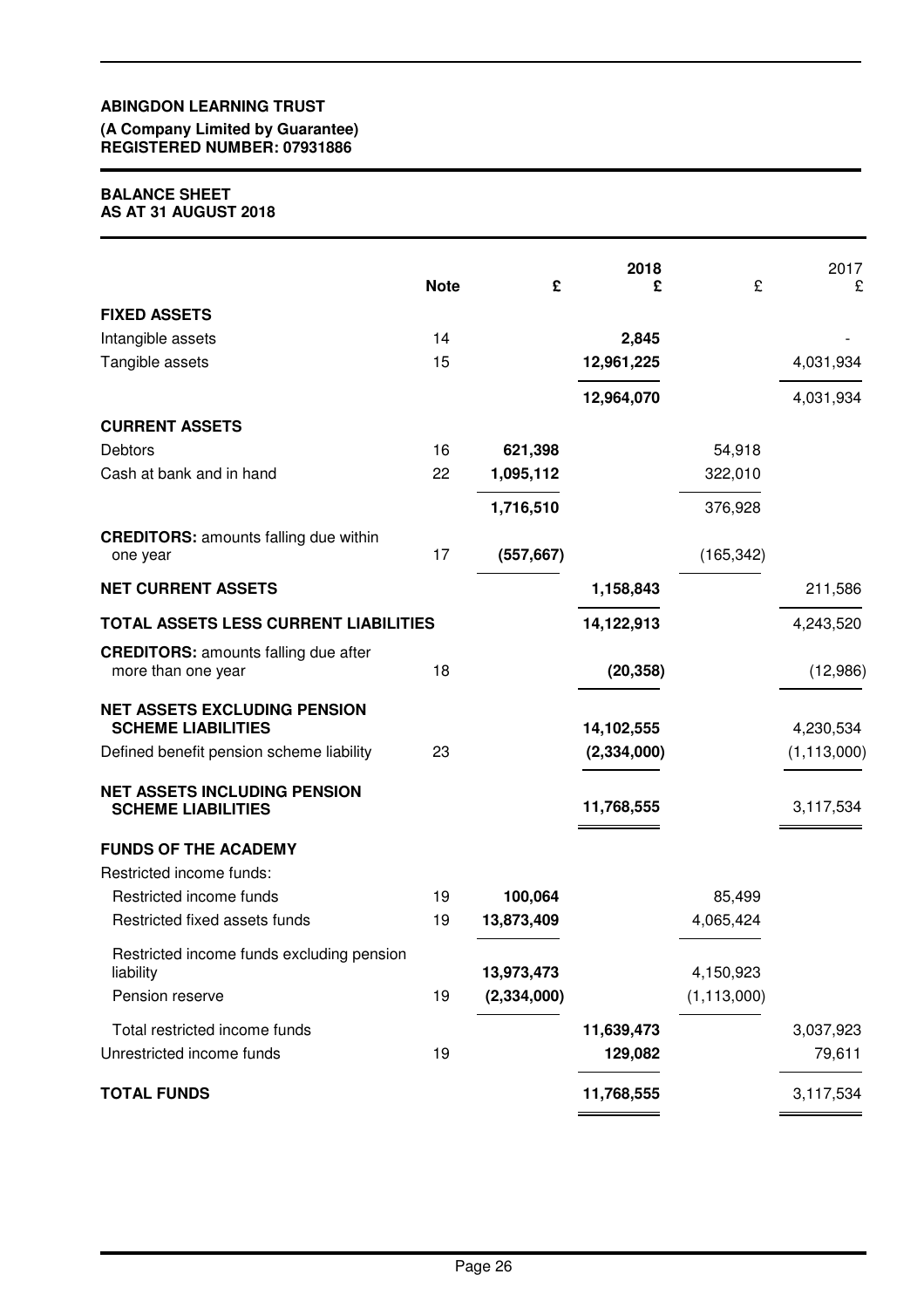**(A Company Limited by Guarantee)**

#### **BALANCE SHEET (continued) AS AT 31 AUGUST 2018**

The financial statements on pages 25 to 56 were approved by the Trustees, and authorised for issue, on 7 December 2018 and are signed on their behalf, by:

................................................ **Jonathan Hopkins** Chair of Trustees

The notes on pages 29 to 56 form part of these financial statements.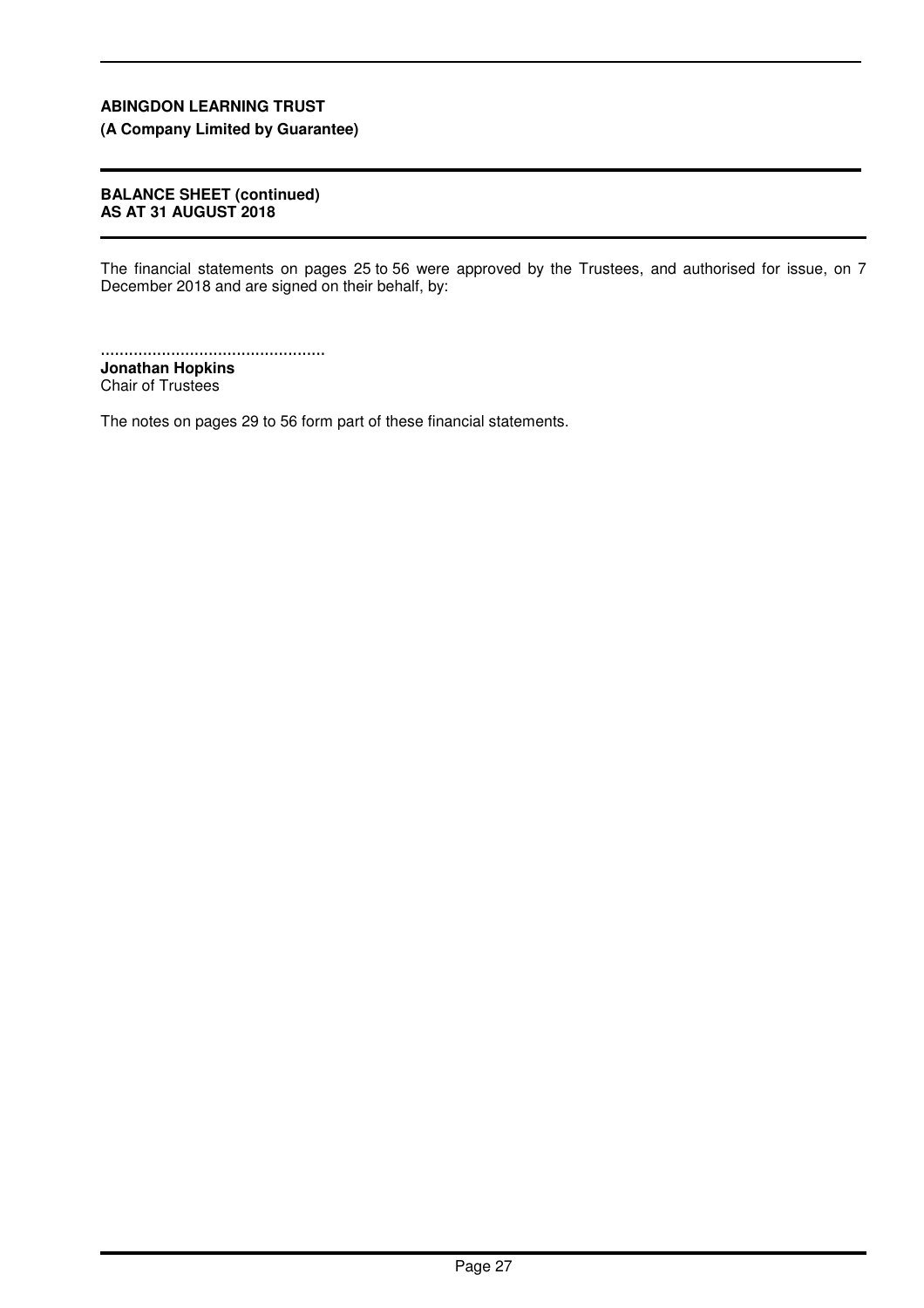**(A Company Limited by Guarantee)**

#### **STATEMENT OF CASH FLOWS FOR THE YEAR ENDED 31 AUGUST 2018**

|                                                                                                                                                                                              | <b>Note</b> | 2018<br>£                                 | 2017<br>£                 |
|----------------------------------------------------------------------------------------------------------------------------------------------------------------------------------------------|-------------|-------------------------------------------|---------------------------|
| Cash flows from operating activities                                                                                                                                                         |             |                                           |                           |
| Net cash provided by/(used in) operating activities                                                                                                                                          | 21          | 371,130                                   | (166, 058)                |
| Cash flows from investing activities:<br>Dividends, interest and rents from investments<br>Purchase of tangible fixed assets<br>Capital grants from DfE Group<br>Cash balances on conversion |             | (504)<br>(154, 326)<br>320,692<br>236,110 | 249<br>(13, 755)<br>8,590 |
| Net cash provided by/(used in) investing activities                                                                                                                                          |             | 401,972                                   | (4,916)                   |
| Change in cash and cash equivalents in the year                                                                                                                                              |             | 773,102                                   | (170, 974)                |
| Cash and cash equivalents brought forward                                                                                                                                                    |             | 322,010                                   | 492,984                   |
| Cash and cash equivalents carried forward                                                                                                                                                    | 22          | 1,095,112                                 | 322,010                   |

The notes on pages 29 to 56 form part of these financial statements.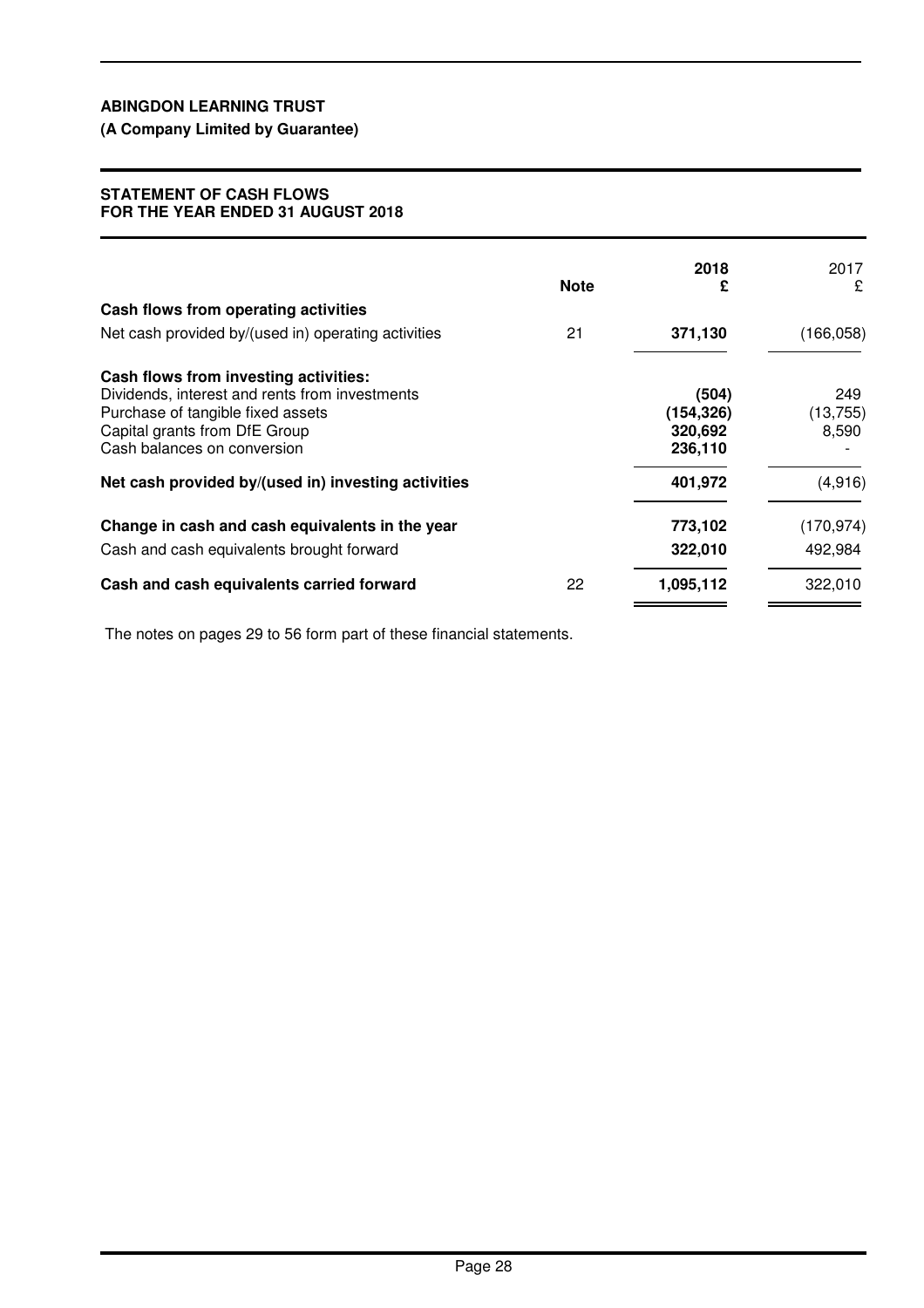# **(A Company Limited by Guarantee)**

#### **NOTES TO THE FINANCIAL STATEMENTS FOR THE YEAR ENDED 31 AUGUST 2018**

# **1. ACCOUNTING POLICIES**

A summary of the principal accounting policies adopted (which have been applied consistently, except where noted), judgments and key sources of estimation uncertainty, is set out below.

# **1.1 Basis of preparation of financial statements**

The financial statements of the Academy Trust, which is a public benefit entity under FRS 102, have been prepared under the historical cost convention in accordance with the Financial Reporting Standard Applicable in the UK and Republic of Ireland (FRS 102), the Accounting and Reporting by Charities: Statement of Recommended Practice applicable to charities preparing their accounts in accordance with the Financial Reporting Standard applicable in the UK and Republic of Ireland (FRS 102) (Charities SORP (FRS 102)), the Academies Accounts Direction 2017 to 2018 issued by ESFA, the Charities Act 2011 and the Companies Act 2006.

# **1.2 Fund accounting**

Unrestricted income funds represent those resources which may be used towards meeting any of the charitable objects of the Academy at the discretion of the Trustees.

Restricted fixed asset funds are resources which are to be applied to specific capital purposes imposed by funders where the asset acquired or created is held for a specific purpose.

Restricted general funds comprise all other restricted funds received with restrictions imposed by the funder/donor and include grants from the Department for Education Group.

Investment income, gains and losses are allocated to the appropriate fund.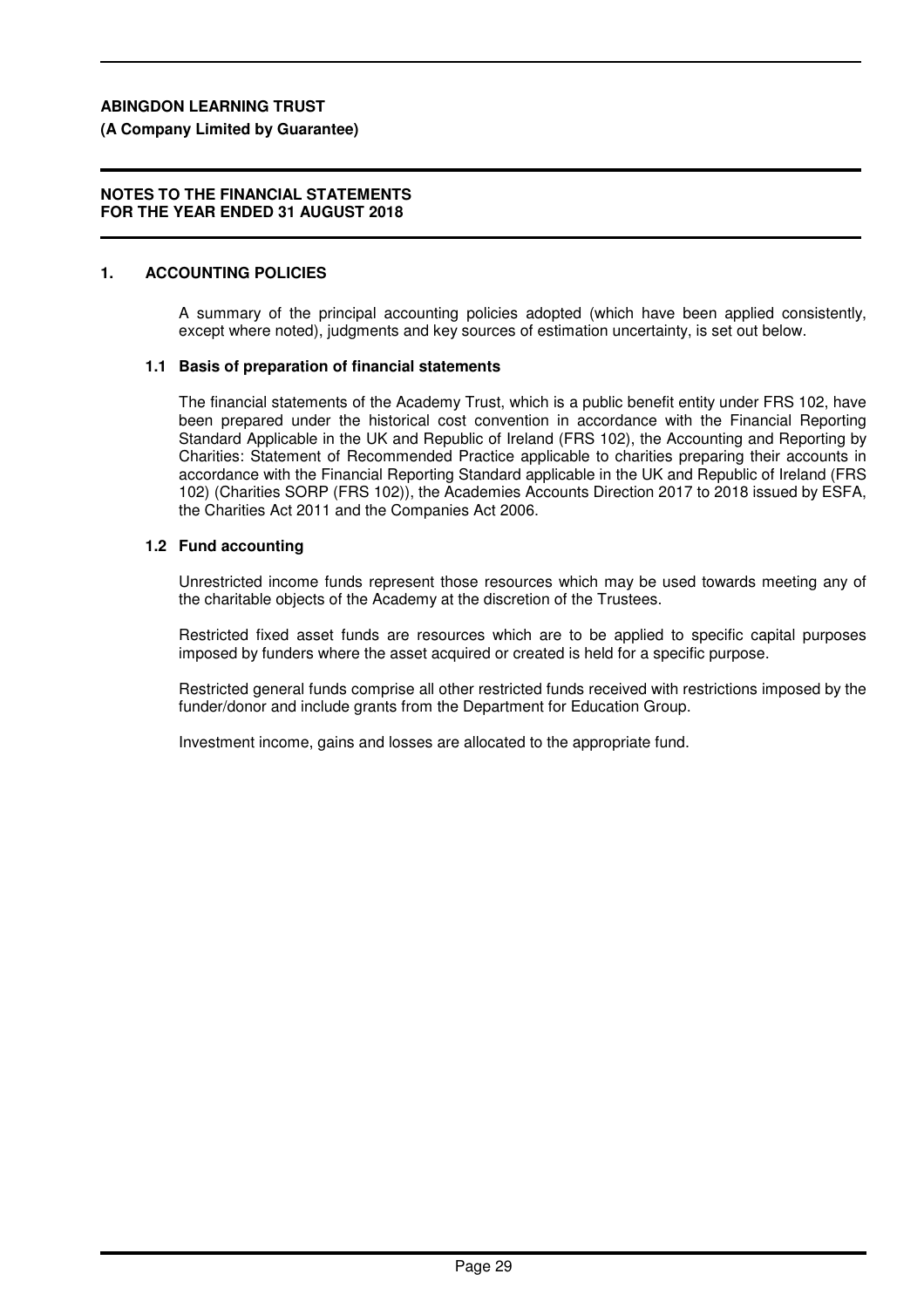**(A Company Limited by Guarantee)**

## **NOTES TO THE FINANCIAL STATEMENTS FOR THE YEAR ENDED 31 AUGUST 2018**

# **1. ACCOUNTING POLICIES (continued)**

# **1.3 Income**

All income is recognised once the Academy has entitlement to the income, it is probable that the income will be received and the amount of income receivable can be measured reliably.

Grants are included in the Statement of Financial Activities on a receivable basis. The balance of income received for specific purposes but not expended during the period is shown in the relevant funds on the balance sheet. Where income is received in advance of meeting any performance related conditions there is not unconditional entitlement to the income and its recognition is deferred and included in creditors as deferred income until the performance-related conditions are met. Where entitlement occurs before income is received, the income is accrued.

General Annual Grant is recognised in full in the Statement of Financial Activities incorporating Income and Expenditure Account in the year for which it is receivable and any abatement in respect of the period is deducted from income and recognised as a liability.

Capital grants are recognised when there is entitlement and are not deferred over the life of the asset on which they are expended. Unspent amounts of capital grant are reflected in the balance in the restricted fixed asset fund.

Donations are recognised on a receivable basis where receipt is probable and the amount can be reliably measured.

Other income, including the hire of facilities, is recognised in the period in which it is receivable and to the extent the goods have been provided or on completion of the service.

Where assets are received on the transfer of an existing academy into the trust, the transferred assets are measured at fair value and recognised in the Balance Sheet at the point when the risks and rewards of ownership pass to the trust, which is on signing of the transfer agreement with the transferring trust. An equal amount of income is recognised for the transfer of an existing academy into the trust within Income and donations and capital grants.

# **1.4 Expenditure**

Expenditure is recognised once there is a legal or constructive obligation to transfer economic benefit to a third party, it is probable that a transfer of economic benefits will be required in settlement and the amount of the obligation can be measured reliably. Expenditure is classified by activity. The costs of each activity are made up of the total of direct costs and shared costs, including support costs involved in undertaking each activity. Direct costs attributable to a single activity are allocated directly to that activity. Shared costs which contribute to more than one activity and support costs which are not attributable to a single activity are apportioned between those activities on a basis consistent with the use of resources. Central staff costs are allocated on the basis of time spent, and depreciation charges allocated on the portion of the asset's use.

Expenditure on charitable activities are costs incurred on the Academy's educational operations, including support costs and those costs relating to the governance of the Academy apportioned to charitable activities.

All expenditure is inclusive of irrecoverable VAT.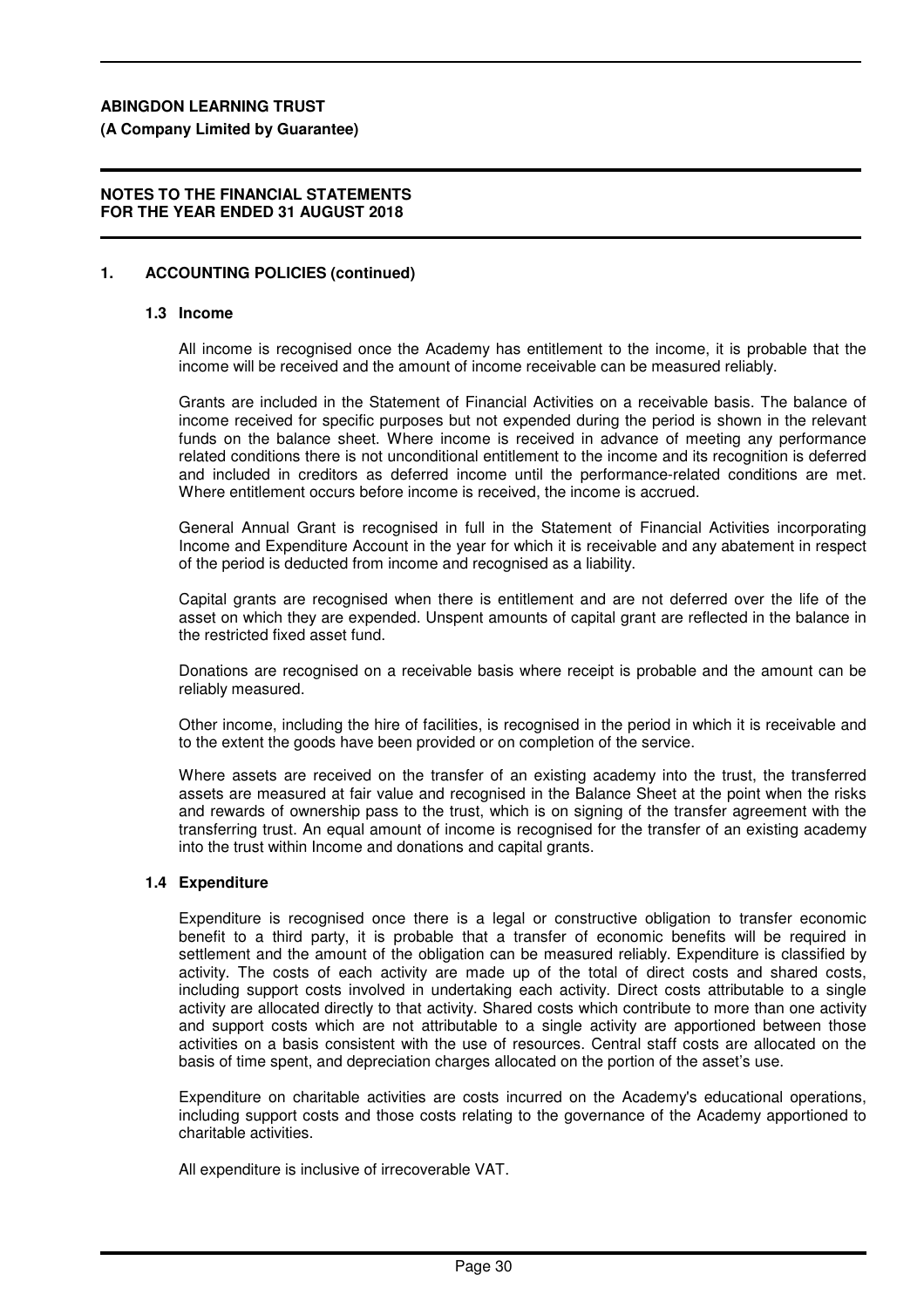**(A Company Limited by Guarantee)**

#### **NOTES TO THE FINANCIAL STATEMENTS FOR THE YEAR ENDED 31 AUGUST 2018**

#### **1. ACCOUNTING POLICIES (continued)**

#### **1.5 Going concern**

The Trustees assess whether the use of going concern is appropriate, i.e. whether there are any material uncertainties related to events or conditions that may cast significant doubt on the ability of the Academy to continue as a going concern. The Trustees make this assessment in respect of a period of at least one year from the date of authorisation for issue of the financial statements and have concluded that the Academy Trust has adequate resources to continue in operational existence for the foreseeable future and there are no material uncertainties about the Academy Trust's ability to continue as a going concern, thus they continue to adopt the going concern basis of accounting in preparing the financial statements

#### **1.6 Intangible fixed assets and amortisation**

Intangible assets costing £500 or more are capitalised and recognised when future economic benefits are probable and the cost or value of the asset can be measured reliably. Intangible assets are initially recognised at cost and are subsequently measured at cost net of amortisation and any provision for impairment. Intangible assets are amortised over five years.

Amortisation is provided on intangible fixed assets at rates calculated to write off the cost of each asset, less their estimated residual value, over their expected useful lives on the following bases:

Computer software **-** 5 years on cost

#### **1.7 Tangible fixed assets and depreciation**

All assets costing more than £500 are capitalised and are carried at cost, net of depreciation and any provision for impairment.

Where tangible fixed assets have been acquired with the aid of specific grants, either from the government or from the private sector, they are included in the Balance Sheet at cost and depreciated over their expected useful economic life. Where there are specific conditions attached to the funding requiring the continued use of the asset, the related grants are credited to a restricted fixed asset fund in the Statement of Financial Activities incorporating Income and Expenditure Account and carried forward in the Balance Sheet. Depreciation on the relevant assets is charged directly to the restricted fixed asset fund in the Statement of Financial Activities incorporating Income and Expenditure Account.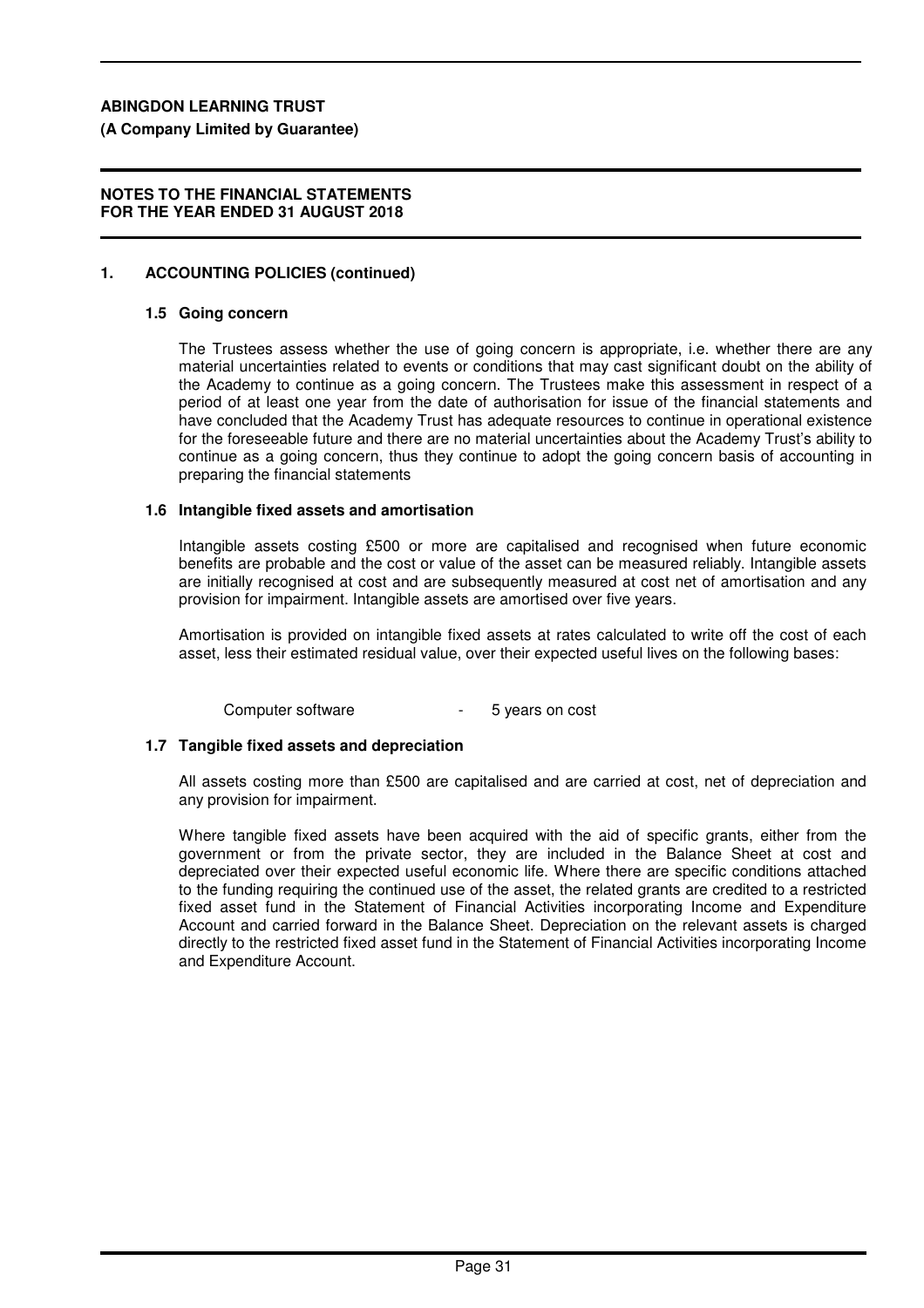**(A Company Limited by Guarantee)**

#### **NOTES TO THE FINANCIAL STATEMENTS FOR THE YEAR ENDED 31 AUGUST 2018**

#### **1. ACCOUNTING POLICIES (continued)**

Tangible fixed assets are carried at cost, net of depreciation and any provision for impairment. Depreciation is not charged on freehold land. Depreciation is provided at rates calculated to write off the cost of fixed assets, less their estimated residual value, over their expected useful lives on the following bases:

| Leasehold property      |        | 2% per annum on cost (buildings only) |
|-------------------------|--------|---------------------------------------|
| Furniture and equipment | $\sim$ | over 5 - 10 years                     |
| Plant and equipment     |        | over 5 years                          |
| Motor vehicles          | $-$    | over 5 years                          |
| Computer equipment      |        | over 3 years                          |

A review for impairment of a fixed asset is carried out if events or changes in circumstances indicate that the carrying value of any fixed asset may not be recoverable. Shortfalls between the carrying value of fixed assets and their recoverable amounts are recognised as impairments. Impairment losses are recognised in the Statement of Financial Activities incorporating Income and Expenditure Account.

#### **1.8 Operating leases**

Rentals under operating leases are charged to the Statement of Financial Activities incorporating Income and Expenditure Account on a straight line basis over the lease term.

#### **1.9 Taxation**

The Academy is considered to pass the tests set out in Paragraph 1 Schedule 6 of the Finance Act 2010 and therefore it meets the definition of a charitable company for UK corporation tax purposes. Accordingly, the Academy is potentially exempt from taxation in respect of income or capital gains received within categories covered by Chapter 3 Part 11 of the Corporation Tax Act 2010 or Section 256 of the Taxation of Chargeable Gains Act 1992, to the extent that such income or gains are applied exclusively to charitable purposes.

#### **1.10 Debtors**

Trade and other debtors are recognised at the settlement amount. Prepayments are valued at the amount prepaid.

#### **1.11 Cash at bank and in hand**

Cash at bank and in hand includes cash and short term highly liquid investments with a short maturity of three months or less from the date of acquisition or opening of the deposit or similar account.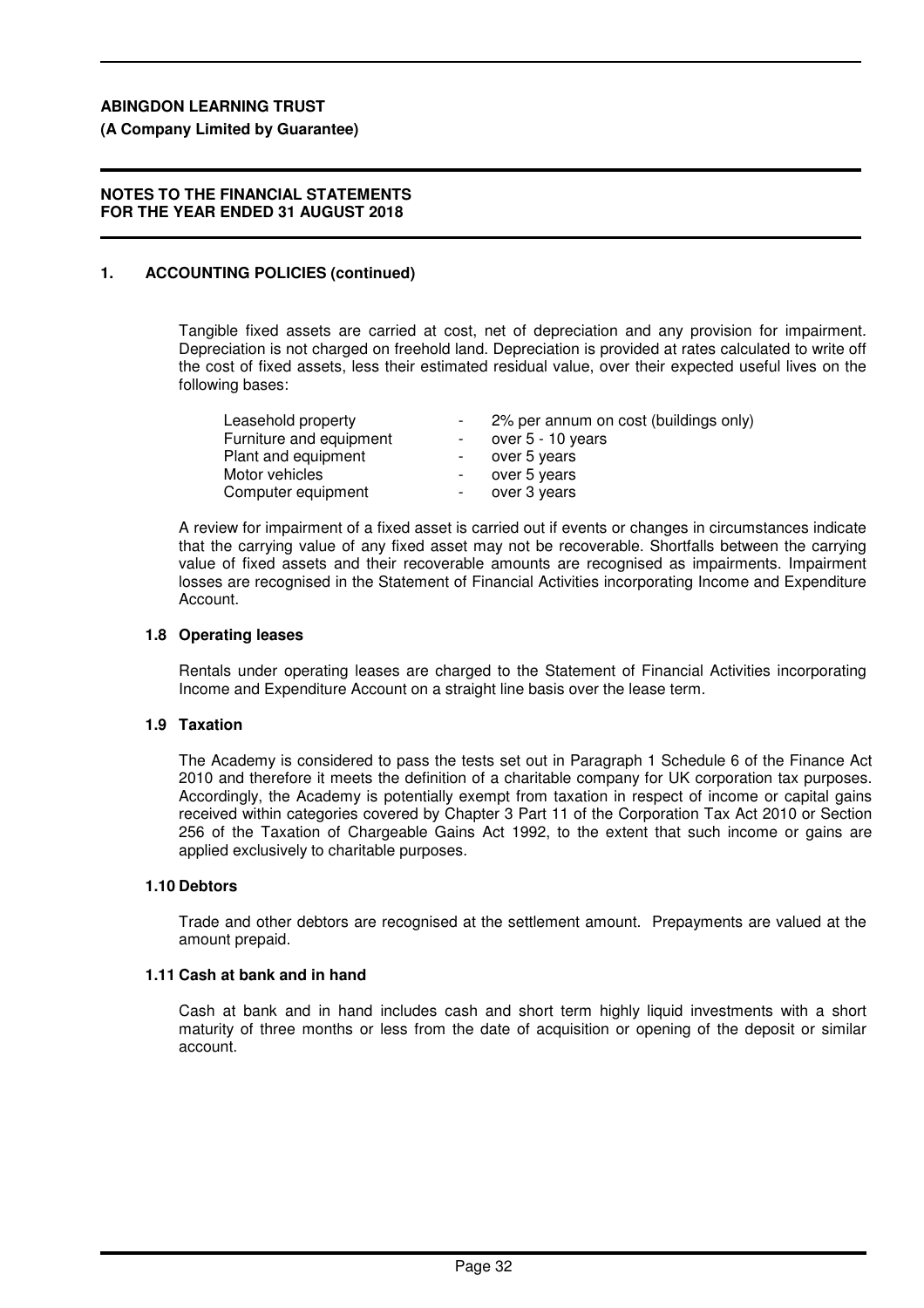**(A Company Limited by Guarantee)**

#### **NOTES TO THE FINANCIAL STATEMENTS FOR THE YEAR ENDED 31 AUGUST 2018**

#### **1. ACCOUNTING POLICIES (continued)**

#### **1.12 Liabilities and provisions**

Liabilities and provisions are recognised when there is an obligation at the Balance Sheet date as a result of a past event, it is probable that a transfer of economic benefit will be required in settlement, and the amount of the settlement can be estimated reliably. Liabilities are recognised at the amount that the Academy anticipates it will pay to settle the debt or the amount it has received as advanced payments for the goods or services it must provide.

Provisions are measured at the best estimate of the amounts required to settle the obligation. Where the effect of the time value of money is material, the provision is based on the present value of those amounts, discounted at the pre-tax discount rate that reflects the risks specific to the liability. The unwinding of the discount is recognised within interest payable and similar charges.

#### **1.13 Financial instruments**

The Academy only holds basic financial instruments as defined in FRS 102. The financial assets and financial liabilities of the Academy and their measurement basis are as follows:

Financial assets - trade and other debtors are basic financial instruments and are debt instruments measured at amortised cost as detailed in note 16. Prepayments are not financial instruments. Cash at bank is classified as a basic financial instrument and is measured at face value.

Financial liabilities - trade creditors, accruals and other creditors are financial instruments, and are measured at amortised costs as detailed in notes 17 and 18. Taxation and social security are not included in the financial instruments disclosure definition. Deferred income is not deemed to be a financial liability, as the cash settlement has already taken place and there is an obligation to deliver services rather than cash or another financial instruments.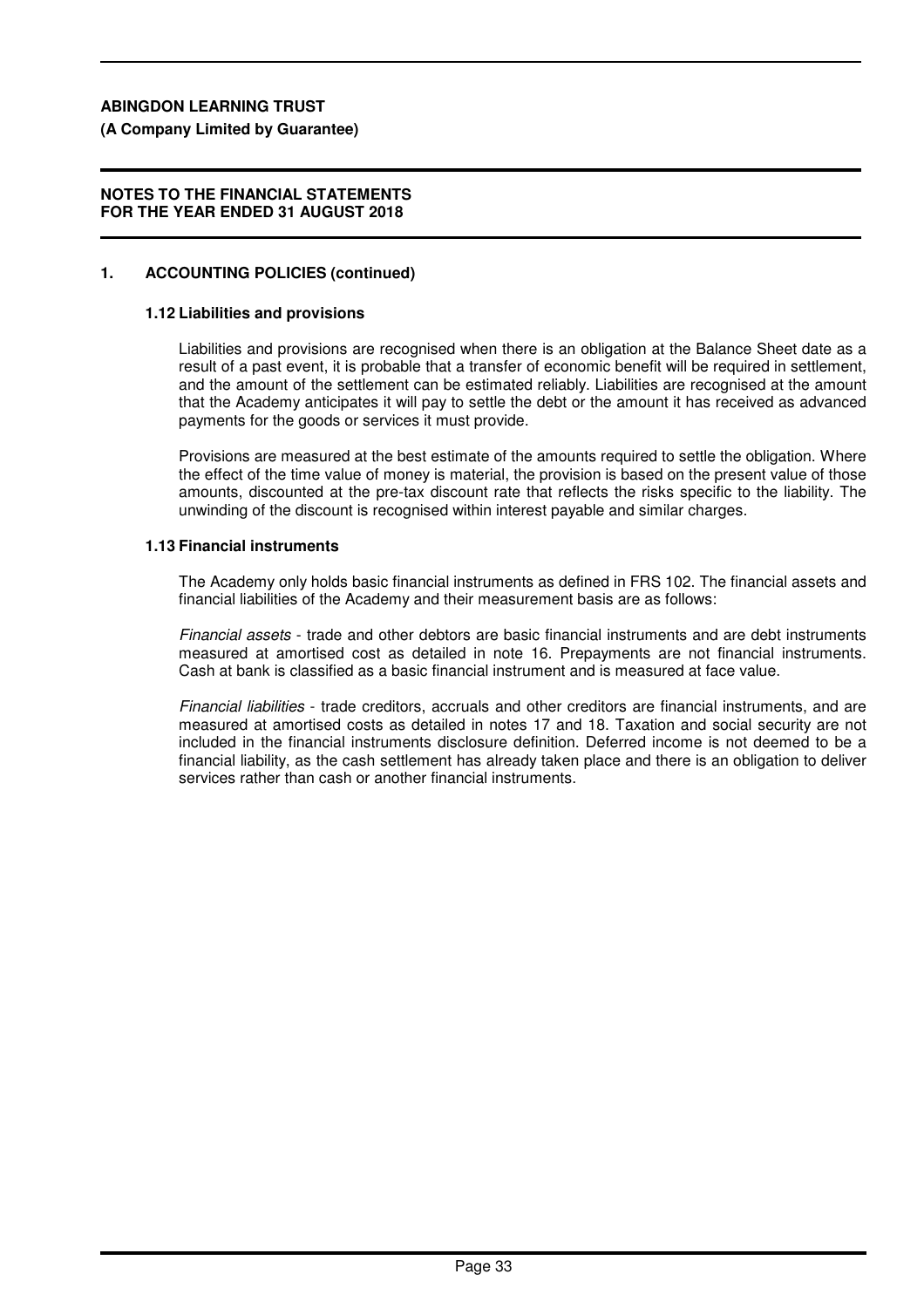**(A Company Limited by Guarantee)**

#### **NOTES TO THE FINANCIAL STATEMENTS FOR THE YEAR ENDED 31 AUGUST 2018**

#### **1. ACCOUNTING POLICIES (continued)**

#### **1.14 Pensions**

Retirement benefits to employees of the Academy Trust are provided by the Teachers' Pension Scheme ("TPS") and the Local Government Pension Scheme ("LGPS"). These are defined benefit schemes.

The TPS is an unfunded scheme and contributions are calculated so as to spread the cost of pensions over employees' working lives with the Academy in such a way that the pension cost is a substantially level percentage of current and future pensionable payroll. The contributions are determined by the Government Actuary on the basis of quadrennial valuations using a prospective unit credit method. As stated in note 23, the TPS is an unfunded multi-employer scheme with no underlying assets to assign between employers. Consequently, the TPS is therefore treated as a defined contribution scheme for accounting purposes and the contributions recognised in the period to which they relate.

The LGPS is a funded multi-employer scheme and the assets are held separately from those of the Academy Trust in separate trustee administered funds. Pension scheme assets are measured at fair value and liabilities are measured on an actuarial basis using the projected unit credit method and discounted at a rate equivalent to the current rate of return on a high quality corporate bond of equivalent term and currency to the liabilities. The actuarial valuations are obtained at least triennially and are updated at each Balance Sheet date. The amounts charged to operating surplus are the current service costs and the costs of scheme introductions, benefit changes, settlements and curtailments. They are included as part of staff costs as incurred. Net interest on the net defined benefit liability/asset is also recognised in the Statement of Financial Activities incorporating Income and Expenditure Account and comprises the interest cost on the defined benefit obligation and interest income on the scheme assets, calculated by multiplying the fair value of the scheme assets at the beginning of the period by the rate used to discount the benefit obligations. The difference between the interest income on the scheme assets and the actual return on the scheme assets is recognised in other recognised gains and losses.

Actuarial gains and losses are recognised immediately in other recognised gains and losses.

#### **1.15 Academy transfer into the trust**

The assets and liabilities transferred from John Mason Academy Trust to Abingdon Learning Trust have been valued at their fair value. The fair value has been derived based on that of equivalent items. The amounts have been recognised under the appropriate balance sheet categories, with a corresponding amount recognised in in the Statement of Financial Activities incorporating Income and Expenditure Account and analysed under unrestricted funds, restricted general funds and restricted fixed asset funds.

Further details of the transaction are set out in note 28.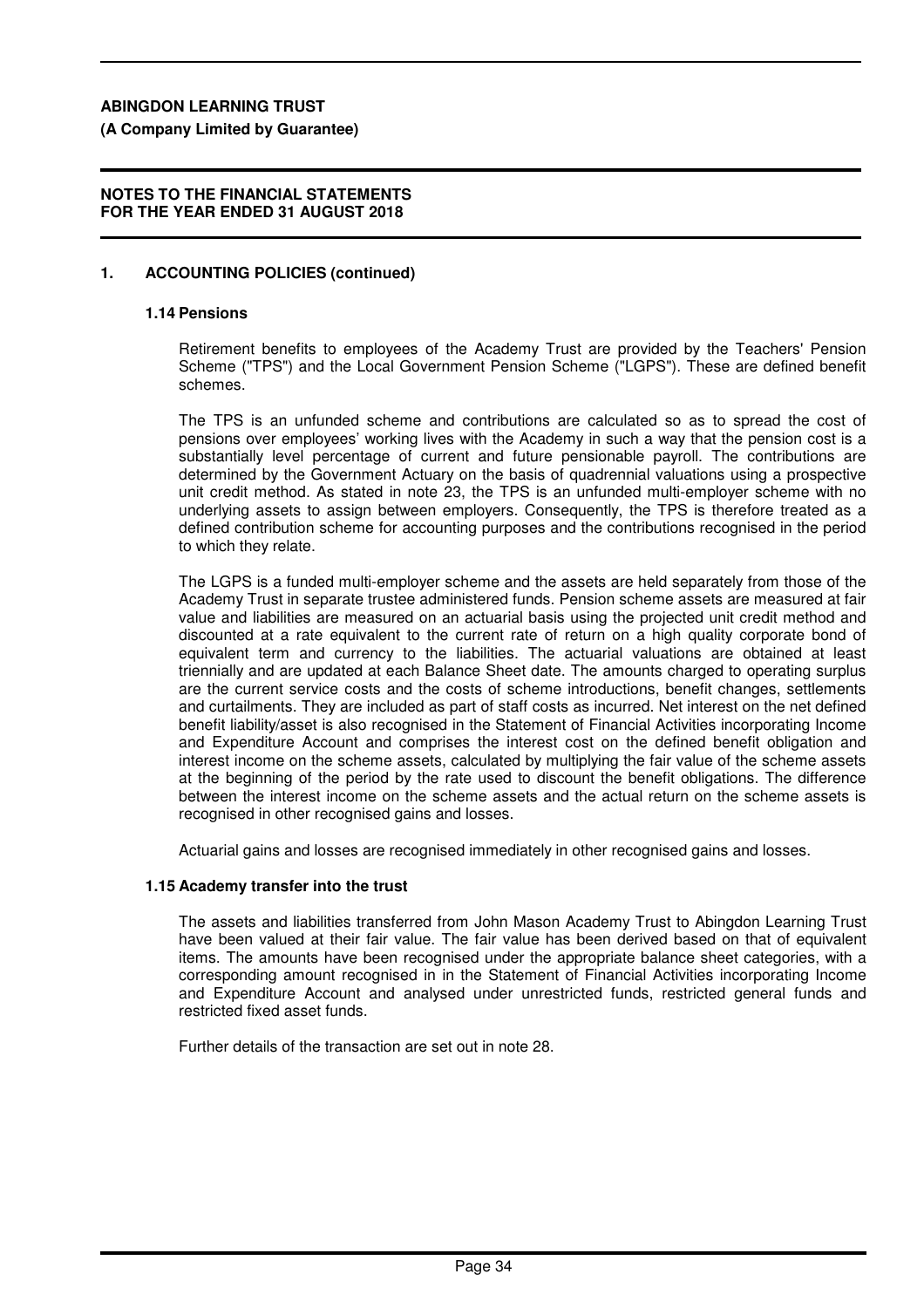# **(A Company Limited by Guarantee)**

## **NOTES TO THE FINANCIAL STATEMENTS FOR THE YEAR ENDED 31 AUGUST 2018**

# **1. ACCOUNTING POLICIES (continued)**

# **1.16 Critical accounting estimates and areas of judgment**

Estimates and judgments are continually evaluated and are based on historical experience and other factors, including expectations of future events that are believed to be reasonable under the circumstances.

Critical accounting estimates and assumptions:

The Academy Trust makes estimates and assumptions concerning the future. The resulting accounting estimates and assumptions will, by definition, seldom equal the related actual results. The estimates and assumptions that have a significant risk of causing a material adjustment to the carrying amounts of assets and liabilities within the next financial year are discussed below.

The present value of the Local Government Pension Scheme defined benefit liability depends on a number of factors that are determined on an actuarial basis using a variety of assumptions. The assumptions used in determining the net cost (income) for pensions include the discount rate. Any changes in these assumptions, which are disclosed in note 23, will impact the carrying amount of the pension liability. Furthermore a roll forward approach which projects results from the latest full actuarial valuation performed at 31 March 2016 has been used by the actuary in valuing the pensions liability at 31 August 2018. Any differences between the figures derived from the roll forward approach and a full actuarial valuation would impact on the carrying amount of the pension liability.

Critical areas of judgment:

The judgements that have had a significant effect on amounts recognised in the financial statements are those concerning the choice of depreciation policies and asset lives.

# **2. INCOME FROM DONATIONS AND CAPITAL GRANTS**

|                                       | <b>Unrestricted</b><br>funds<br>2018<br>£ | <b>Restricted</b><br>funds<br>2018<br>£ | <b>Restricted</b><br>fixed assets<br>funds<br>2018<br>£ | Total<br>funds<br>2018<br>£ | Total<br>funds<br>2017<br>£ |
|---------------------------------------|-------------------------------------------|-----------------------------------------|---------------------------------------------------------|-----------------------------|-----------------------------|
| Transfer of Academy into the<br>Trust | ۰                                         | (1,558,118)                             | 9,641,458                                               | 8,083,340                   |                             |
| Donations<br>DfE/ESFA capital grants  | 4,186                                     | 20,606                                  | 320,692                                                 | 24,792<br>320,692           | 14,260<br>8,590             |
| Subtotal                              | 4,186                                     | 20,606                                  | 320,692                                                 | 345,484                     | 22,850                      |
|                                       | 4,186                                     | (1,537,512)                             | 9,962,150                                               | 8,428,824                   | 22,850                      |
| Total 2017                            | 3,426                                     | 10,834                                  | 8,590                                                   | 22,850                      |                             |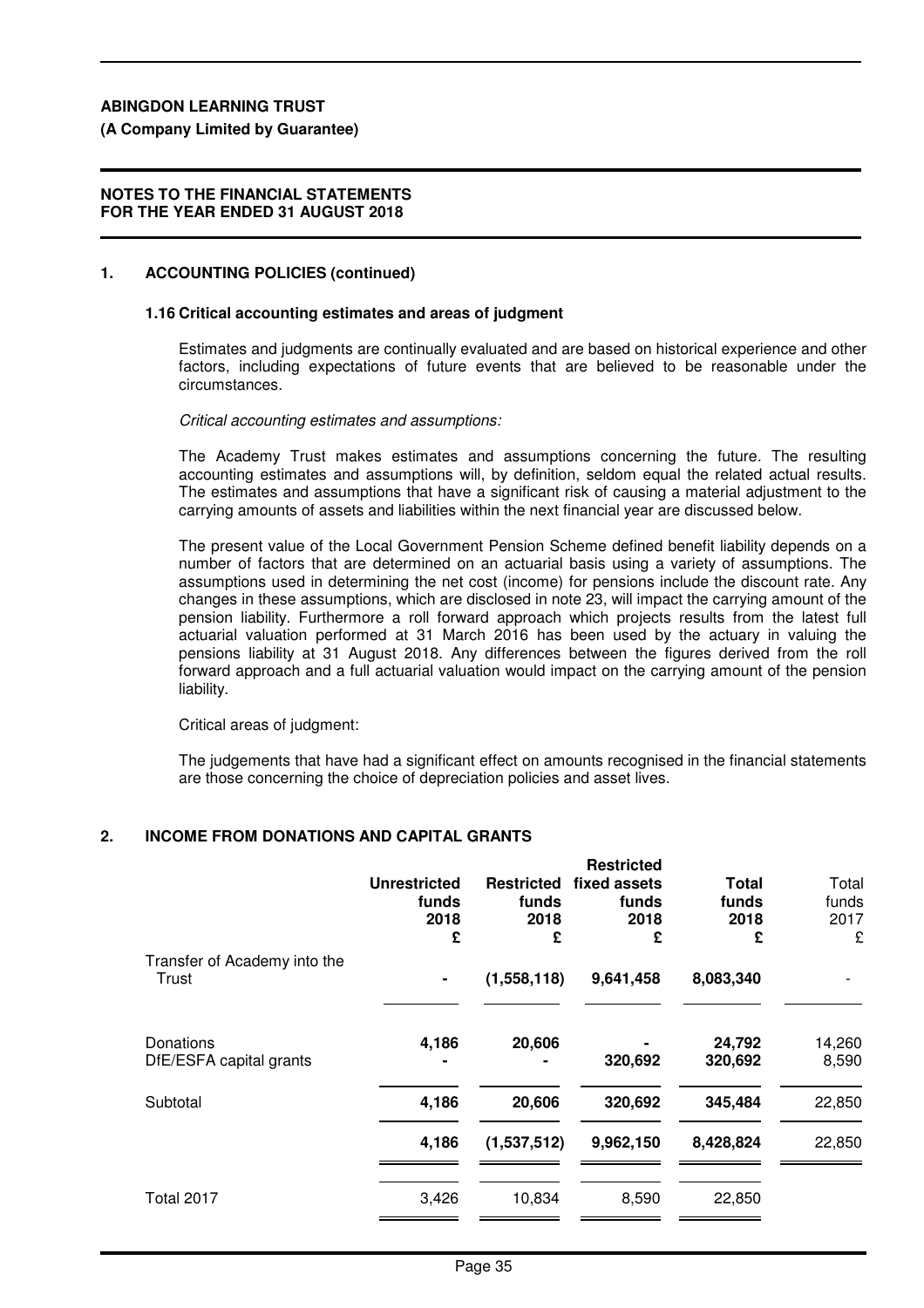**(A Company Limited by Guarantee)**

### **NOTES TO THE FINANCIAL STATEMENTS FOR THE YEAR ENDED 31 AUGUST 2018**

## **3. OTHER TRADING ACTIVITIES**

|                                                                                                        | <b>Unrestricted</b><br>funds<br>2018<br>£ | <b>Restricted</b><br>funds<br>2018<br>£ | <b>Total</b><br>funds<br>2018<br>£ | Total<br>funds<br>2017<br>£         |
|--------------------------------------------------------------------------------------------------------|-------------------------------------------|-----------------------------------------|------------------------------------|-------------------------------------|
| Rental income<br>Staff absence insurance<br>School uniform and services<br>Other income including BASC | 10,550<br>5,693<br>174,699                | ٠<br>424<br>2,373<br>$\blacksquare$     | 10,550<br>424<br>8,066<br>174,699  | 6,056<br>16,465<br>6,062<br>117,274 |
|                                                                                                        | 190,942                                   | 2,797                                   | 193,739                            | 145,857                             |
| Total 2017                                                                                             | 127,292                                   | 18,565                                  | 145,857                            |                                     |

# **4. INVESTMENT INCOME**

|                          | <b>Unrestricted</b><br>funds<br>2018<br>£ | <b>Restricted</b><br>funds<br>2018<br>£ | Total<br>funds<br>2018<br>£ | Total<br>funds<br>2017<br>£ |
|--------------------------|-------------------------------------------|-----------------------------------------|-----------------------------|-----------------------------|
| Bank interest receivable | ۰                                         | (504)                                   | (504)                       | 249                         |
| Total 2017               |                                           | 249                                     | 249                         |                             |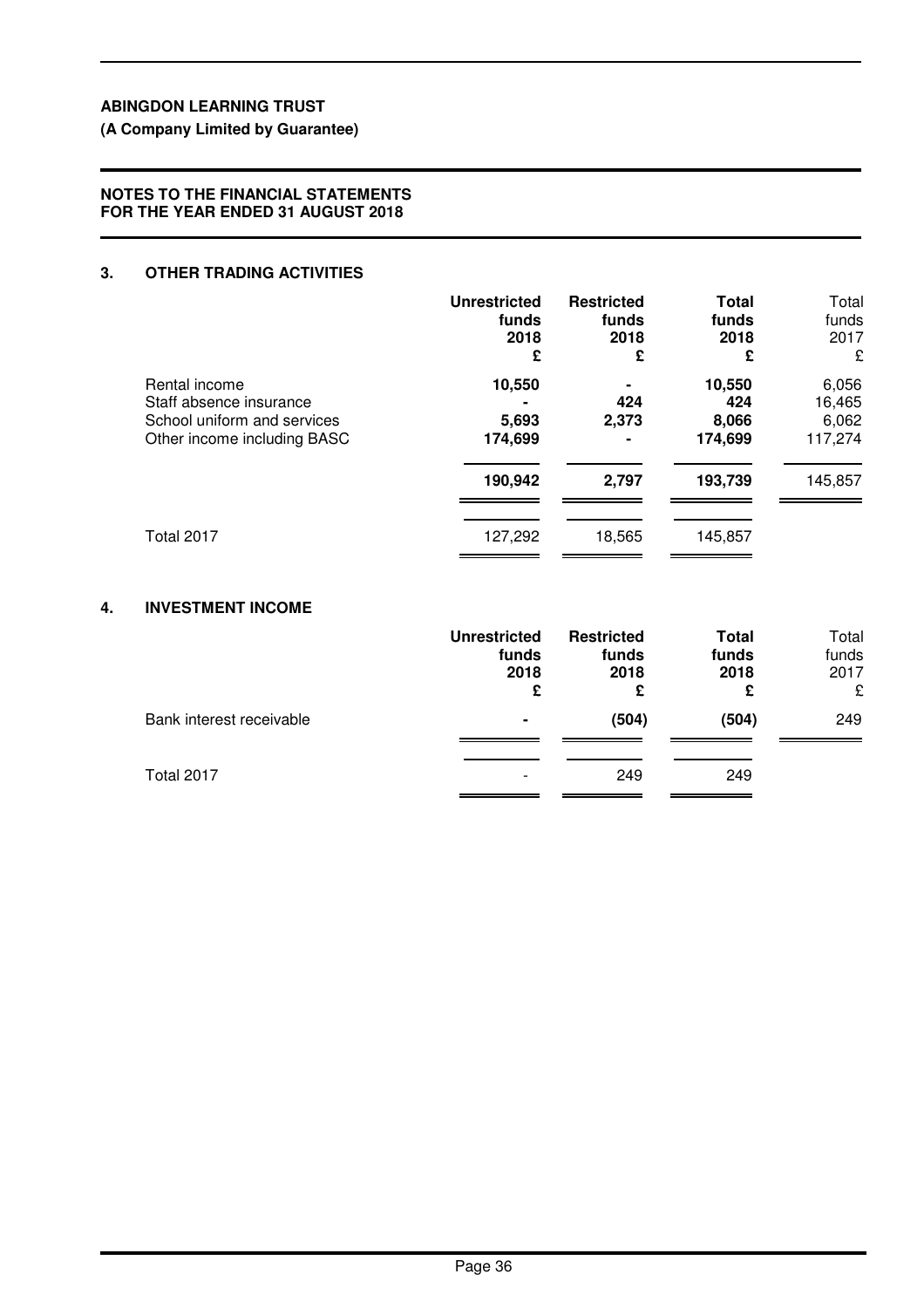**(A Company Limited by Guarantee)**

### **NOTES TO THE FINANCIAL STATEMENTS FOR THE YEAR ENDED 31 AUGUST 2018**

# **5. FUNDING FOR ACADEMY'S EDUCATIONAL OPERATIONS**

|                                                           | <b>Unrestricted</b><br>funds<br>2018<br>£ | <b>Restricted</b><br>funds<br>2018<br>£ | <b>Total</b><br>funds<br>2018<br>£ | Total<br>funds<br>2017<br>£ |
|-----------------------------------------------------------|-------------------------------------------|-----------------------------------------|------------------------------------|-----------------------------|
| DfE/ESFA grants                                           |                                           |                                         |                                    |                             |
| General Annual Grant (GAG)                                |                                           | 3,324,483                               | 3,324,483                          | 1,416,533                   |
| <b>Pupil Premium</b>                                      |                                           | 93,851                                  | 93,851                             | 27,318                      |
| <b>Free School Meals</b><br>Other DfE/ESFA revenue grants |                                           | 64,021<br>51,070                        | 64,021<br>51,070                   | 58,340<br>15,389            |
|                                                           |                                           |                                         |                                    |                             |
|                                                           |                                           | 3,533,425                               | 3,533,425                          | 1,517,580                   |
| Other government grants                                   |                                           |                                         |                                    |                             |
| <b>SEN</b> allocation                                     |                                           | 29,834                                  | 29,834                             | 17,686                      |
|                                                           |                                           | 29,834                                  | 29,834                             | 17,686                      |
| <b>Other funding</b>                                      |                                           |                                         |                                    |                             |
| Trip income                                               | 146,487                                   |                                         | 146,487                            | 43,086                      |
| Other income                                              | 21,583                                    | 12,193                                  | 33,776                             | 36,561                      |
| Main meals income                                         | 66,039                                    | 12,419                                  | 78,458                             | 44,546                      |
|                                                           | 234,109                                   | 24,612                                  | 258,721                            | 124,193                     |
|                                                           | 234,109                                   | 3,587,871                               | 3,821,980                          | 1,659,459                   |
|                                                           |                                           |                                         |                                    |                             |
| <b>Total 2017</b>                                         | 98,843                                    | 1,560,616                               | 1,659,459                          |                             |

There are no unfulfilled conditions or other contingencies attached to the government grants above.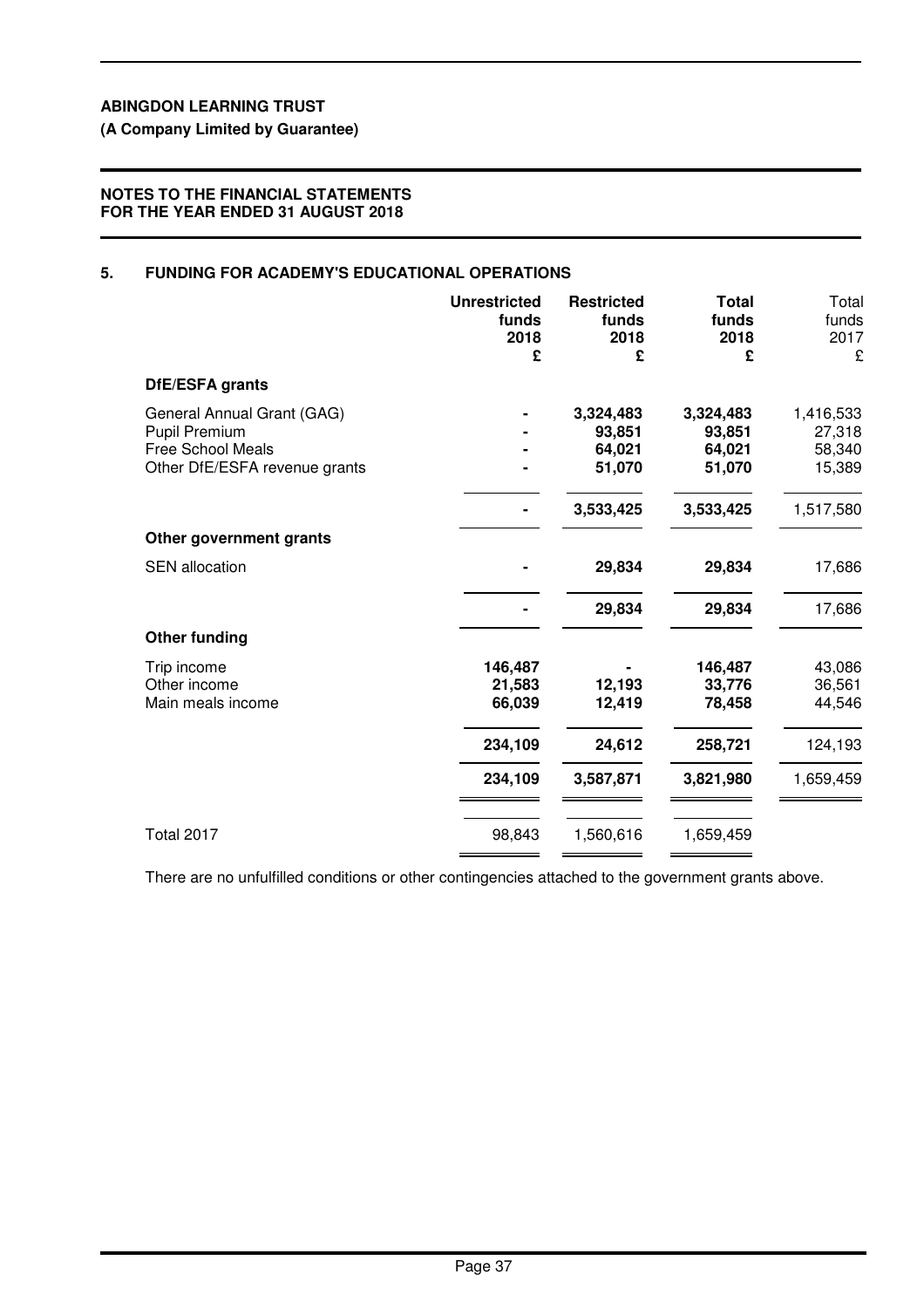**(A Company Limited by Guarantee)**

#### **NOTES TO THE FINANCIAL STATEMENTS FOR THE YEAR ENDED 31 AUGUST 2018**

#### **6. EXPENDITURE**

|                                                                       | <b>Staff costs</b><br>2018<br>£ | <b>Premises</b><br>2018<br>£ | Other costs<br>2018<br>£ | Total<br>2018<br>£     | Total<br>2017<br>£   |
|-----------------------------------------------------------------------|---------------------------------|------------------------------|--------------------------|------------------------|----------------------|
| Academy's educational<br>operations:<br>Direct costs<br>Support costs | 2,843,389<br>535,448            | 131,928<br>214,686           | 393,715<br>377,852       | 3,369,032<br>1,127,986 | 1,433,318<br>610,376 |
|                                                                       | 3,378,837                       | 346,614                      | 771,567                  | 4,497,018              | 2,043,694            |
| <b>Total 2017</b>                                                     | 1,460,070                       | 182,404                      | 401,220                  | 2,043,694              |                      |

In 2018, of the total expenditure of £4,497,018 (2017: £2,043,694) £379,766 (2017: £232,069) was to unrestricted funds, £3,907,761 (2017: £1,682,056) was to restricted funds and £209,491 (2017: £129,569) was to restricted fixed asset funds.

### **7. EXPENDITURE - ANALYSIS OF SPECIFIC EXPENSES**

Included within expenditure are the following transactions:

| Included within expenditure are the following transactions: |       |                                         |  |
|-------------------------------------------------------------|-------|-----------------------------------------|--|
|                                                             | Total | Individual items above £5,000<br>Amount |  |
| Gifts made by the trust                                     | 157   | ۰                                       |  |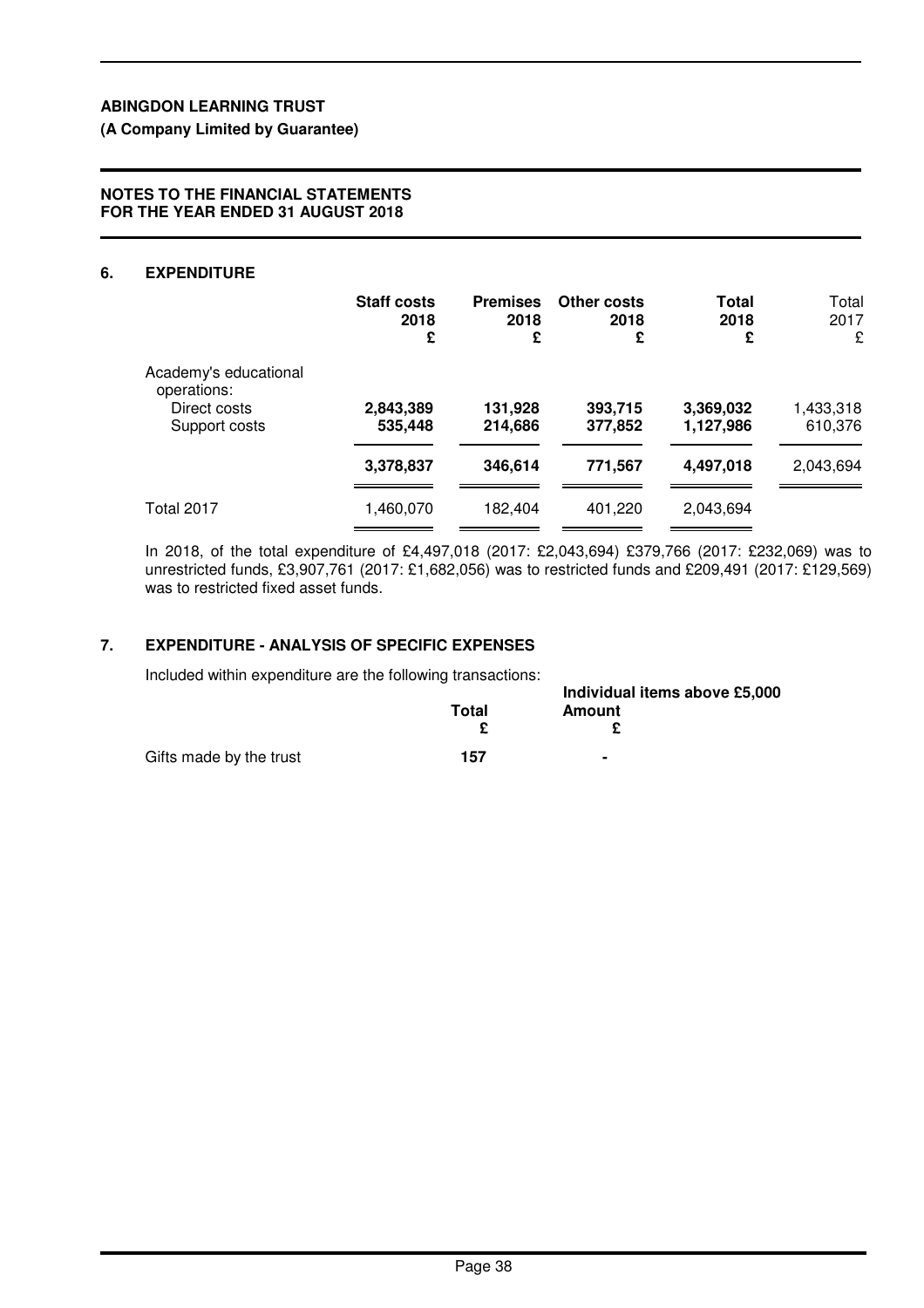**(A Company Limited by Guarantee)**

#### **NOTES TO THE FINANCIAL STATEMENTS FOR THE YEAR ENDED 31 AUGUST 2018**

# **8. CHARITABLE ACTIVITIES**

|    |                                                                                                                                                                                                                                            | <b>Total</b><br>funds<br>2018<br>£                                                                                                             | Total<br>funds<br>2017<br>£                                                                                                               |
|----|--------------------------------------------------------------------------------------------------------------------------------------------------------------------------------------------------------------------------------------------|------------------------------------------------------------------------------------------------------------------------------------------------|-------------------------------------------------------------------------------------------------------------------------------------------|
|    | <b>DIRECT COSTS - EDUCATIONAL OPERATIONS</b>                                                                                                                                                                                               |                                                                                                                                                |                                                                                                                                           |
|    | Teaching and educational support staff costs<br>Depreciation<br>Technology costs<br><b>Educational supplies</b><br>Staff expenses and other costs<br>School trips expenditure<br>Other direct costs                                        | 2,843,389<br>209,492<br>5,281<br>182,706<br>16,773<br>102,631<br>8,760                                                                         | 1,197,933<br>129,569<br>3,884<br>46,702<br>7,507<br>42,836<br>4,887                                                                       |
|    |                                                                                                                                                                                                                                            | 3,369,032                                                                                                                                      | 1,433,318                                                                                                                                 |
|    | SUPPORT COSTS - EDUCATIONAL OPERATIONS                                                                                                                                                                                                     |                                                                                                                                                |                                                                                                                                           |
|    | Support staff costs<br>Pension finance cost<br>Maintenance of premises and equipment<br>Cleaning<br>Rates<br>Energy<br>Insurance<br>Catering supplies<br>Bank charges<br>Legal and professional<br>Other support costs<br>Governance costs | 535,448<br>54,000<br>75,154<br>59,194<br>13,507<br>33,909<br>31,438<br>117,081<br>126<br>52,917<br>131,857<br>23,355<br>1,127,986<br>4,497,018 | 262,137<br>22,000<br>32,593<br>28,843<br>10,507<br>17,554<br>32,855<br>91,300<br>96<br>23,996<br>52,324<br>36,171<br>610,376<br>2,043,694 |
| 9. | <b>NET INCOME/(EXPENDITURE)</b>                                                                                                                                                                                                            |                                                                                                                                                |                                                                                                                                           |
|    | This is stated after charging:                                                                                                                                                                                                             |                                                                                                                                                |                                                                                                                                           |
|    |                                                                                                                                                                                                                                            | 2018<br>£                                                                                                                                      | 2017<br>£                                                                                                                                 |
|    | Depreciation of tangible fixed assets:                                                                                                                                                                                                     |                                                                                                                                                |                                                                                                                                           |
|    | - owned by the charity<br>Operating lease rentals                                                                                                                                                                                          | 209,491<br>16,694                                                                                                                              | 129,569<br>1,479                                                                                                                          |
|    | Auditors' remuneration - audit                                                                                                                                                                                                             | 12,000                                                                                                                                         | 6,100                                                                                                                                     |
|    | Auditors' remuneration - other services                                                                                                                                                                                                    | 13,275                                                                                                                                         | 3,165                                                                                                                                     |

 $=$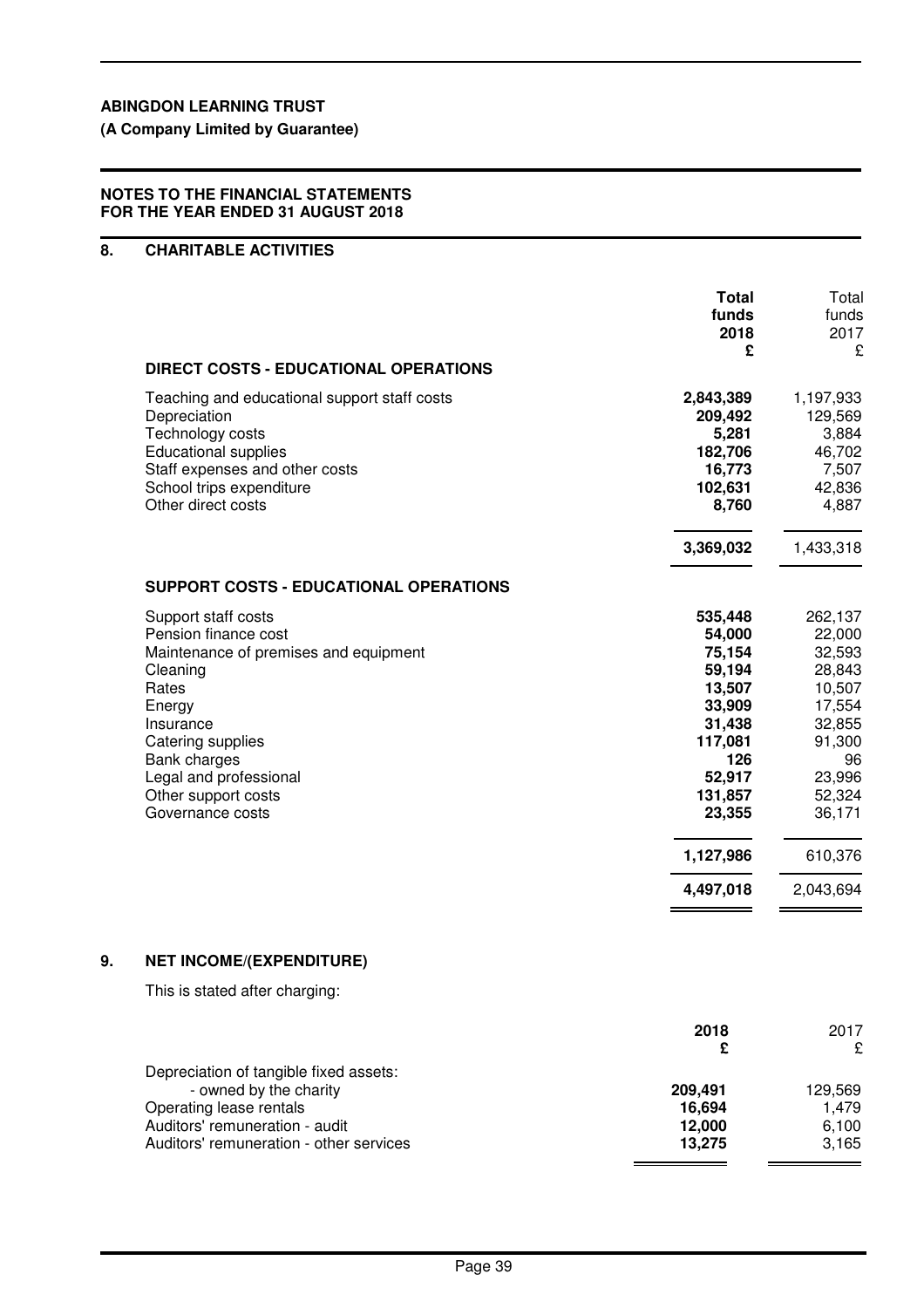**(A Company Limited by Guarantee)**

#### **NOTES TO THE FINANCIAL STATEMENTS FOR THE YEAR ENDED 31 AUGUST 2018**

#### **10. STAFF COSTS**

#### **a. Staff costs**

Staff costs during the year were as follows:

|                                                              | 2018<br>£                       | 2017<br>£                      |
|--------------------------------------------------------------|---------------------------------|--------------------------------|
| Wages and salaries<br>Social security costs<br>Pension costs | 2,530,117<br>226,455<br>567,997 | 1,084,482<br>86,601<br>276,603 |
| Supply staff costs<br>Staff restructuring costs              | 3,324,569<br>32,712<br>21,556   | 1,447,686<br>12,384            |
|                                                              | 3,378,837                       | 1,460,070                      |
| Staff restructuring costs comprise:                          |                                 |                                |
|                                                              | 2018<br>£                       | 2017<br>£                      |
| Redundancy payments<br>Severance payments                    | 2,950<br>18,606                 |                                |
|                                                              | 21,556                          |                                |

### **b. Non-statutory/non-contractual staff severance payments**

Included in staff restructuring costs are non-statutory/non-contractual severance payments totalling £18,606 (2017: £Nil). Individually, the payments were £12,877 paid on 7 September 2018 and £5,729 paid on 31 May 2018.

## **c. Staff numbers**

The average number of persons employed by the Academy during the year was as follows:

|                           | 2018<br>No. | 2017<br>No. |
|---------------------------|-------------|-------------|
| Teachers                  | 76          | 21          |
| Adminstration and support | 101         | 30          |
| Management                | 13          | 3           |
|                           | 190         | 54          |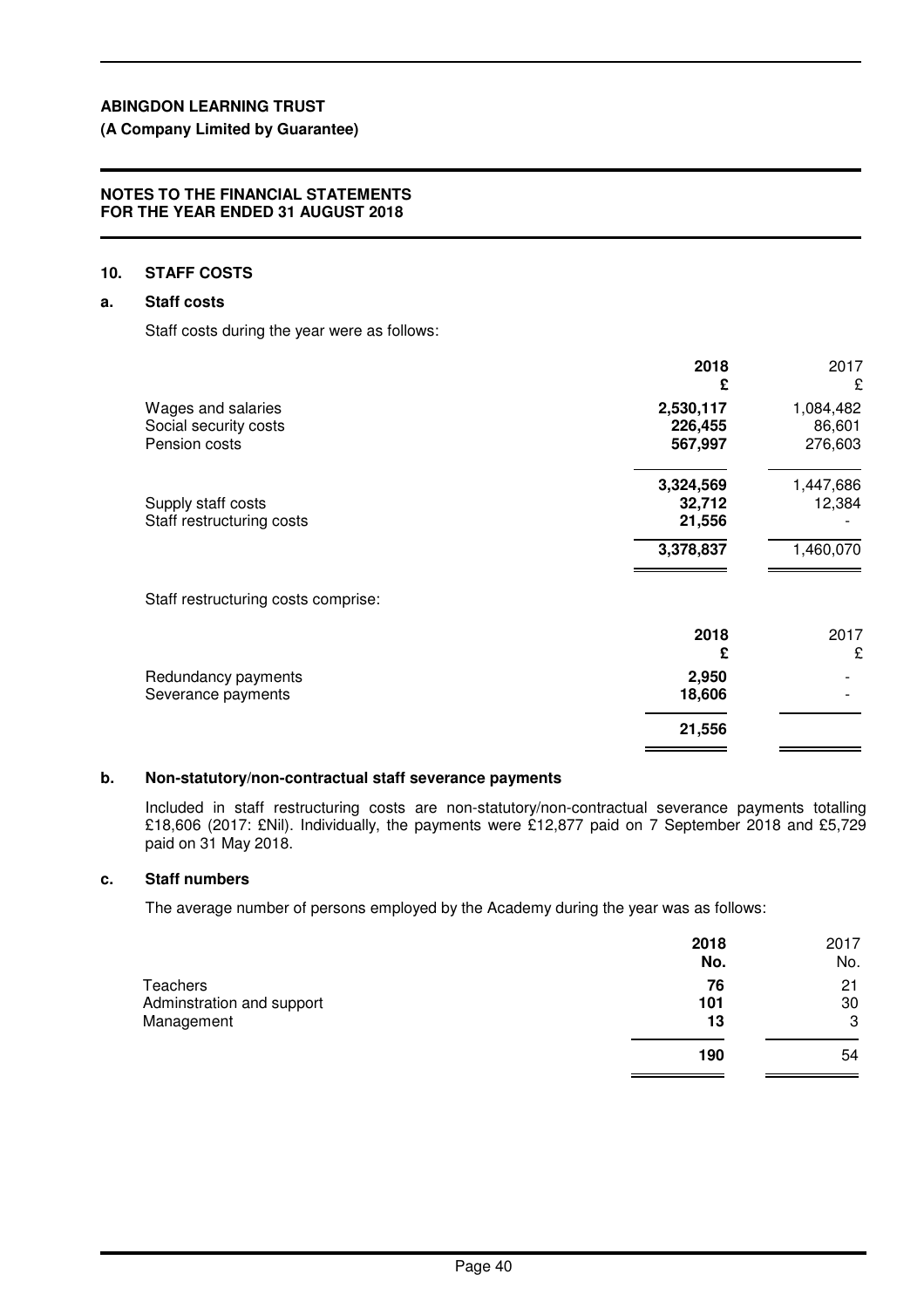**(A Company Limited by Guarantee)**

### **NOTES TO THE FINANCIAL STATEMENTS FOR THE YEAR ENDED 31 AUGUST 2018**

# **10. STAFF COSTS (continued)**

# **d. Higher paid staff**

The number of employees whose employee benefits (excluding employer pension costs) exceeded £60,000 was:

|                               | 2018<br>No. | 2017<br>No. |
|-------------------------------|-------------|-------------|
| In the band £60,001 - £70,000 |             |             |

Pension contributions for the above employee amounted to £10,360 (2017: £Nil) in the year to 31 August 2018.

# **e. Key management personnel**

The key management personnel of the Academy Trust comprises the trustees and the senior management team as listed on page 1. The total amount of employee benefits (including employer pension contributions and employers national insurance) received by key management personnel for their services to the Academy Trust was £657,597 (2017: £354,027).

# **11. RELATED PARTY TRANSACTIONS - TRUSTEES' REMUNERATION AND EXPENSES**

No Trustees had been paid remuneration or had received other benefits from an employment with the Academy. The value of Trustees' remuneration and other benefits was £Nil (2017: £Nil).

Remuneration disclosures for Trustees who resigned prior to 1 September 2017 have not been reflected in these financial statements.

# **12. TRUSTEES' AND OFFICERS' INSURANCE**

In accordance with normal commercial practice the Academy has purchased insurance to protect Trustees and officers from claims arising from negligent acts, errors or omissions occurring whilst on Academy business. The insurance provides cover up to £1,000,000 on any one claim and the cost for the year ended 31 August 2018 was £81 (2017 - £81).

# **13. CENTRAL SERVICES**

No central services were provided by the Academy to its academies during the year and no central charges arose.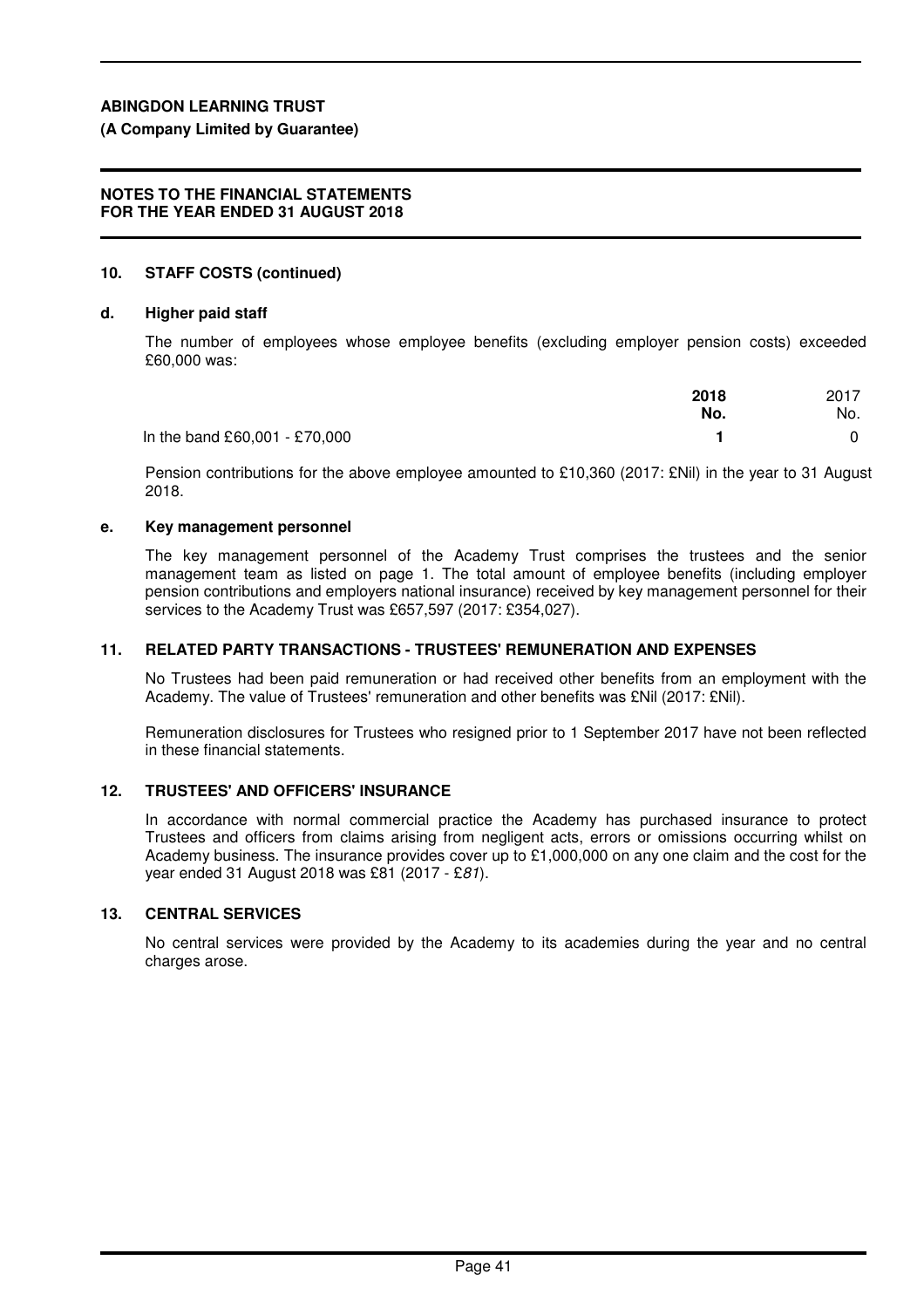**(A Company Limited by Guarantee)**

# **NOTES TO THE FINANCIAL STATEMENTS FOR THE YEAR ENDED 31 AUGUST 2018**

# **14. INTANGIBLE FIXED ASSETS**

|                                             | <b>Software</b><br>£     |
|---------------------------------------------|--------------------------|
| Cost                                        |                          |
| Transfers on conversion                     | 2,845                    |
| At 31 August 2018                           | 2,845                    |
| <b>Carrying amount</b><br>At 31 August 2018 | 2,845                    |
| At 31 August 2017                           | $\overline{\phantom{a}}$ |

## **15. TANGIBLE FIXED ASSETS**

|                                               | Leasehold<br>property<br>£ | <b>Furniture</b><br>and<br>equipment<br>£ | <b>Plant and</b><br>equipment<br>£ | <b>Motor</b><br>vehicles<br>£ | <b>Computer</b><br>equipment<br>£ | <b>Total</b><br>£ |
|-----------------------------------------------|----------------------------|-------------------------------------------|------------------------------------|-------------------------------|-----------------------------------|-------------------|
| Cost                                          |                            |                                           |                                    |                               |                                   |                   |
| At 1 September 2017                           | 4,098,531                  | 81,463                                    | 235,734                            |                               | 61,008                            | 4,476,736         |
| Additions<br>Transfers of<br>Academy into the | 61,368                     | 22,555                                    | 29,933                             |                               | 40,470                            | 154,326           |
| Trust                                         | 8,861,625                  | 42,159                                    | 11,189                             | 6,512                         | 62,971                            | 8,984,456         |
| At 31 August 2018                             | 13,021,524                 | 146,177                                   | 276,856                            | 6,512                         | 164,449                           | 13,615,518        |
| <b>Depreciation</b>                           |                            |                                           |                                    |                               |                                   |                   |
| At 1 September 2017                           | 304,899                    | 24,609                                    | 71,529                             |                               | 43,765                            | 444,802           |
| Charge for the year                           | 131,928                    | 9,768                                     | 44,273                             | 543                           | 22,979                            | 209,491           |
| At 31 August 2018                             | 436,827                    | 34,377                                    | 115,802                            | 543                           | 66,744                            | 654,293           |
| Net book value                                |                            |                                           |                                    |                               |                                   |                   |
| At 31 August 2018                             | 12,584,697                 | 111,800                                   | 161,054                            | 5,969                         | 97,705                            | 12,961,225        |
| At 31 August 2017                             | 3,793,632                  | 56,854                                    | 164,205                            |                               | 17,243                            | 4,031,934         |
|                                               |                            |                                           |                                    |                               |                                   |                   |

Included in leasehold property is leasehold land at cost of £1,195,950 (2017: £1,195,950) which is not depreciated.

On 1 April 2018, John Mason joined Abingdon Learning Trust and all the assets were transferred. The total value of the assets was £8,984,456. The additions of £8,861,625 included in leasehold property related to the transfer of John Mason into the Academy Trust.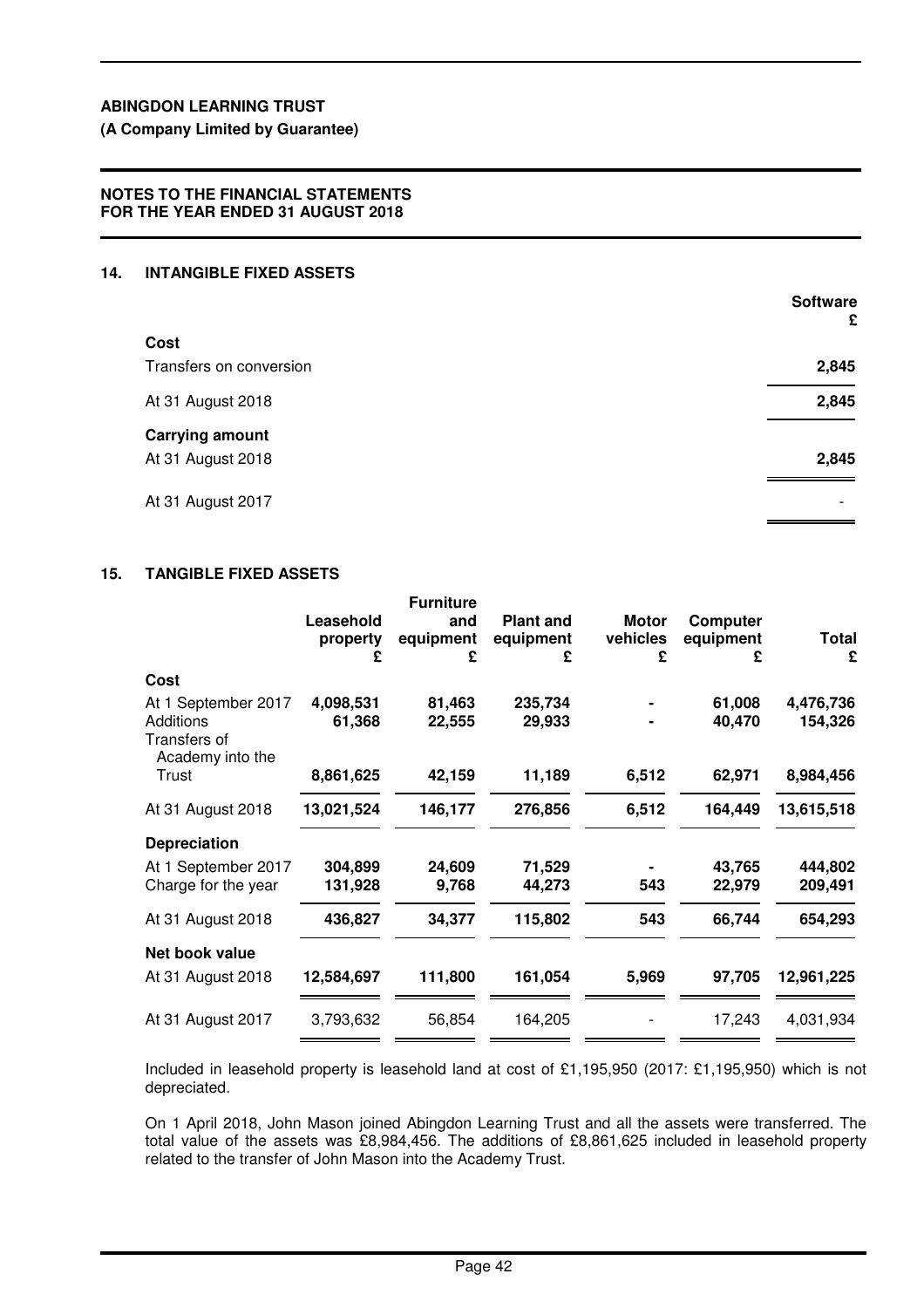# **(A Company Limited by Guarantee)**

### **NOTES TO THE FINANCIAL STATEMENTS FOR THE YEAR ENDED 31 AUGUST 2018**

# **16. DEBTORS**

|                                | 2018<br>£ | 2017<br>£ |
|--------------------------------|-----------|-----------|
| Trade debtors                  | 19,307    | 67        |
| Other debtors                  | 1,663     | 3         |
| Prepayments and accrued income | 502,873   | 43,446    |
| VAT recoverable                | 97,555    | 11,402    |
|                                | 621,398   | 54,918    |

#### **17. CREDITORS: Amounts falling due within one year**

|                                      | 2018<br>£ | 2017<br>£ |
|--------------------------------------|-----------|-----------|
| Salix Ioan                           | 3,872     | 1,998     |
| Trade creditors                      | 222,116   | 43,207    |
| Other taxation and social security   | 104,061   | 23,199    |
| Pensions                             | 92,794    | 22,324    |
| Other creditors                      | 16,793    |           |
| Accruals and deferred income         | 118,031   | 74,614    |
|                                      | 557,667   | 165,342   |
|                                      | 2018      | 2017      |
|                                      | £         | £         |
| <b>Deferred income</b>               |           |           |
| Deferred income at 1 September 2017  | 59,209    | 47,562    |
| Resources deferred during the year   | 80,155    | 59,209    |
| Amounts released from previous years | (59, 209) | (47, 562) |
| Deferred income at 31 August 2018    | 80,155    | 59,209    |

Deferred income relates to grants received in advance for universal infant free school meals, rates relief for 2018-19, school trips and other income.

Included within creditors less than one year are Salix loans of £1,998 and £1,874 from the ESFA which are provided on the following terms: interest is not charged and repayments will be made through a reduction in revenue payments over a 8 year payback and a 7 year payback, respectively.

#### **18. CREDITORS: Amounts falling due after more than one year**

|             | 2018<br>£ | 2017<br>£ |
|-------------|-----------|-----------|
| SALIX loans | 20,358    | 12,986    |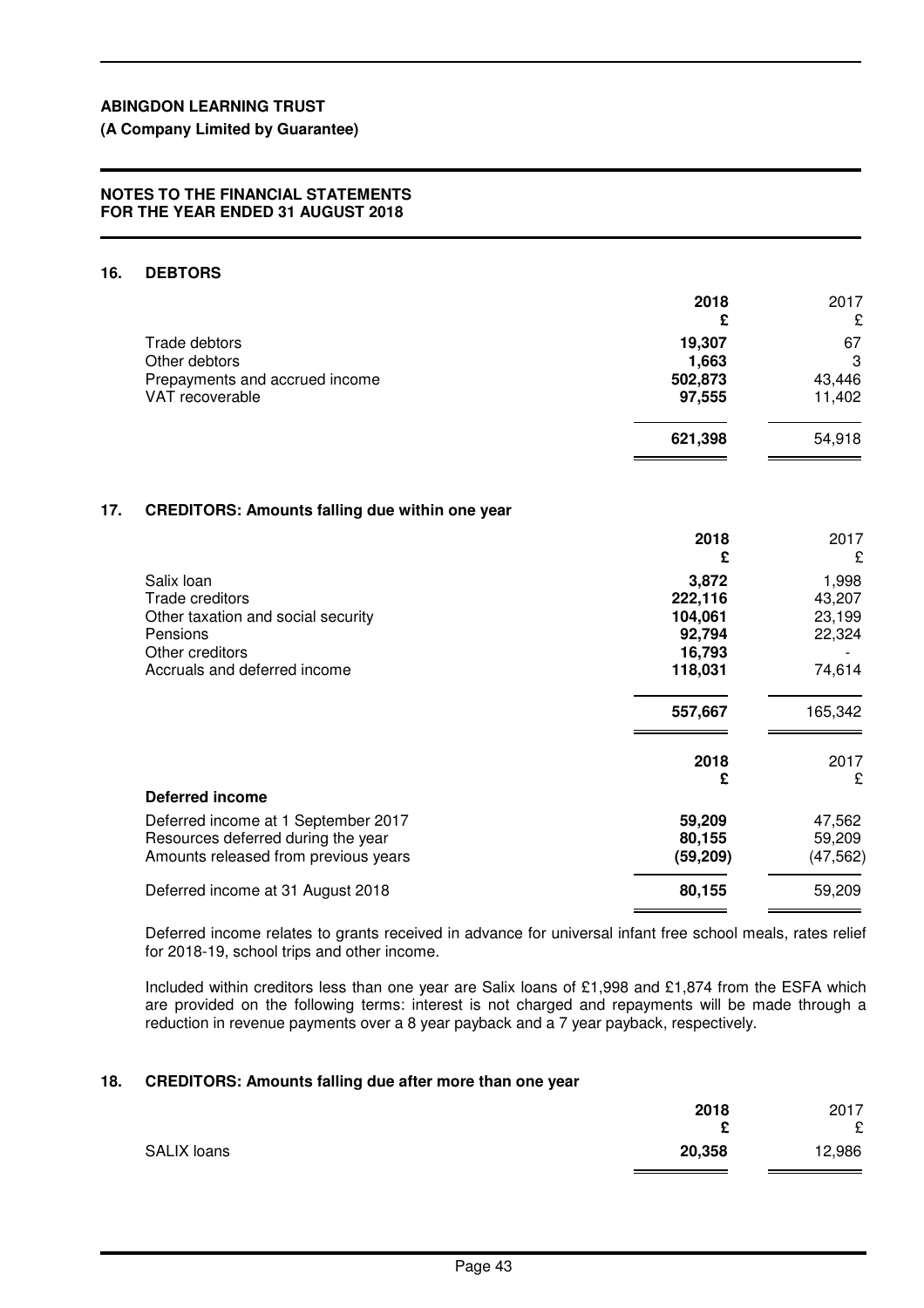#### **(A Company Limited by Guarantee)**

#### **NOTES TO THE FINANCIAL STATEMENTS FOR THE YEAR ENDED 31 AUGUST 2018**

#### **18. CREDITORS: Amounts falling due after more than one year (continued)**

Creditors include amounts not wholly repayable within 5 years as follows:

|                          | 2018  | 2017  |
|--------------------------|-------|-------|
|                          |       | £     |
| Repayable by instalments | 4,870 | 4,994 |
|                          |       |       |

Included within creditors falling due within more than one year are Salix loans of £10,988 and £9,370 from the ESFA which are provided on the following terms: interest is not charged and repayments will be made through a reduction in revenue payments over a 8 year payback and a 7 year payback, respectively.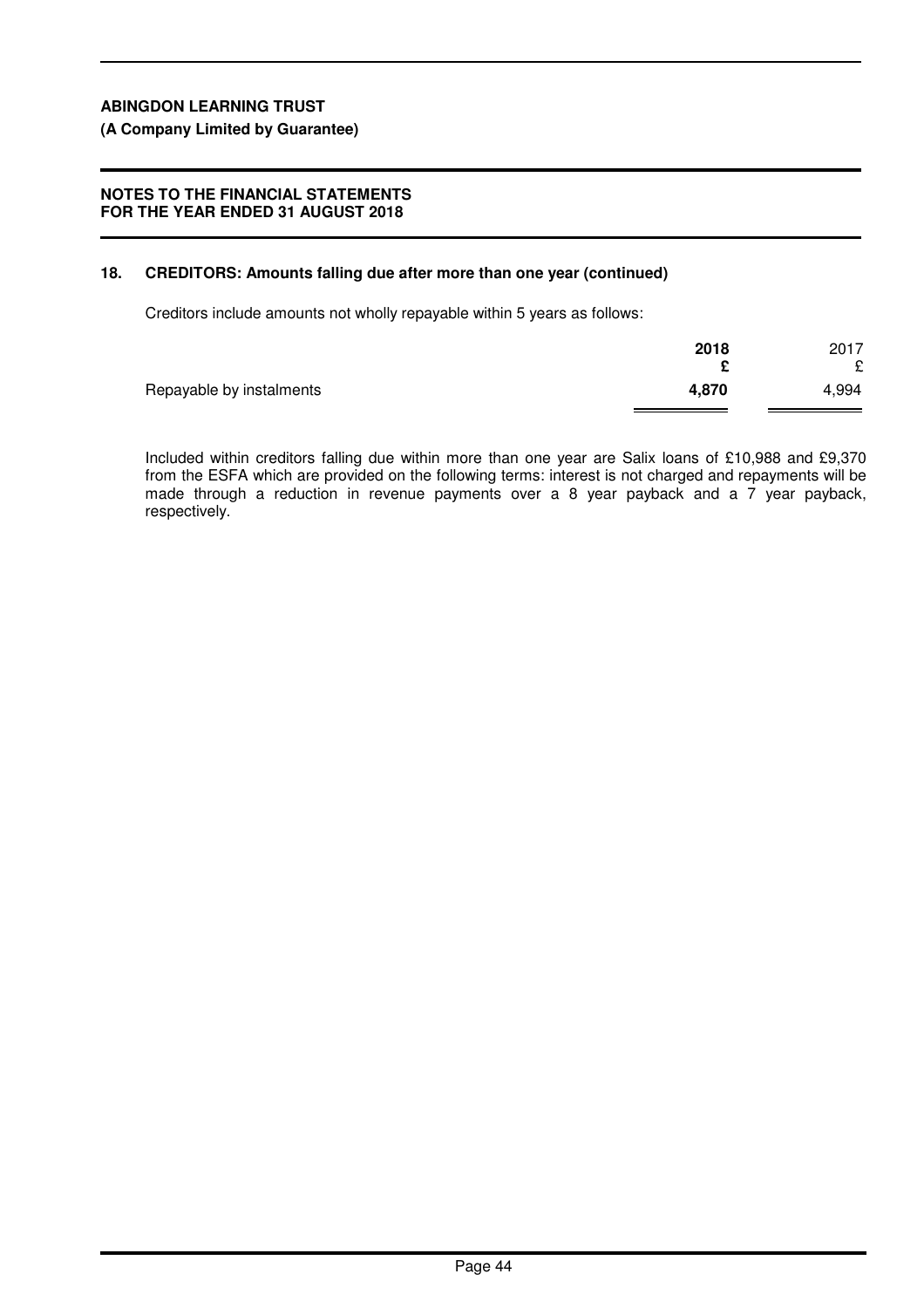**(A Company Limited by Guarantee)**

#### **NOTES TO THE FINANCIAL STATEMENTS FOR THE YEAR ENDED 31 AUGUST 2018**

### **19. STATEMENT OF FUNDS**

|                                                                                                                                                                                                         | <b>Balance at 1</b><br><b>September</b><br>2017<br>£ | Income<br>£                                                                               | <b>Resources</b><br>expended<br>£                                                                                   | <b>Transfers</b><br>in/(out)<br>£               | Gains/<br>(losses)<br>£ | <b>Balance</b> at<br>31 August<br>2018<br>£                      |
|---------------------------------------------------------------------------------------------------------------------------------------------------------------------------------------------------------|------------------------------------------------------|-------------------------------------------------------------------------------------------|---------------------------------------------------------------------------------------------------------------------|-------------------------------------------------|-------------------------|------------------------------------------------------------------|
| <b>Unrestricted funds</b>                                                                                                                                                                               |                                                      |                                                                                           |                                                                                                                     |                                                 |                         |                                                                  |
| General unrestricted funds                                                                                                                                                                              | 79,611                                               | 429,237                                                                                   | (379, 766)                                                                                                          |                                                 |                         | 129,082                                                          |
| <b>Restricted funds</b>                                                                                                                                                                                 |                                                      |                                                                                           |                                                                                                                     |                                                 |                         |                                                                  |
| <b>General Annual Grant</b><br>(GAG)<br>Other DfE/ESFA grants<br>Pupil premium<br>Other income<br>Salix loan<br><b>SEN</b> income<br><b>Transfer of Academy</b><br>assets into Trust<br>Pension reserve | 100,483<br>(14, 984)<br>(1, 113, 000)<br>(1,027,501) | 3,324,483<br>115,091<br>93,851<br>47,511<br>29,834<br>164,882<br>(1,723,000)<br>2,052,652 | (3,257,065)<br>(103, 362)<br>(93, 851)<br>(47, 511)<br>1,988<br>(29, 834)<br>(176, 126)<br>(202,000)<br>(3,907,761) | (55, 326)<br>(11, 244)<br>11,244<br>(55, 326)   | 704,000<br>704,000      | 112,575<br>11,729<br>(24, 240)<br>(2, 334, 000)<br>(2, 233, 936) |
| <b>Restricted fixed asset funds</b>                                                                                                                                                                     |                                                      |                                                                                           |                                                                                                                     |                                                 |                         |                                                                  |
| Fixed asset funds<br>Devolved formula capital<br>Capital improvement fund<br>CIF funds transferred into<br>trust<br><b>Transfer of Academy</b>                                                          | 4,031,934<br>33,490                                  | 29,431<br>291,261<br>654,157                                                              | (209, 491)                                                                                                          | 9,141,627<br>(62, 921)<br>(34, 723)<br>(1, 356) |                         | 12,964,070<br>256,538<br>652,801                                 |
| assets into Trust                                                                                                                                                                                       |                                                      | 8,987,301                                                                                 |                                                                                                                     | (8,987,301)                                     |                         |                                                                  |
|                                                                                                                                                                                                         | 4,065,424                                            | 9,962,150                                                                                 | (209, 491)                                                                                                          | 55,326                                          |                         | 13,873,409                                                       |
| <b>Total restricted funds</b>                                                                                                                                                                           | 3,037,923                                            | 12,014,802                                                                                | (4, 117, 252)                                                                                                       |                                                 | 704,000                 | 11,639,473                                                       |
| Total of funds                                                                                                                                                                                          | 3,117,534                                            | 12,444,039                                                                                | (4, 497, 018)                                                                                                       |                                                 | 704,000                 | 11,768,555                                                       |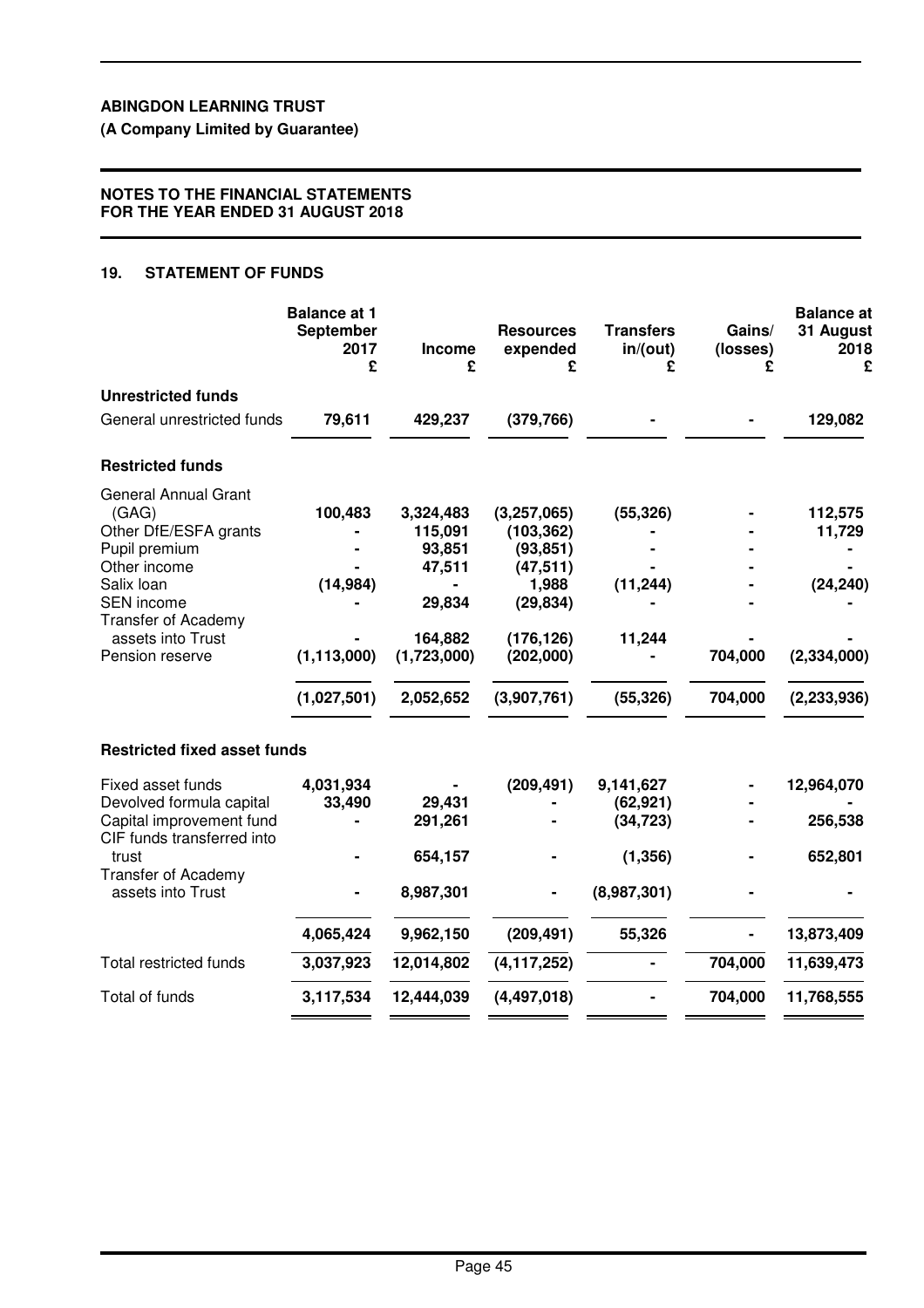#### **(A Company Limited by Guarantee)**

#### **NOTES TO THE FINANCIAL STATEMENTS FOR THE YEAR ENDED 31 AUGUST 2018**

#### **19. STATEMENT OF FUNDS (continued)**

The specific purposes for which the funds are to be applied are as follows:

All general funds are held for the purpose of education in line with the academy's objectives.

General annual grant to be spent on educational purposes as specified by the ESFA. The other DfE/ESFA restricted fund represents other funding received from the government which does not form part of GAG but is received in relation to specific purposes.

Pension reserve deficit represents the future pension funding requirements which will be met from future employer pension contributions.

Other income consists of donations and other income to be used as specified by the donor.

Restricted fixed assets are funds representing the amounts invested in fixed assets.

Devolved formula capital is ESFA grant monies to be spent on premises.

Transfers between restricted, unrestricted and restricted fixed assets funds represents funding of fixed asset additions.

Under the funding agreement with the Secretary of State, the Academy was not subject to a limit on the amount of GAG that it could carry forward at 31 August 2018.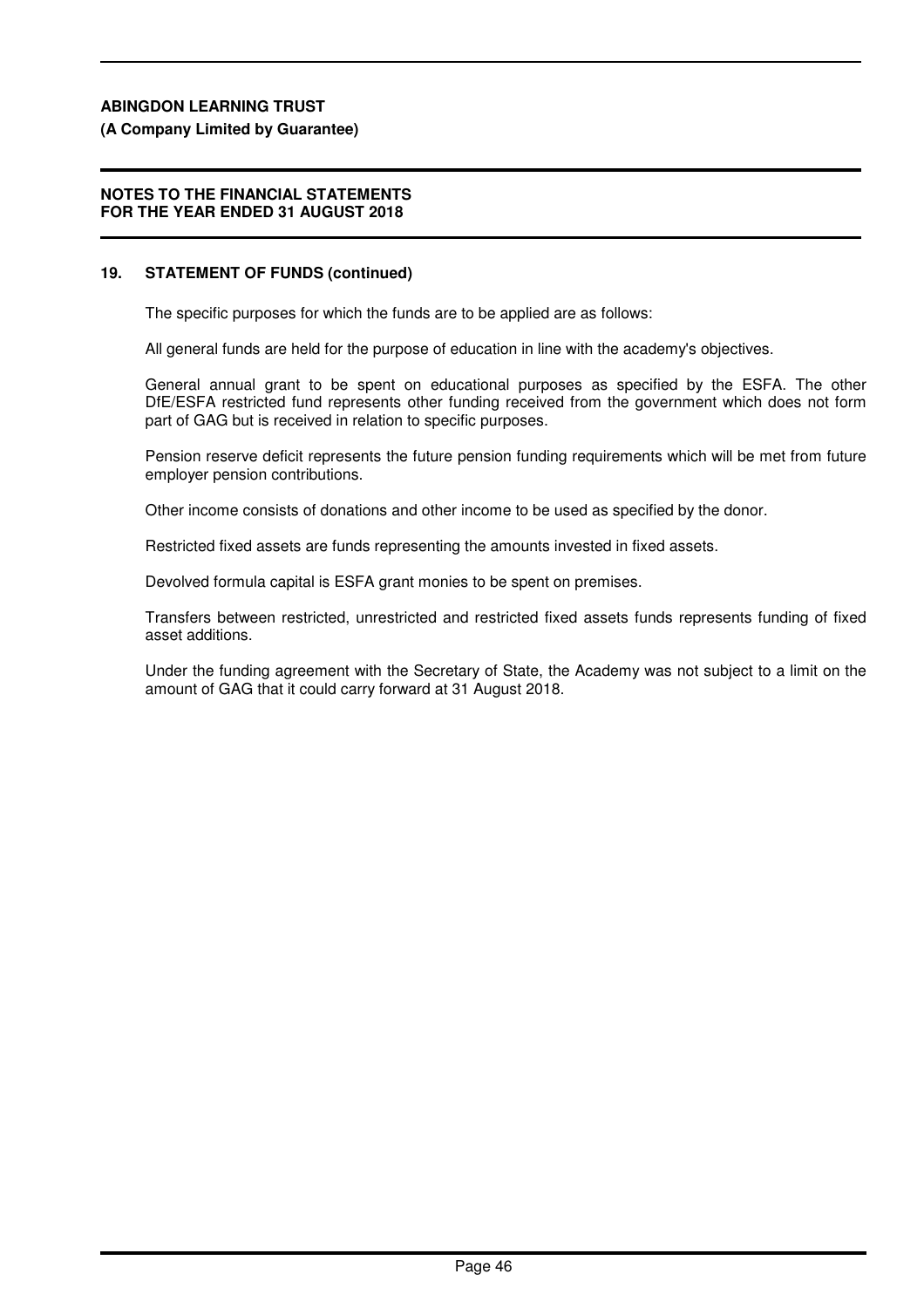# **(A Company Limited by Guarantee)**

# **NOTES TO THE FINANCIAL STATEMENTS FOR THE YEAR ENDED 31 AUGUST 2018**

# **19. STATEMENT OF FUNDS (continued)**

# **ANALYSIS OF ACADEMIES BY FUND BALANCE**

Fund balances at 31 August 2018 were allocated as follows:

|                                                          | <b>Total</b><br>2018<br>£   | Total<br>2017<br>£         |
|----------------------------------------------------------|-----------------------------|----------------------------|
| Rush Common School<br>John Mason School<br>Central funds | 141,235<br>76,109<br>11,802 | 165,110                    |
| Total before fixed asset fund and pension reserve        | 229,146                     | 165,110                    |
| Restricted fixed asset fund<br>Pension reserve           | 13,873,409<br>(2, 334, 000) | 4,065,424<br>(1, 113, 000) |
| Total                                                    | 11,768,555                  | 3,117,534                  |

# **ANALYSIS OF ACADEMIES BY COST**

Expenditure incurred by each Academy during the year was as follows:

|                   | <b>Teaching</b><br>and<br>educational<br>support<br>staff costs<br>£ | Other<br>staff costs<br>£ | support Educational<br>supplies<br>£ | Other costs<br>excluding<br>depreciat-<br>ion<br>£ | <b>Total</b><br>2018<br>£ | Total<br>2017<br>£ |
|-------------------|----------------------------------------------------------------------|---------------------------|--------------------------------------|----------------------------------------------------|---------------------------|--------------------|
| Rush Common       |                                                                      |                           |                                      |                                                    |                           |                    |
| School            | 1,278,532                                                            | 236,647                   | 116,950                              | 318,530                                            | 1,950,659                 | 1,914,125          |
| John Mason School | 1,564,857                                                            | 298,801                   | 199,201                              | 260,708                                            | 2,323,567                 |                    |
| Central funds     |                                                                      |                           | $\blacksquare$                       | 13,301                                             | 13,301                    |                    |
|                   | 2,843,389                                                            | 535,448                   | 316,151                              | 592,539                                            | 4,287,527                 | 1,914,125          |
|                   |                                                                      |                           |                                      |                                                    |                           |                    |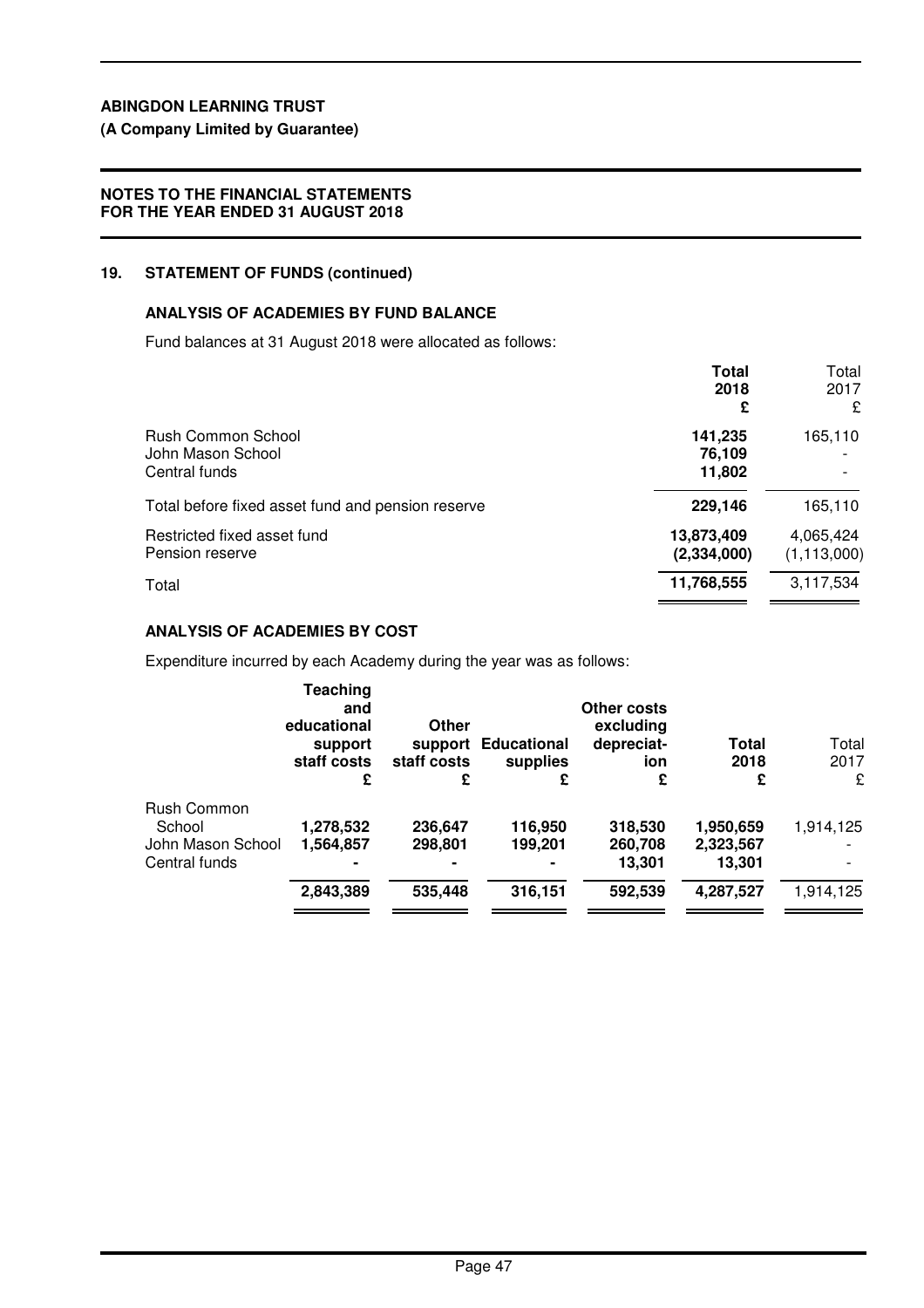**(A Company Limited by Guarantee)**

#### **NOTES TO THE FINANCIAL STATEMENTS FOR THE YEAR ENDED 31 AUGUST 2018**

### **19. STATEMENT OF FUNDS (continued)**

# **STATEMENT OF FUNDS - PRIOR YEAR**

|                                                                                                                                                      | Balance at<br>1 September<br>2016<br>£                    | Income<br>£                                                    | Resources<br>expended<br>£                                                                 | <b>Transfers</b><br>in/(out)<br>£    | Gains/<br>(losses) | Balance at<br>31 August<br>2017<br>£                 |
|------------------------------------------------------------------------------------------------------------------------------------------------------|-----------------------------------------------------------|----------------------------------------------------------------|--------------------------------------------------------------------------------------------|--------------------------------------|--------------------|------------------------------------------------------|
| Sensory garden project                                                                                                                               | 3,860                                                     |                                                                |                                                                                            | (3,860)                              |                    |                                                      |
| <b>General funds</b>                                                                                                                                 |                                                           |                                                                |                                                                                            |                                      |                    |                                                      |
| General unrestricted funds                                                                                                                           | 82,119                                                    | 229,561                                                        | (232,069)                                                                                  |                                      |                    | 79,611                                               |
|                                                                                                                                                      | 82,119                                                    | 229,561                                                        | (232,069)                                                                                  |                                      |                    | 79,611                                               |
| <b>Restricted funds</b>                                                                                                                              |                                                           |                                                                |                                                                                            |                                      |                    |                                                      |
| <b>General Annual Grant</b><br>(GAG)<br>Other DfE/ESFA grants<br>Pupil premium<br>Other income<br>Salix loan<br><b>SEN</b> income<br>Pension reserve | 59,761<br>30,408<br>(15,983)<br>(1,033,000)<br>(958, 814) | 1,416,533<br>73,729<br>27,318<br>54,998<br>17,686<br>1,590,264 | (1,361,057)<br>(73, 729)<br>(27, 318)<br>(89, 266)<br>(17,686)<br>(113,000)<br>(1,682,056) | (14, 754)<br>3,860<br>999<br>(9,895) | 33,000<br>33,000   | 100,483<br>(14, 984)<br>(1, 113, 000)<br>(1,027,501) |
| <b>Restricted fixed asset funds</b>                                                                                                                  |                                                           |                                                                |                                                                                            |                                      |                    |                                                      |
| Fixed asset funds<br>Devolved formula capital                                                                                                        | 4,147,748<br>24,900                                       | 8,590                                                          | (129, 569)                                                                                 | 13,755                               |                    | 4,031,934<br>33,490                                  |
|                                                                                                                                                      | 4,172,648                                                 | 8,590                                                          | (129, 569)                                                                                 | 13,755                               |                    | 4,065,424                                            |
| <b>Total restricted funds</b>                                                                                                                        | 3,213,834                                                 | 1,598,854                                                      | (1,811,625)                                                                                | 3,860                                | 33,000             | 3,037,923                                            |
| Total of funds                                                                                                                                       | 3,299,813                                                 | 1,828,415                                                      | (2,043,694)                                                                                |                                      | 33,000             | 3,117,534                                            |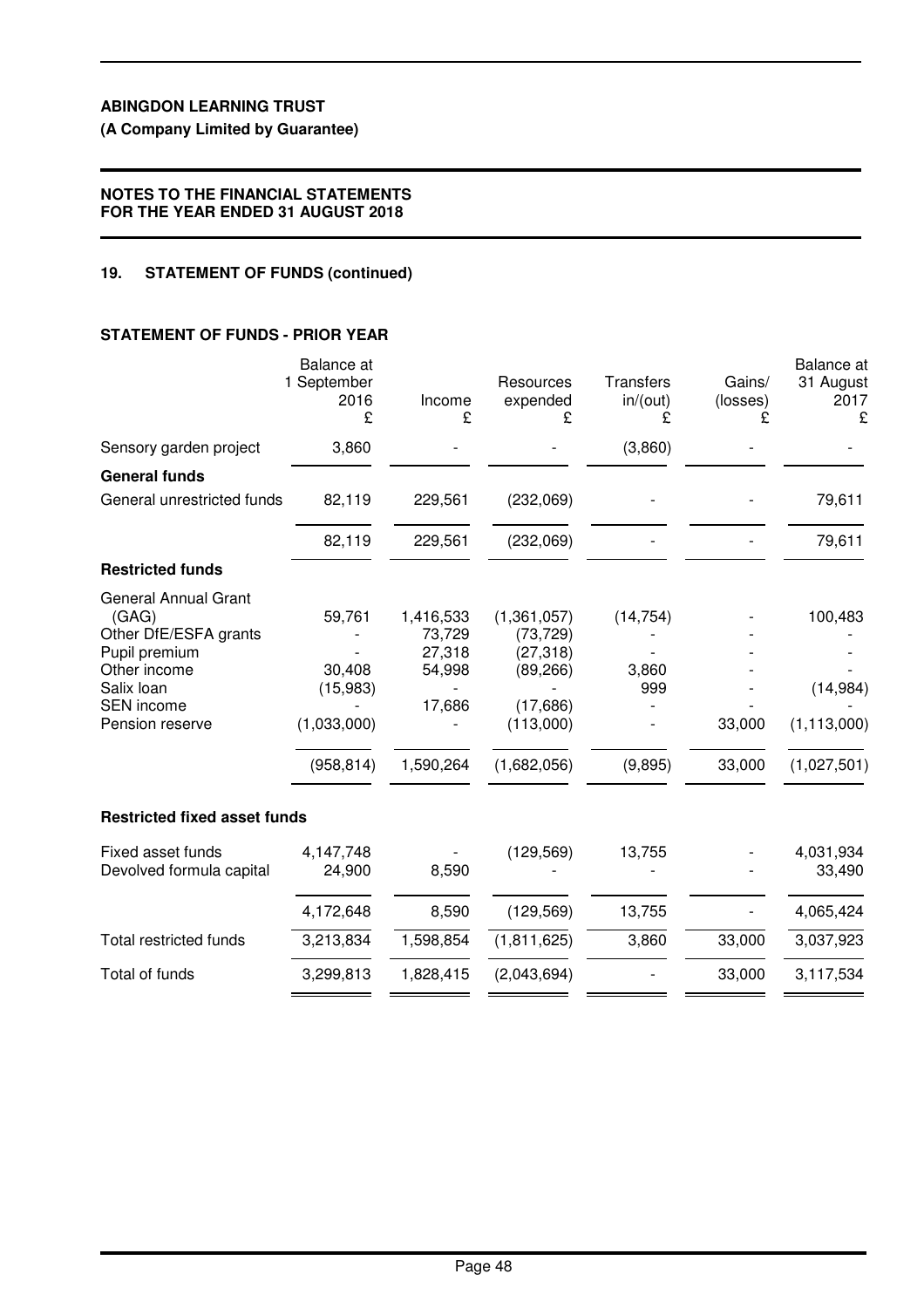**(A Company Limited by Guarantee)**

### **NOTES TO THE FINANCIAL STATEMENTS FOR THE YEAR ENDED 31 AUGUST 2018**

#### **A CURRENT YEAR 12 MONTHS AND PRIOR YEAR 12 MONTHS COMBINED POSITION IS AS FOLLOWS:**

|                                                                                                                                                                                                  | <b>Balance at</b><br>1 September<br>2016<br>£             | Income<br>£                                                                                 | <b>Resources</b><br>expended<br>£                                                                                    | <b>Transfers</b><br>in/(out)<br>£                              | Gains/<br>(losses)<br>£ | <b>Balance</b> at<br>31 August<br>2018<br>£                  |
|--------------------------------------------------------------------------------------------------------------------------------------------------------------------------------------------------|-----------------------------------------------------------|---------------------------------------------------------------------------------------------|----------------------------------------------------------------------------------------------------------------------|----------------------------------------------------------------|-------------------------|--------------------------------------------------------------|
| <b>Designated funds</b>                                                                                                                                                                          |                                                           |                                                                                             |                                                                                                                      |                                                                |                         |                                                              |
| Sensory garden project                                                                                                                                                                           | 3,860                                                     |                                                                                             |                                                                                                                      | (3,860)                                                        |                         |                                                              |
| <b>General funds</b>                                                                                                                                                                             |                                                           |                                                                                             |                                                                                                                      |                                                                |                         |                                                              |
| General unrestricted funds                                                                                                                                                                       | 82,119                                                    | 658,798                                                                                     | (611, 835)                                                                                                           |                                                                |                         | 129,082                                                      |
|                                                                                                                                                                                                  | 82,119                                                    | 658,798                                                                                     | (611, 835)                                                                                                           |                                                                |                         | 129,082                                                      |
| <b>Total Unrestricted funds</b>                                                                                                                                                                  | 85,979                                                    | 658,798                                                                                     | (611, 835)                                                                                                           | (3,860)                                                        |                         | 129,082                                                      |
| <b>Restricted funds</b>                                                                                                                                                                          |                                                           |                                                                                             |                                                                                                                      |                                                                |                         |                                                              |
| <b>General Annual Grant</b><br>(GAG)<br>Other DfE/ESFA grants<br>Pupil premium<br>Other income<br>Salix loan<br>SEN income<br><b>Transfer of Academy</b><br>assets into Trust<br>Pension reserve | 59,761<br>30,408<br>(15,983)<br>(1,033,000)<br>(958, 814) | 4,741,016<br>188,820<br>121,169<br>102,509<br>47,520<br>164,882<br>(1,723,000)<br>3,642,916 | (4,618,122)<br>(177,091)<br>(121, 169)<br>(136, 777)<br>1,988<br>(47, 520)<br>(176, 126)<br>(315,000)<br>(5,589,817) | (70,080)<br>3,860<br>(10, 245)<br>11,244<br>(65, 221)          | 737,000<br>737,000      | 112,575<br>11,729<br>(24, 240)<br>(2,334,000)<br>(2,233,936) |
| <b>Restricted fixed asset funds</b>                                                                                                                                                              |                                                           |                                                                                             |                                                                                                                      |                                                                |                         |                                                              |
| Fixed asset funds<br>Devolved formula capital<br>Capital improvement fund<br>CIF funds transferred into<br>trust<br><b>Transfer of Academy</b><br>assets into Trust                              | 4,147,748<br>24,900                                       | 38,021<br>291,261<br>654,157<br>8,987,301                                                   | (339,060)                                                                                                            | 9,155,382<br>(62, 921)<br>(34, 723)<br>(1, 356)<br>(8,987,301) |                         | 12,964,070<br>256,538<br>652,801                             |
|                                                                                                                                                                                                  |                                                           |                                                                                             |                                                                                                                      |                                                                |                         |                                                              |
|                                                                                                                                                                                                  | 4,172,648                                                 | 9,970,740                                                                                   | (339,060)                                                                                                            | 69,081                                                         |                         | 13,873,409                                                   |
|                                                                                                                                                                                                  | 3,213,834                                                 | 13,613,656                                                                                  | (5,928,877)                                                                                                          | 3,860                                                          | 737,000                 | 11,639,473                                                   |
| Total of funds                                                                                                                                                                                   | 3,299,813                                                 | 14,272,454                                                                                  | (6, 540, 712)                                                                                                        |                                                                | 737,000                 | 11,768,555                                                   |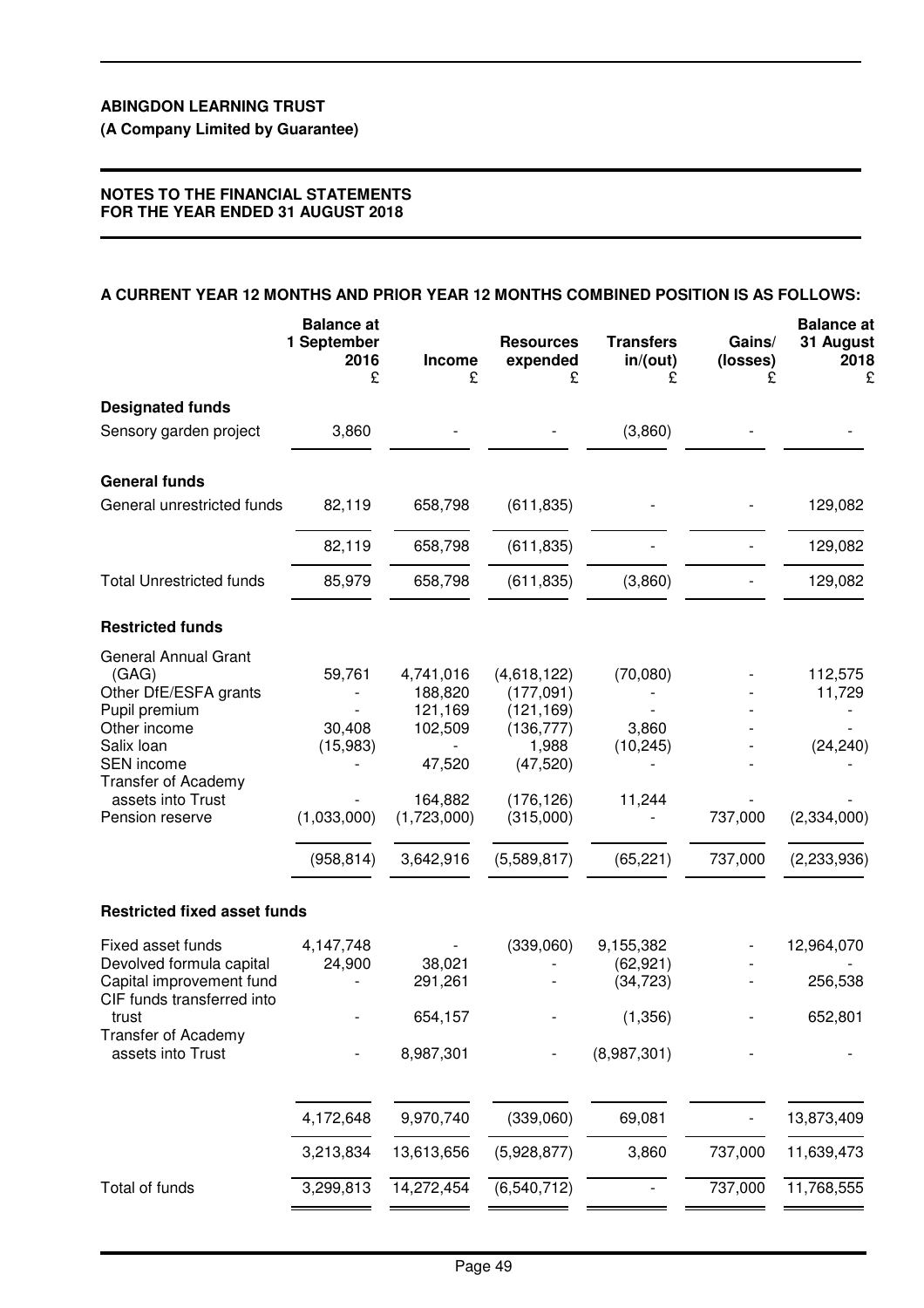**(A Company Limited by Guarantee)**

### **NOTES TO THE FINANCIAL STATEMENTS FOR THE YEAR ENDED 31 AUGUST 2018**

### **20. ANALYSIS OF NET ASSETS BETWEEN FUNDS**

|                                     |                     |                   | <b>Restricted</b> |               |
|-------------------------------------|---------------------|-------------------|-------------------|---------------|
|                                     | <b>Unrestricted</b> | <b>Restricted</b> | fixed assets      | Total         |
|                                     | funds               | funds             | funds             | funds         |
|                                     | 2018                | 2018              | 2018              | 2018          |
|                                     | £                   | £                 | £                 | £             |
| Intangible fixed assets             |                     |                   | 2.845             | 2,845         |
| Tangible fixed assets               |                     |                   | 12,961,225        | 12,961,225    |
| Current assets                      | 129,082             | 678,091           | 909.339           | 1,716,512     |
| Creditors due within one year       |                     | (557, 669)        |                   | (557,669)     |
| Creditors due in more than one year | ۰                   | (20, 358)         |                   | (20, 358)     |
| Pension scheme liability            | ۰                   | (2, 334, 000)     |                   | (2, 334, 000) |
|                                     | 129,082             | (2,233,936)       | 13,873,409        | 11,768,555    |
|                                     |                     |                   |                   |               |

### **ANALYSIS OF NET ASSETS BETWEEN FUNDS - PRIOR YEAR**

|                                                                                                                                                    | Unrestricted<br>funds | Restricted<br>funds                               | Restricted<br>fixed assets<br>funds | Total<br>funds                                                 |
|----------------------------------------------------------------------------------------------------------------------------------------------------|-----------------------|---------------------------------------------------|-------------------------------------|----------------------------------------------------------------|
|                                                                                                                                                    | 2017<br>£             | 2017<br>£                                         | 2017<br>£                           | 2017<br>£                                                      |
| Tangible fixed assets<br><b>Current assets</b><br>Creditors due within one year<br>Creditors due in more than one year<br>Pension scheme liability | 79,611<br>-           | 263,827<br>(165,342)<br>(12,986)<br>(1, 113, 000) | 4,031,934<br>33,490                 | 4,031,934<br>376,928<br>(165,342)<br>(12,986)<br>(1, 113, 000) |
|                                                                                                                                                    | 79,611                | (1,027,501)                                       | 4,065,424                           | 3,117,534                                                      |

#### **21. RECONCILIATION OF NET MOVEMENT IN FUNDS TO NET CASH FLOW FROM OPERATING ACTIVITIES**

|                                                                                                                                                                                                                                                                                          | 2018<br>£                                                                     | 2017<br>£                                                     |
|------------------------------------------------------------------------------------------------------------------------------------------------------------------------------------------------------------------------------------------------------------------------------------------|-------------------------------------------------------------------------------|---------------------------------------------------------------|
| Net income/(expenditure) for the year (as per Statement of Financial<br>Activities)                                                                                                                                                                                                      | 7,947,021                                                                     | (215, 279)                                                    |
| <b>Adjustment for:</b><br>Depreciation charges<br>Dividends, interest and rents from investments<br>(Increase)/decrease in debtors<br>Increase/(decrease) in creditors<br>Capital grants from DfE and other capital income<br>Academy transferring into the Trust<br>Pension adjustments | 209,491<br>504<br>(566,480)<br>399,697<br>(320,692)<br>(7,500,411)<br>202,000 | 129,569<br>(249)<br>8.367<br>(192, 876)<br>(8,590)<br>113,000 |
| Net cash provided by/(used in) operating activities                                                                                                                                                                                                                                      | 371,130                                                                       | (166, 058)                                                    |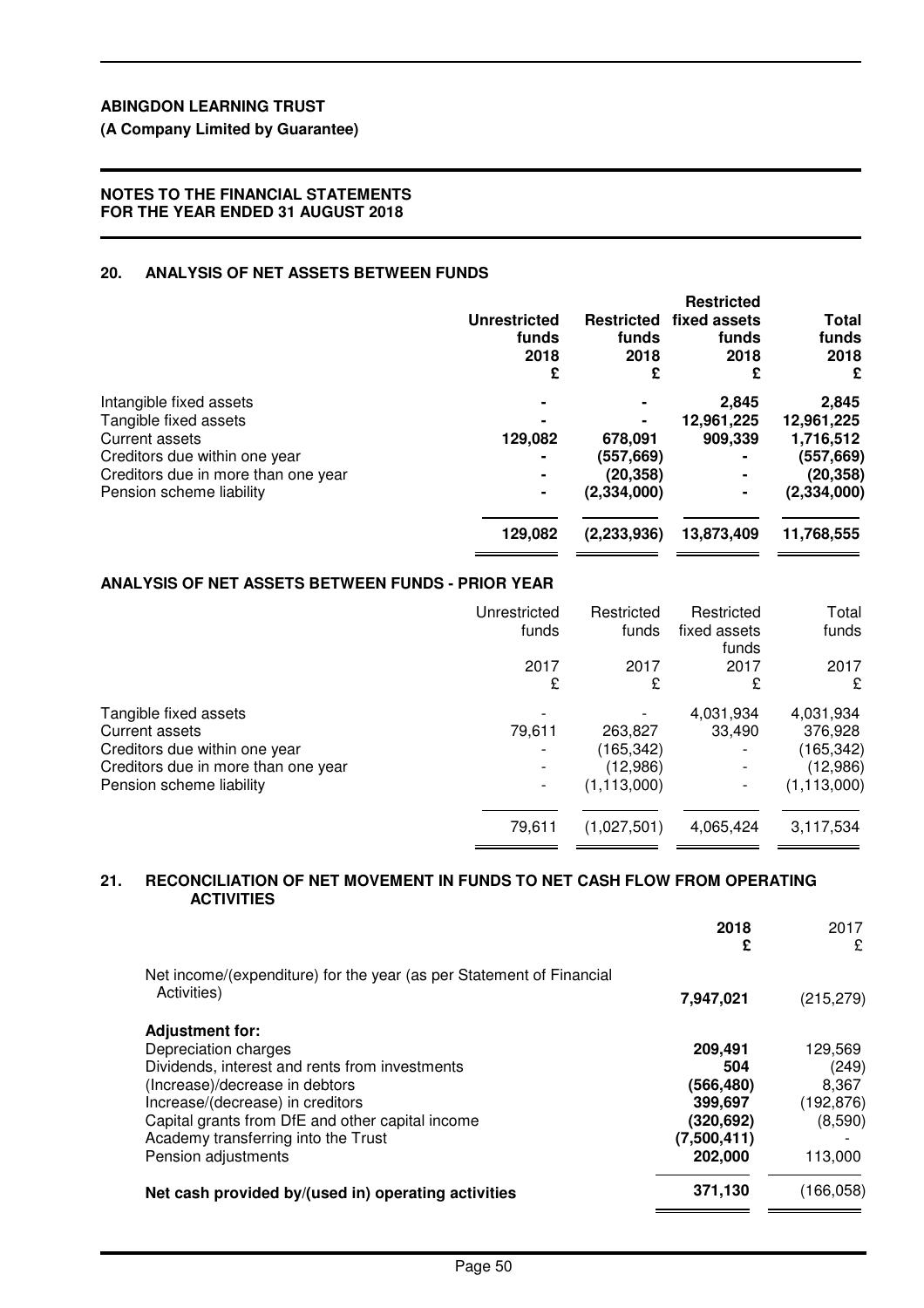**(A Company Limited by Guarantee)**

#### **NOTES TO THE FINANCIAL STATEMENTS FOR THE YEAR ENDED 31 AUGUST 2018**

#### **22. ANALYSIS OF CASH AND CASH EQUIVALENTS**

|              | 2018<br>e | 2017<br>£ |
|--------------|-----------|-----------|
| Cash in hand | 1,095,112 | 322,010   |
| Total        | 1,095,112 | 322,010   |

#### **23. PENSION COMMITMENTS**

The Academy's employees belong to two principal pension schemes: the Teacher's Pension Scheme for England and Wales (TPS) for academic and related staff; and the Local Government Pension Scheme (LGPS) for non-teaching staff, which is managed by Oxfordshire County Council. Both are Multi-Employer Defined Benefit Pension Schemes.

The latest actuarial valuation of the TPS related to the period ended 31 March 2012 and of the LGPS 31 March 2016.

Contributions amounting to £92,794 were payable to the schemes at 31 August 2018 (2017 - £22,324) and are included within creditors.

#### **Teachers' Pension Scheme**

#### **Introduction**

The Teachers' Pension Scheme (TPS) is a statutory, contributory, defined benefit scheme, governed by the Teachers' Pension Scheme Regulations 2014. Membership is automatic for full-time teachers in academies and, from 1 January 2007, automatic for teachers in part-time employment following appointment or a change of contract, although they are able to opt out.

The TPS is an unfunded scheme and members contribute on a 'pay as you go' basis – these contributions along with those made by employers are credited to the Exchequer. Retirement and other pension benefits are paid by public funds provided by Parliament.

#### **Valuation of the Teachers' Pension Scheme**

The Government Actuary, using normal actuarial principles, conducts a formal actuarial review of the TPS in accordance with the Public Service Pensions (Valuations and Employer Cost Cap) Directions 2014 published by HM Treasury. The aim of the review is to specify the level of future contributions. Actuarial scheme valuations are dependent on assumptions about the value of future costs, design of benefits and many other factors. The latest actuarial valuation of the TPS was carried out as at 31 March 2012 and in accordance with the Public Service Pensions (Valuations and Employer Cost Cap) Directions 2014. The valuation report was published by the Department for Education on 9 June 2014. The key elements of the valuation and subsequent consultation are:

- employer contribution rates set at 16.48% of pensionable pay, including a 0.08% employer administration charge.
- total scheme liabilities (pensions currently in payment and the estimated cost of future benefits) for service to the effective date of £191,500 million, and notional assets (estimated future contributions together with the notional investments held at the valuation date) of £176,600 million giving a notional past service deficit of £14,900 million
- an employer cost cap of 10.9% of pensionable pay will be applied to future valuations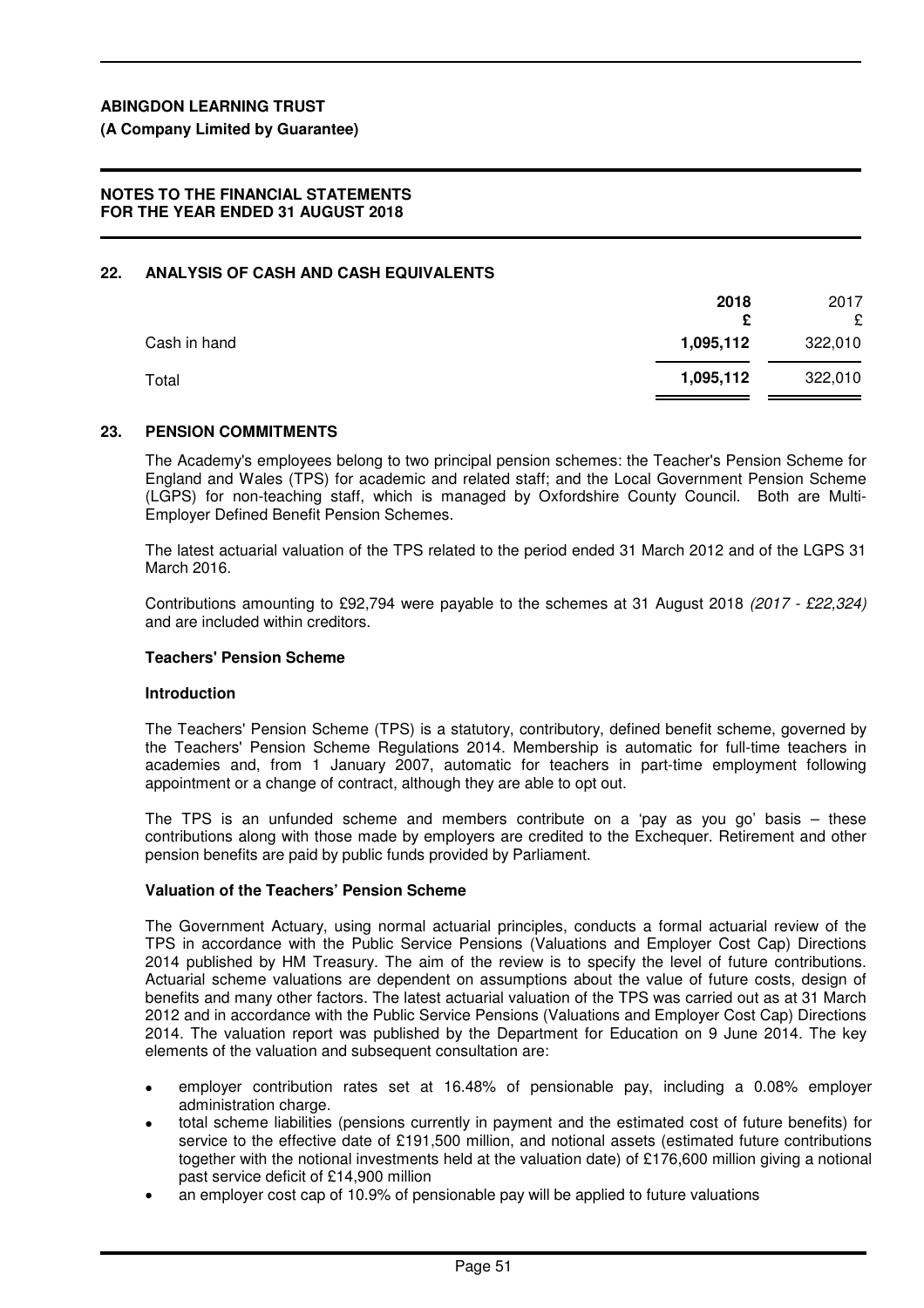# **(A Company Limited by Guarantee)**

#### **NOTES TO THE FINANCIAL STATEMENTS FOR THE YEAR ENDED 31 AUGUST 2018**

# **23. PENSION COMMITMENTS (continued)**

• the assumed real rate of return is 3.0% in excess of prices and 2% in excess of earnings. The rate of real earnings growth is assumed to be 2.75%. The assumed nominal rate of return is 5.06%.

The TPS valuation for 2012 determined an employer rate of 16.4%, which was payable from September 2015. The next valuation of the TPS is currently underway based on April 2016 data, whereupon the employer contribution rate is expected to be reassessed and will be payable from 1 April 2019.

The employer's pension costs paid to TPS in the period amounted to £350,642 (2017 - £103,943).

A copy of the valuation report and supporting documentation is on the Teachers' Pensions website (www.teacherspensions.co.uk/news/employers/2014/06/publication-of-the-valuation-report.aspx).

Under the definitions set out in FRS 102, the TPS is a multi-employer pension scheme. The Academy Trust has accounted for its contributions to the scheme as if it were a defined contribution scheme. The Academy Trust has set out above the information available on the scheme.

# **Local Government Pension Scheme**

The LGPS is a funded defined benefit scheme, with assets held in separate trustee-administered funds. The total contribution made for the year ended 31 August 2018 was £265,000 (2017 - £104,000), of which employer's contributions totalled £202,000 (2017 - £79,000) and employees' contributions totalled £63,000 (2017 - £25,000). The agreed contribution rates for future years are 19.3% for employers and between 5.5% and 12.5% for employees.

Parliament has agreed, at the request of the Secretary of State for Education, to a guarantee that, in the event of academy closure, outstanding Local Government Pension Scheme liabilities would be met by the Department for Education. The guarantee came into force on 18 July 2013.

Principal actuarial assumptions:

|                                                      | 2018  | 2017     |
|------------------------------------------------------|-------|----------|
| Discount rate for scheme liabilities                 | 2.80% | 2.60%    |
| Rate of increase in salaries                         | 3.50% | 4.20 $%$ |
| Rate of increase for pensions in payment / inflation | 2.40% | 2.70%    |
| Inflation assumption (CPI)                           | 2.70% | 2.70%    |
| RPI increase                                         | 3.60% | 3.60%    |

The current mortality assumptions include sufficient allowance for future improvements in mortality rates. The assumed life expectations on retirement age 65 are:

|                                          | 2018         | 2017         |
|------------------------------------------|--------------|--------------|
| Retiring today<br>Males<br>Females       | 23.4<br>25.5 | 23.4<br>25.5 |
| Retiring in 20 years<br>Males<br>Females | 25.6<br>27.9 | 25.7<br>27.9 |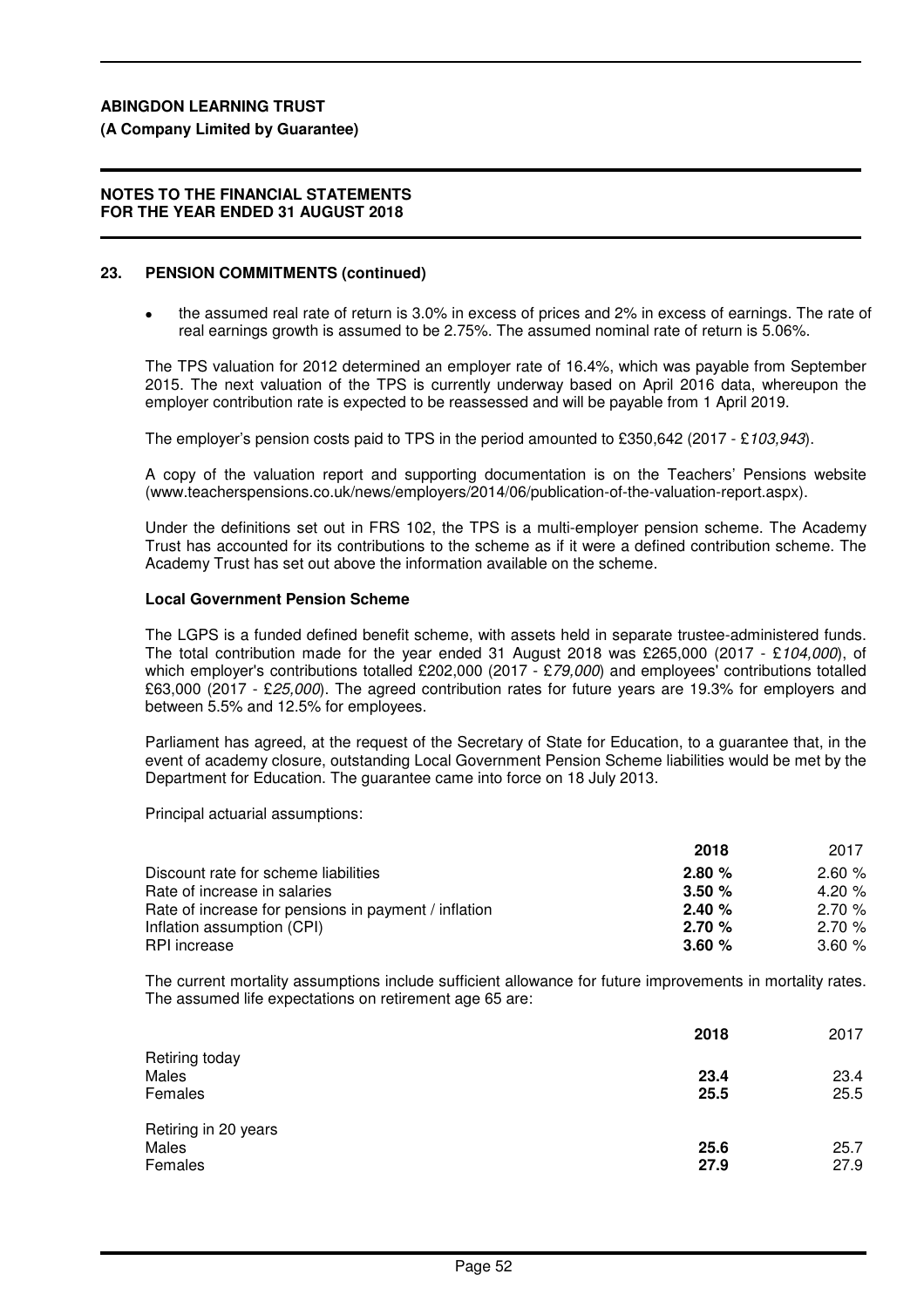**(A Company Limited by Guarantee)**

## **NOTES TO THE FINANCIAL STATEMENTS FOR THE YEAR ENDED 31 AUGUST 2018**

# **23. PENSION COMMITMENTS (continued)**

| Sensitivity analysis - present value of total obligation | At 31 August<br>2018<br>£ | At 31 August<br>2017<br>£ |
|----------------------------------------------------------|---------------------------|---------------------------|
| Discount rate $+0.1\%$                                   |                           | 1,983,000                 |
| Discount rate -0.1%                                      |                           | 2,099,000                 |
| Mortality assumption - 1 year increase                   |                           | 2,106,000                 |
| Mortality assumption - 1 year decrease                   |                           | 1,976,000                 |
| CPI rate $+0.1\%$                                        |                           | 2,084,000                 |
| CPI rate $-0.1\%$                                        |                           | 1,997,000                 |
| 0.5% decrease in Real Discount Rate                      | 749.000                   |                           |
| 0.5% increase in the Salary Increase Rate                | 200,000                   |                           |
| 0.5% increase in the Pension Increase Rate               | 533,000                   |                           |

The Academy's share of the assets in the scheme was:

|                              | Fair value at<br>31 August<br>2018<br>£ | Fair value at<br>31 August<br>2017<br>£ |
|------------------------------|-----------------------------------------|-----------------------------------------|
| Equities                     | 2,226,700                               | 572,000                                 |
| Gilts                        |                                         | 138,000                                 |
| Other bonds                  | 579,190                                 | 45,000                                  |
| Property                     | 235,270                                 | 60,000                                  |
| Cash and other liquid assets | 139,840                                 | 36,000                                  |
| Alternative assets           |                                         | 76,000                                  |
| Total market value of assets | 3,181,000                               | 927,000                                 |

The actual return on scheme assets was £144,000 (2017 - £100,000).

The amounts recognised in the Statement of Financial Activities incorporating Income and Expenditure Account are as follows:

| 2018      | 2017      |
|-----------|-----------|
| £         | £         |
| (252,000) | (170,000) |
| (54,000)  | (22,000)  |
| (306,000) | (192,000) |
|           |           |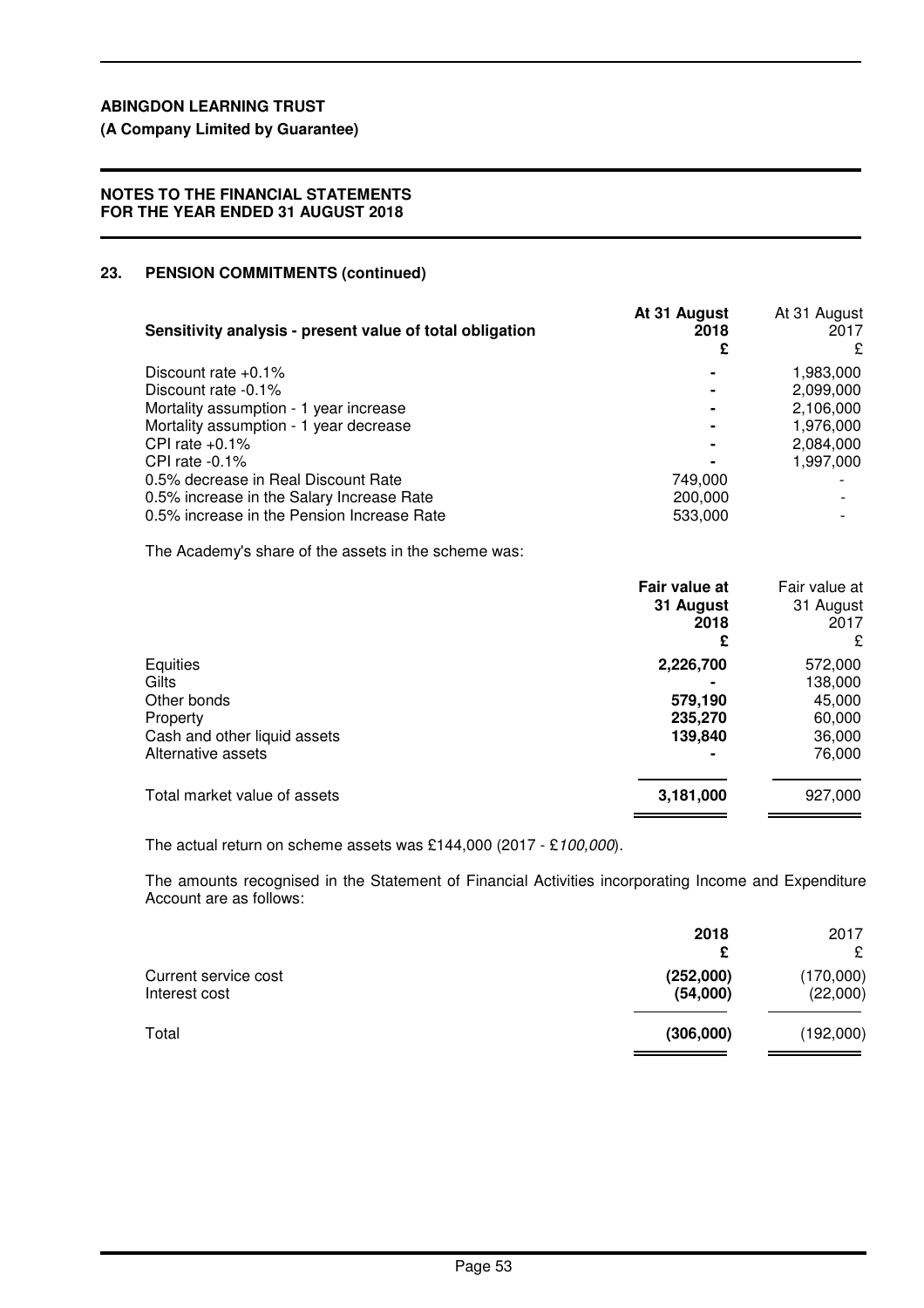# **(A Company Limited by Guarantee)**

## **NOTES TO THE FINANCIAL STATEMENTS FOR THE YEAR ENDED 31 AUGUST 2018**

# **23. PENSION COMMITMENTS (continued)**

Movements in the present value of the defined benefit obligation were as follows:

|                                                                                                                                                                                                           | 2018<br>£                                                                                    | 2017<br>£                                                     |
|-----------------------------------------------------------------------------------------------------------------------------------------------------------------------------------------------------------|----------------------------------------------------------------------------------------------|---------------------------------------------------------------|
| Opening defined benefit obligation<br>Upon conversion<br>Current service cost<br>Interest cost<br>Employee contributions<br>Actuarial (gains)/losses<br>Benefits paid<br>Changes in financial assumptions | 2,040,000<br>4,015,000<br>252,000<br>100,000<br>32,000<br>(534,000)<br>(19,000)<br>(371,000) | 1,748,000<br>170,000<br>39,000<br>25,000<br>62,000<br>(4,000) |
| Closing defined benefit obligation                                                                                                                                                                        | 5,515,000                                                                                    | 2,040,000                                                     |

Movements in the fair value of the Academy's share of scheme assets:

|                                                                                                                                                                                  | 2018<br>£                                                                  | 2017<br>£                                                  |
|----------------------------------------------------------------------------------------------------------------------------------------------------------------------------------|----------------------------------------------------------------------------|------------------------------------------------------------|
| Opening fair value of scheme assets<br>Upon conversion<br>Interest income<br><b>Actuarial losses</b><br><b>Employer contributions</b><br>Employee contributions<br>Benefits paid | 927,000<br>1,921,000<br>46,000<br>170,000<br>104.000<br>32,000<br>(19,000) | 715,000<br>17,000<br>95,000<br>79,000<br>25,000<br>(4,000) |
| Closing fair value of scheme assets                                                                                                                                              | 3,181,000                                                                  | 927,000                                                    |
| The amount shown in the Statement of Financial Activities is:                                                                                                                    | 0.10                                                                       | $\sim\sim\sim$                                             |

|                                                             | 2018               | 2017<br>£          |
|-------------------------------------------------------------|--------------------|--------------------|
| Changes in financial assumptions<br>Return on plan assets   | 534,000<br>170.000 | (62,000)<br>95,000 |
| Actuarial gains/(losses) on defined benefit pension schemes | 704.000            | 33,000             |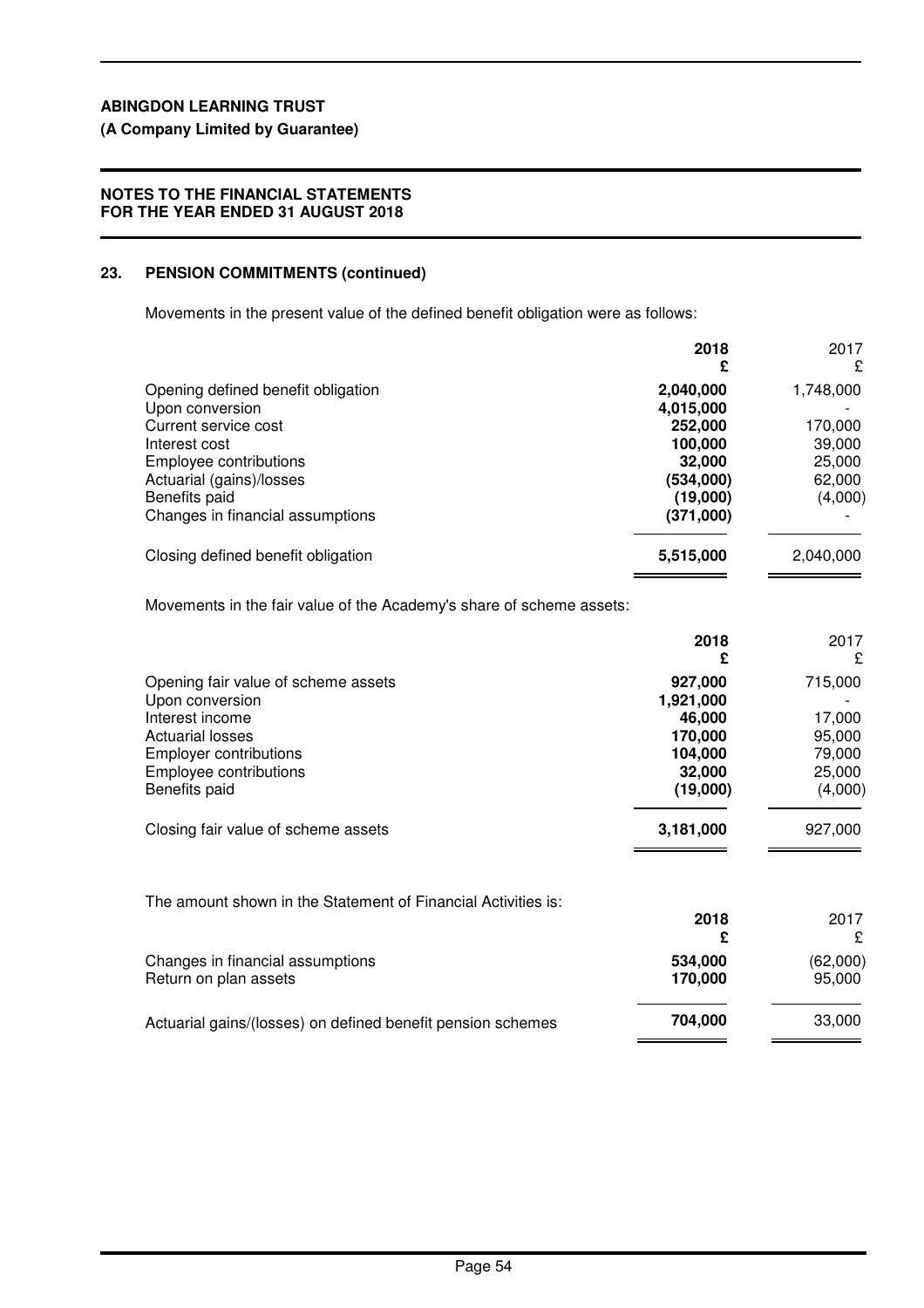# **(A Company Limited by Guarantee)**

### **NOTES TO THE FINANCIAL STATEMENTS FOR THE YEAR ENDED 31 AUGUST 2018**

# **PENSION COMMITMENTS (continued)**

The amount shown in the Balance Sheet is:

|                                                                            | 2018                     | 2017<br>£              |
|----------------------------------------------------------------------------|--------------------------|------------------------|
| Present value of defined benefit obligation<br>Fair value of scheme assets | (5,515,000)<br>3,181,000 | (2,040,000)<br>927,000 |
| Defined benefit pension scheme liability                                   | (2,334,000)              | (1, 113, 000)          |

### **24. OPERATING LEASE COMMITMENTS**

At 31 August 2018 the total of the Academy Trust's future minimum lease payments under noncancellable operating leases was:

| 2018<br>£                                                  | 2017<br>£                       |
|------------------------------------------------------------|---------------------------------|
| <b>Amounts payable:</b>                                    |                                 |
| Within 1 year<br>30,660<br>Between 1 and 5 years<br>32,091 | 612<br>$\overline{\phantom{0}}$ |
| Total<br>62,751                                            | 612                             |

#### **25. RELATED PARTY TRANSACTIONS**

Owing to the nature of the Academy Trust and the composition of the Board of Directors being drawn from local public and private sector organisations, transactions may take place with organisations in which Trustees have an interest. All transactions involving such organisations are conducted in accordance with the requirements of the Academies Financial Handbook and with the trust's financial regulations and normal procurement procedures relating to connected and related party transactions.

No related party transactions took place in the period of account, other than certain Trustees' remuneration and expenses already disclosed in note 11.

### **26. MEMBERS' LIABILITY**

Each member of the charitable company undertakes to contribute to the assets of the Company in the event of it being wound up while he/she is a member, or within one year after he/she ceases to be a member, such amount as may be required, not exceeding  $\epsilon$  10 for the debts and liabilities contracted before he/she ceases to be a member.